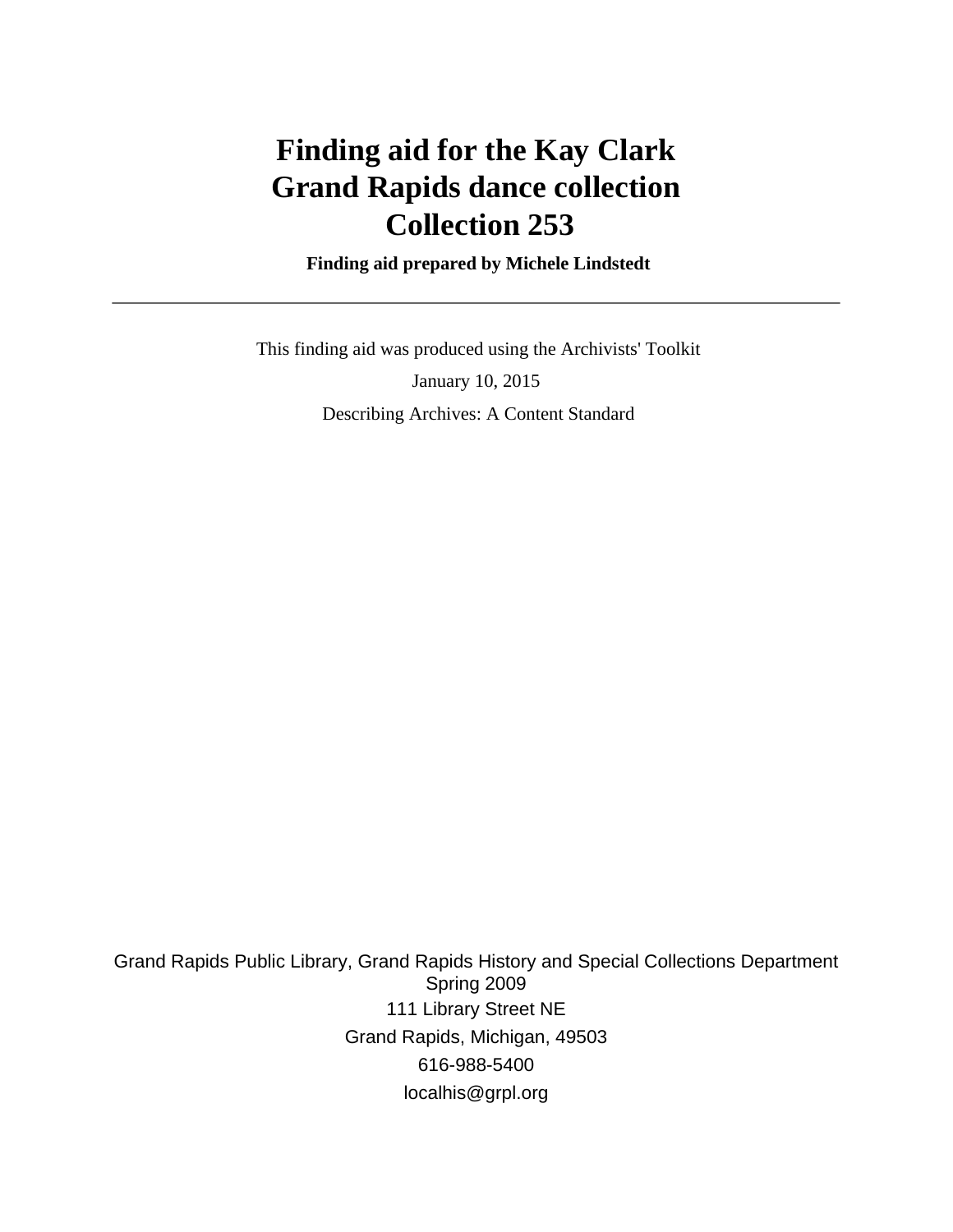# **Table of Contents**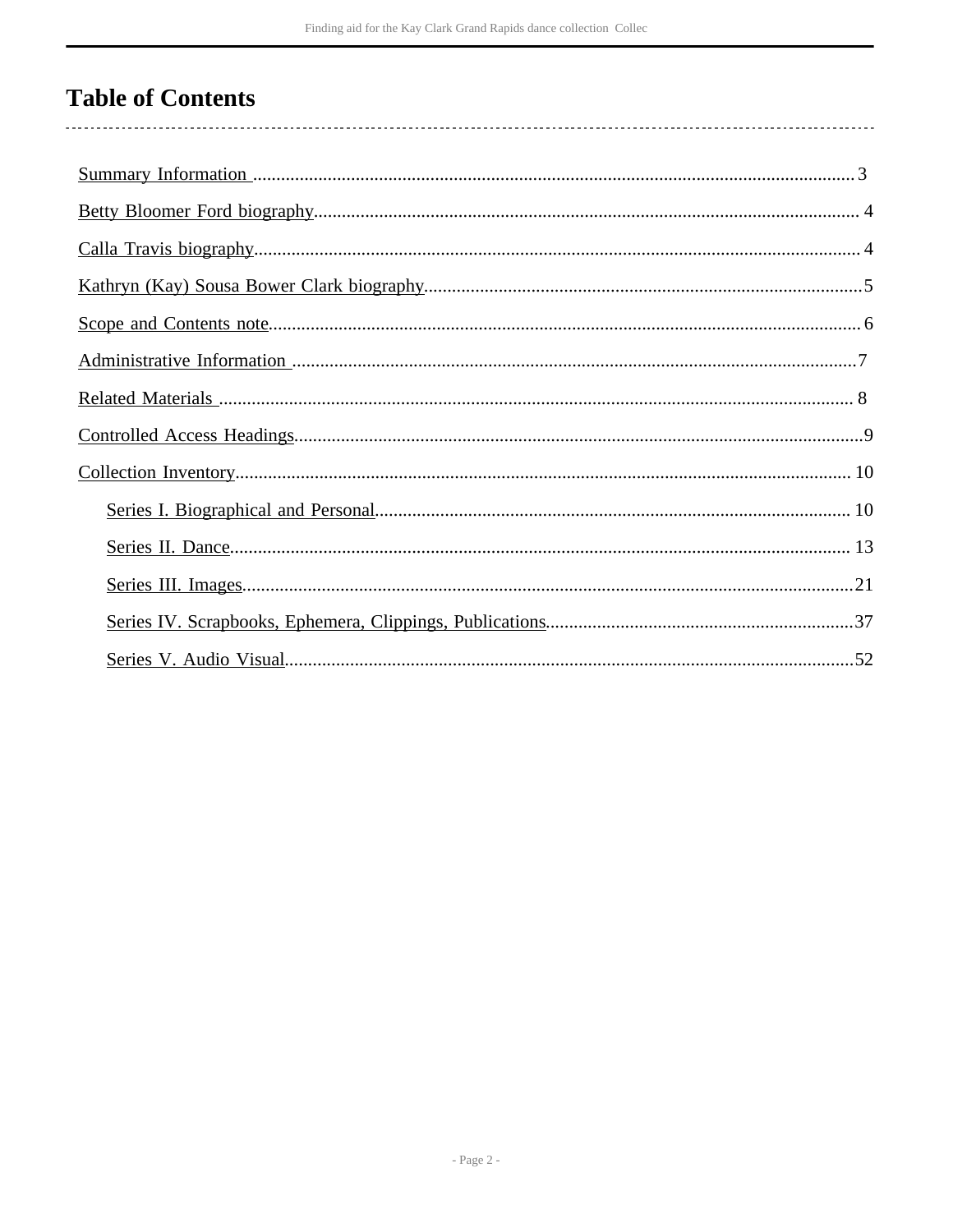# <span id="page-2-0"></span>**Summary Information**

..................................

| <b>Repository</b> | Grand Rapids Public Library, Grand Rapids History and Special<br><b>Collections Department</b>                                                                                                                                                                                                                                                                                                                                                                                                                                                                                                                  |
|-------------------|-----------------------------------------------------------------------------------------------------------------------------------------------------------------------------------------------------------------------------------------------------------------------------------------------------------------------------------------------------------------------------------------------------------------------------------------------------------------------------------------------------------------------------------------------------------------------------------------------------------------|
| <b>Creator</b>    | Clark, Kathryn Sousa Bower, 1907 or 8-1999                                                                                                                                                                                                                                                                                                                                                                                                                                                                                                                                                                      |
| <b>Title</b>      | Kay Clark Grand Rapids dance collection                                                                                                                                                                                                                                                                                                                                                                                                                                                                                                                                                                         |
| <b>Date</b>       | no date                                                                                                                                                                                                                                                                                                                                                                                                                                                                                                                                                                                                         |
| <b>Extent</b>     | 5.1 Linear feet 12 boxes                                                                                                                                                                                                                                                                                                                                                                                                                                                                                                                                                                                        |
| Language          | English                                                                                                                                                                                                                                                                                                                                                                                                                                                                                                                                                                                                         |
| <b>Abstract</b>   | Kay Clark (1907 or $8 - 1999$ ) owned a dance studio in Grand Rapids,<br>Michigan. This collection includes items from the Calla Travis School<br>of Dancing and Miss Kay's School of Dancing. The material provides a<br>strong representation of the history of dance education in Grand Rapids<br>and includes albums, scrapbooks, programs and photographs. The<br>collection also includes scrapbooks and material relating to Kay Clark's<br>personal life. Of note are materials relating to Betty Bloomer Ford, who<br>was a student and a teacher in the schools, as well as a friend of Kay<br>Clark. |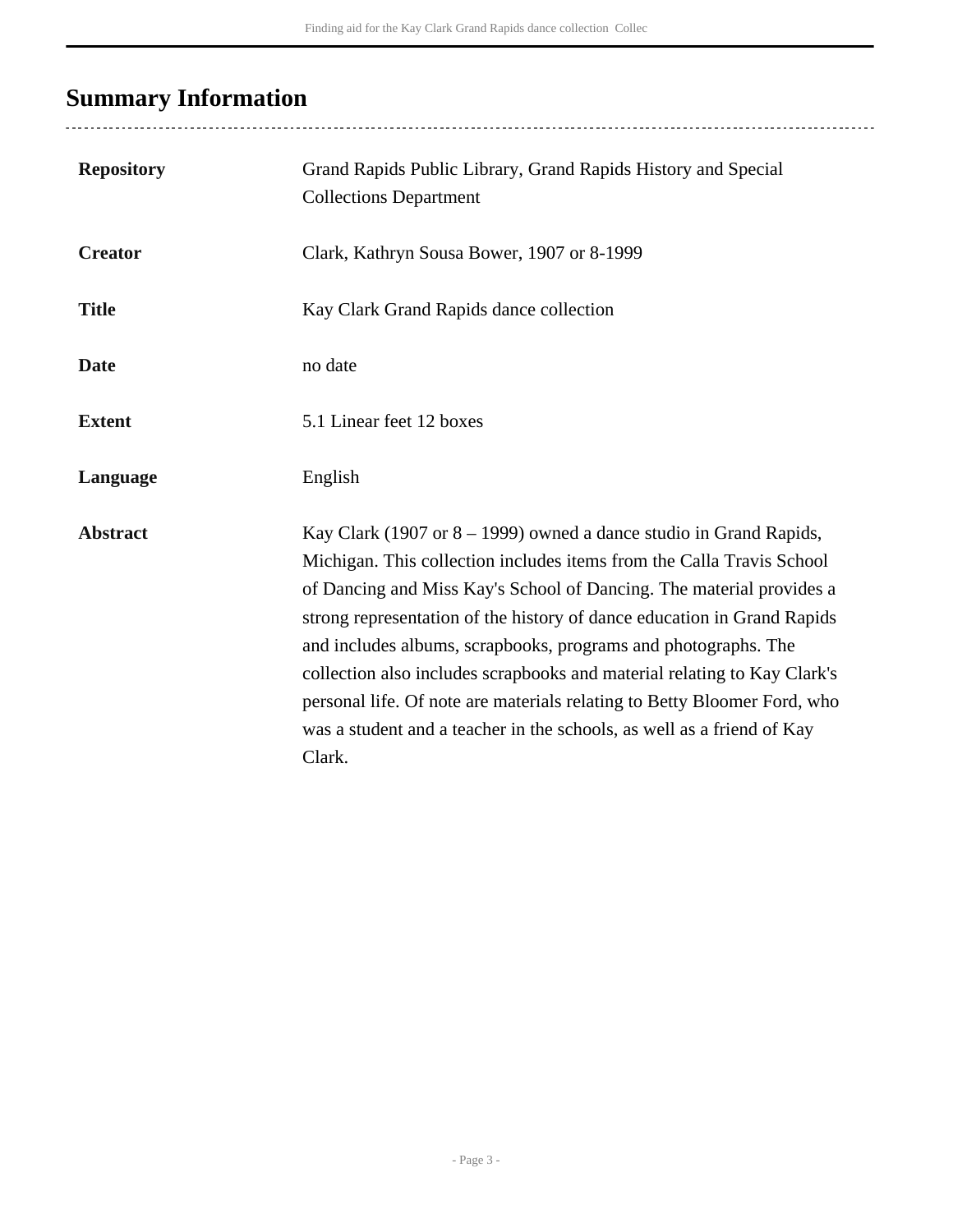# <span id="page-3-0"></span>**Betty Bloomer Ford biography**

Elizabeth Bloomer was born on April 8, 1918 in Chicago, IL. Her family came to Grand Rapids, MI in 1920. When she was eight years old, she began dancing at the Calla Travis Dance School of Grand Rapids. Betty Bloomer graduated from the school as a normal graduate in 1936.

Her dance studies took her to New York for a time where she studied under Martha Graham, but she eventually returned to Grand Rapids in 1941 because her mother put a lot of pressure on her to come home. However she is listed in a dance program as an associate director at the school in May 1940. She was then hired back as a dance instructor in Calla Travis's school.

Betty married William C. Warren in 1942 and they divorced in 1947. She continued to go by Betty Warren until her marriage to Gerald R. Ford, Jr. on October 15, 1948.

Her friendship with Kay Sousa Clark began at the Calla Travis studio. They were both instructors there. Bloomer specifically taught modern, ballet, toe, tap and social dancing. Betty and Kay continued their friendship well into Betty's marriage to Gerald R. Ford, and Kay even helped out with Ford's first campaign. According to the Grand Rapids Accent (June 1976), Ford worked with Kay to form the Grand Rapids Concert Dance Group for which Mrs. Ford designed the choreography and costumes. They also "pioneered liturgical dancing" at Fountain Street Church. "Mrs. Ford also succeeded Kay as summer dance instructor for two seasons at Camp Bryn Afon, an exclusive girls' camp near Rhinelander, Wisconsin."

Betty and Gerald Ford spent the first years of their marriage in Grand Rapids.

Look for Betty Ford under Betty Bloomer, Betty Bloomer Ford, Betty Ford, Betty Warren, and Mrs. William C. Warren.

# <span id="page-3-1"></span>**Calla Travis biography**

She was the daughter of Mr. and Mrs. J. M. Travis. In 1888, the family lived on Ottawa St. in Grand Rapids and Calla Travis was a student at Central High School. Her sisters' friends would come over to her home to dance. Calla Travis began teaching dance classes in 1890 in people's homes. In 1891 she studied with A. B. Bournique in Chicago. In 1893 she entered boarding school at the Private Episcopal Boarding School located on the Akeley family estate in Grand Haven. She taught dancing at the school as both a student and teacher. She graduated from Akeley Hall in 1895 and established a more complete course for summer school at Belvedere Club also in 1895. In 1896 she was back in Grand Rapids and was invited to teach dance at the Y.W.C.A. On Division Street.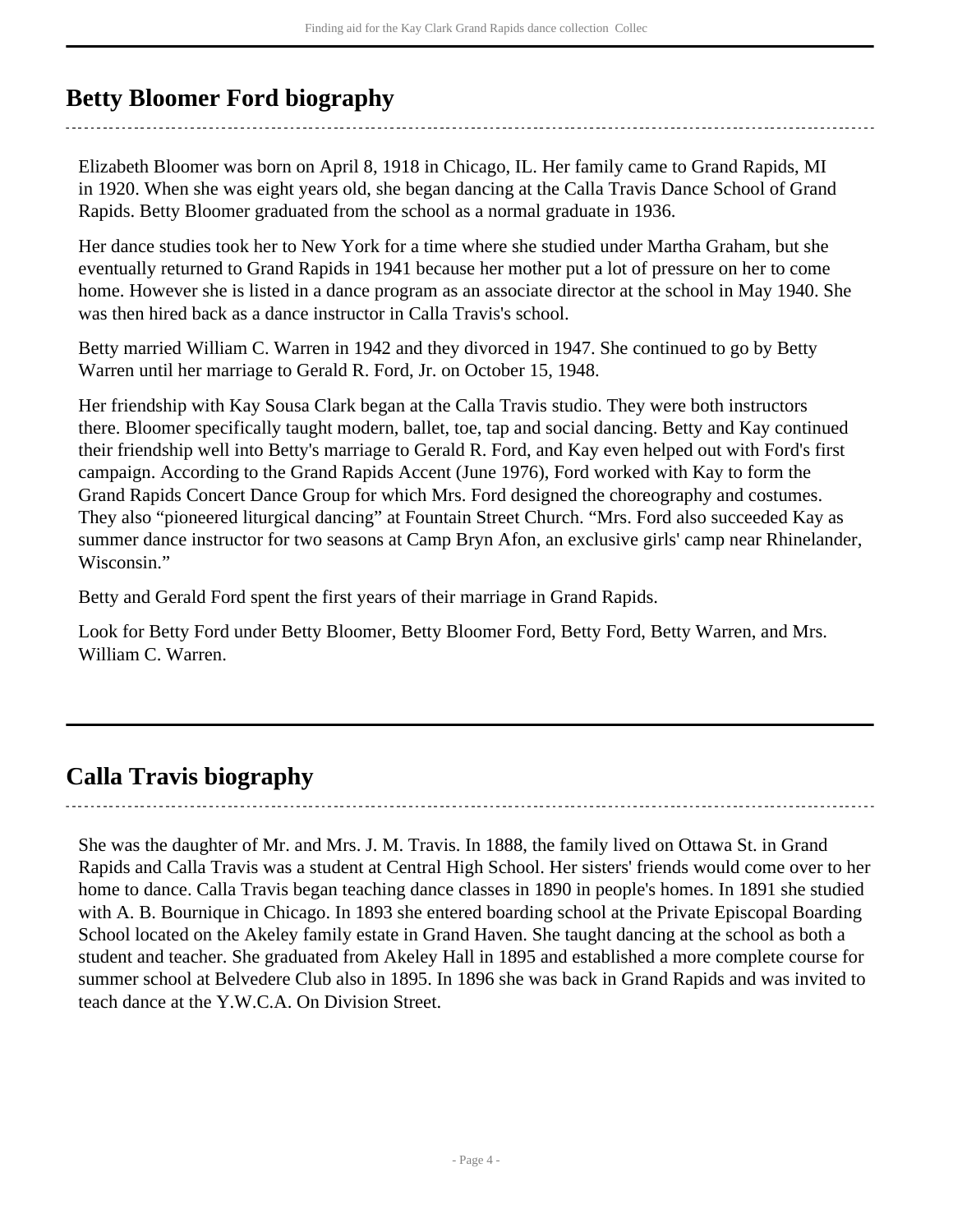Miss Travis kept detailed scrapbooks and albums chronicling the years of her formal dance school. Several of these scrapbooks and albums appear in this collection.

"A Golden Anniversary" article appeared in The Grand Rapids Mirror vol. 7 #4 May/June 1941, marking the 50th anniversary of the Calla Travis School of Dancing.

Miss Travis wrote original dance instruction pamphlets that gained popularity both in the United States and abroad. In the 1941 Mirror article, the author mentions that Miss Travis was planning on publishing her "Graded School System" in book form.

Calla Travis died at age 82 (85?) in 1955 in La Jolla, CA. Her obituary appears in the Grand Rapids Press on February 3, 1955 and in the Grand Rapids Herald on February 5, 1955. Both obituaries are included in her biography folder in Box 2 Folder 1. According to her Grand Rapids Press obituary, Calla Travis ended her teaching career in 1948 after 58 years of dance instruction.

# <span id="page-4-0"></span>**Kathryn (Kay) Sousa Bower Clark biography**

Kathryn (Kay) Sousa Bower Clark (donor, friend of Betty Bloomer Ford, dance student and instructor at Calla Travis school of dance).

[Elizabeth] Kathryn C. Sousa Bower (ca. 1907/1908-1999), was the daughter of Mr. and Mrs. James McKesson Bower, 548 Lafayette Ave., S.E. She had one brother, John M. Bower, Jr., (b. ca. 1908). John M. Bower, Sr. (b. ca. 1867) apparently had his own business, J. M. Bower, LTD. Dry Kiln Engineers, The Bower Improved Vapor Kiln. This business was located at 7693 Rogers Avenue, Chicago, IL (evidence for this can be found in Box 10 Folder 26). Kathryn's mother, Elsie [Elizabeth J?] Sousa Bower (b. ca. 1869), was the sister of the nationally known musician, military band leader and march composer John Philips Sousa. From the collection and Federal census records, it appears that Kathryn went by Elizabeth in her younger years and began going by Kathryn between 1920 and 1930.

"Dibbie" [Elizabeth] Bower appears in the Calla Travis Album 1910-1943 and other materials (loose photographs), and in her correspondence with Harry S. Hamilton, she signs her name "Dibbie," and he addresses her as "Dibbie." She followed Hamilton's dancing career closely.

Clipping of Elizabeth with violin? Sousa playing in GR. Mrs. Sousa, visiting from home at Port Washington, Long Island. (Clipping, scrapbook. Herald. Noble photo. n.d.

Later, Elizabeth Bower moves to Chicago. Sister, Mrs. John Philip P??? of Alliance Ohio (Clipping)

1925-1927 Calla Travis program gives Elizabeth Bower, but no Kathryn. 1927 program lists Elizabeth Bower as a Normal School Graduate of 1925.

Jan. 1928 Toledo clipping has Kathryn living with family in Toledo at 3435 Gladstone Ave. Mother (Mrs. James) is sister of John Philips Sousa.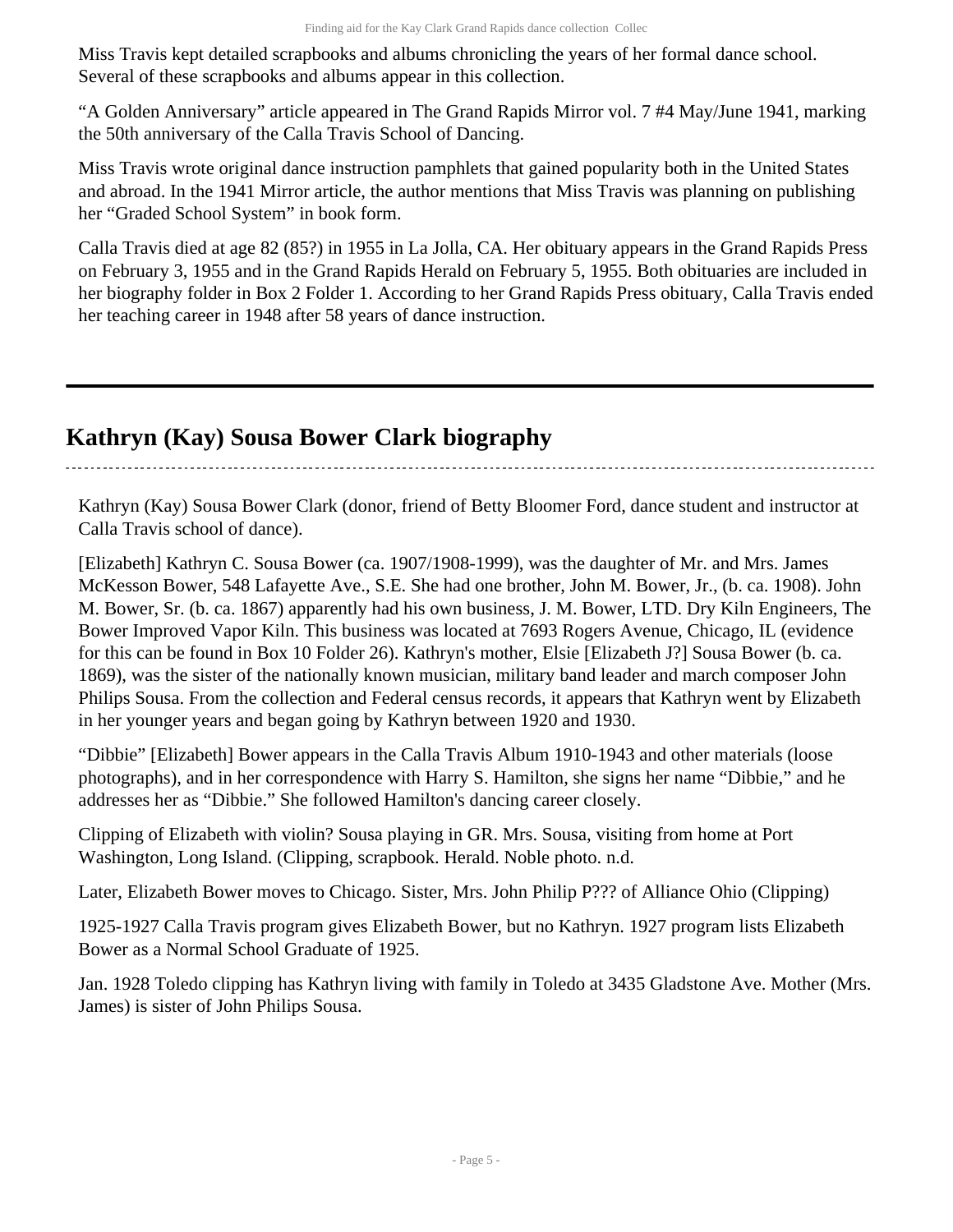Census has Kathryn with family in Chicago in 1910, age 3; in 1930, age 22. The 1920 census lists Elizabeth S. Bower living with family in Grand Rapids.

The 1930 census lists Kathryn S. Bower living with her parents in Chicago in the Ingram Apartments.

Program has Kathryn performing in plays at North Shore Little Theatre, Evanston. 1934.

In 1936 dance program Miss Kathryn S. Bower welcomed on as school secretary and associate director. Lists that she taught both in Toledo and Chicago and danced professionally in Chicago Club work. She worked at Camp Bryn Afon for 8 years prior to 1936 as head of the dancing department.

Wedding announcement clipping, Jan. 5, 1937, of a December 1936 wedding in Chicago of Kathryn Sousa Bower to Kermmit L. De Freest of Grand Rapids, son of Mrs. Laurel deFreest of Hollywood, CA (formerly GR). Lists Kathryn working for Calla Travis studio. DeFreest may also have been a member of the American Society of Teachers of Dancing. A booklet from their convention in August 1937 in Chicago has been separated from the collection.

In the mid 1940s Mrs. Kay Sousa deFreest takes over the Calla Travis School of Dancing, and in 1953, the school changes names from Calla Travis School of Dancing to Miss Kay's School of Dancing.

Clipping about 50th Year of Calla Travis. "Mrs. Kathryn deFreest (Mrs. Kermit L.), assistant to Miss Travis and a graduate of the class of 1925, is chairman for alumni committee for the anniversary tribute fund. Mrs. DeFreest has invited the following alumnae to assist her: Mrs. John M. Brower ...

It appears that the deFreests divorced and both later remarried. Collins C. Clark's wife Olive Tuller Clark died on May 25, 1963. The 1963 Grand Rapids City Directory lists Collins C. Clark's wife as Olive T. The 1964 Directory lists Kathryn S. as his wife, so they were married sometime between Olive's death and the publication of the 1964 Directory. Collins served in the Army Air Force during WWII.

In the June 1976 issue of the Grand Rapids Accent, Kay Clark speaks about her relationship with Betty Bloomer Ford. Kay and her husband Collins lived in the Bloomer's old family home at 636 Fountain St. SE in Grand Rapids. Additionally, she helped Betty Bloomer obtain a scholarship to attend a summer dance class in Vermont at Bennington Junior College. They also created a dance group together called the Grand Rapids Concert Dance Group. Kay also "helped and eventually ended up heading the women's division" of Gerald Ford's first campaign.

Kay Sousa Clark died March 8, 1999 at age 91. Her obituary appears in the Grand Rapids Press on Sunday March 14, 1999 and is included in her biography folder in Box 1 Folder 1.

# <span id="page-5-0"></span>**Scope and Contents note**

This collection is a strong representation of the history of dance education in Grand Rapids, especially relating to the Calla Travis School of Dancing (later known as Miss Kay's School of Dancing and Miss Margie's School of Dancing). It also contains strong elements from its creator's personal life. Kathryn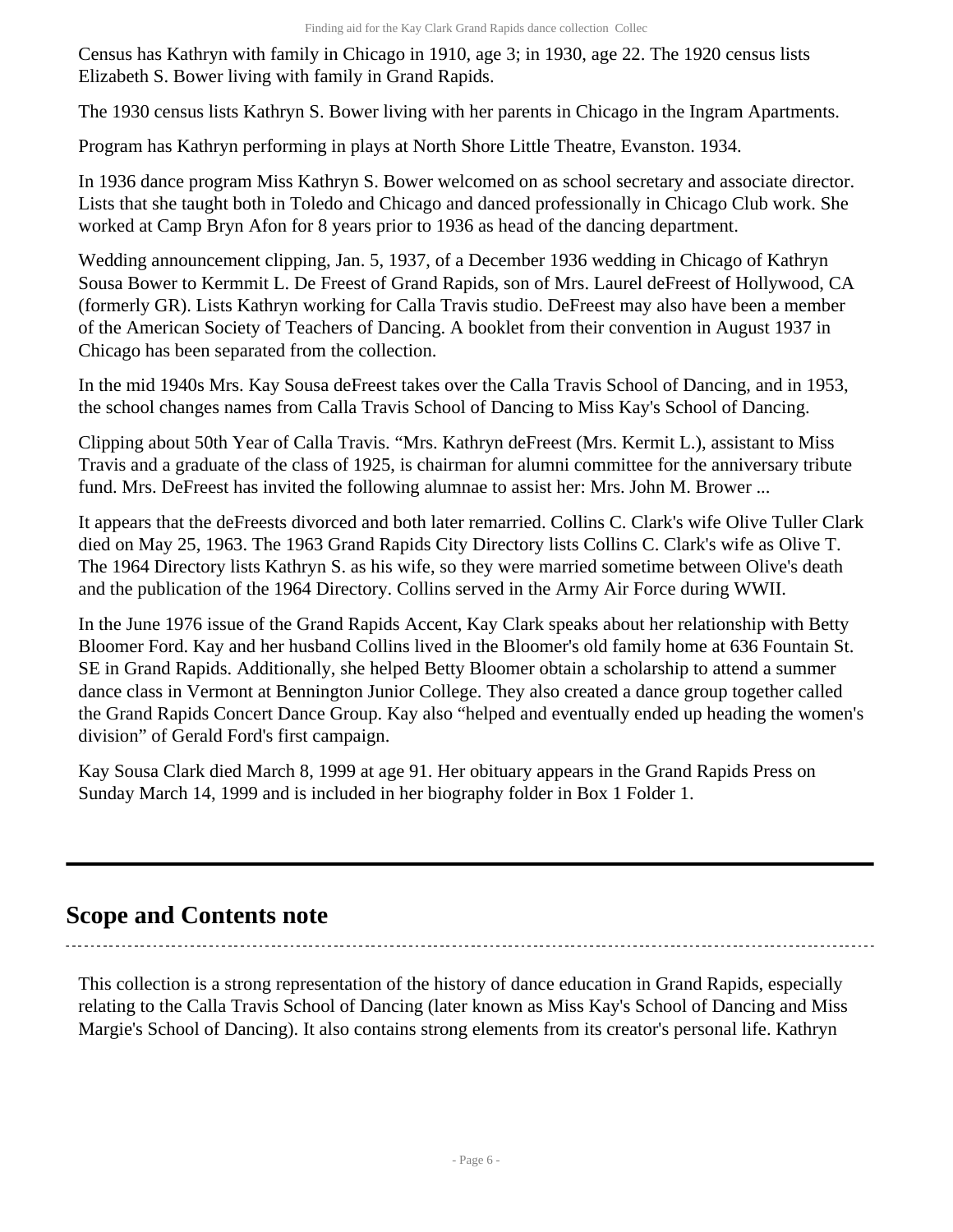(Kay) Sousa Bower Clark of Grand Rapids compiled materials from throughout the school's history including four scrapbooks assembled by its first proprietor, Calla Travis. These scrapbooks include class portraits and programs from throughout Calla Travis's career, especially highlighting the years 1902-1943.

Kay Clark also includes four scrapbooks that she put together, chronicling her years as a young dancer, her opening of a dance studio in Toledo and a favorite student of hers, Harry Hamilton. She also includes two photo albums with recital photos from the period after she acquired Calla Travis's School.

In addition, the collection included sheet music used at the dance studio, most of which has been discarded because it has no direct Grand Rapids connection. It also has many handwritten and typed notes of dances performed by the studio, and programs from many recitals.

This collection also has many items related to Betty Bloomer Ford and her time as a dance student and instructor at the Calla Travis School of Dancing and Miss Kay's School of Dancing, including photographs, clippings and dance programs. Material associated with her is labeled throughout this finding aid. Additionally, there are a few clippings from the period that Mrs. Ford was married to William C. Warren. She was a model at the Grand Rapids store, Herpolsheimer's. Kay Clark also collected several articles from the Ford wedding and was a part of Gerald R. Ford Jr.'s first campaign. The collection includes a napkin with "Betty and Jerry" embossed on it, presumably from their wedding.

Another person highlighted in the collection is Kay Clark's uncle, John Philip Sousa, including clippings and a band program.

The collection also includes elements Kay Clark's later life after she finished her years of managing Miss Kay's Dance Studio, especially her marriage to Collins C. Clark (including photos of his family and his military records), her involvement in the Grand Rapids Arts Council including slides from the 1971 Arts Festival in Grand Rapids.

# <span id="page-6-0"></span>**Administrative Information**

# **Publication Information**

Grand Rapids Public Library, Grand Rapids History and Special Collections Department Spring 2009

## **Immediate Source of Acquisition note**

Pam Patton, accession number 1999.054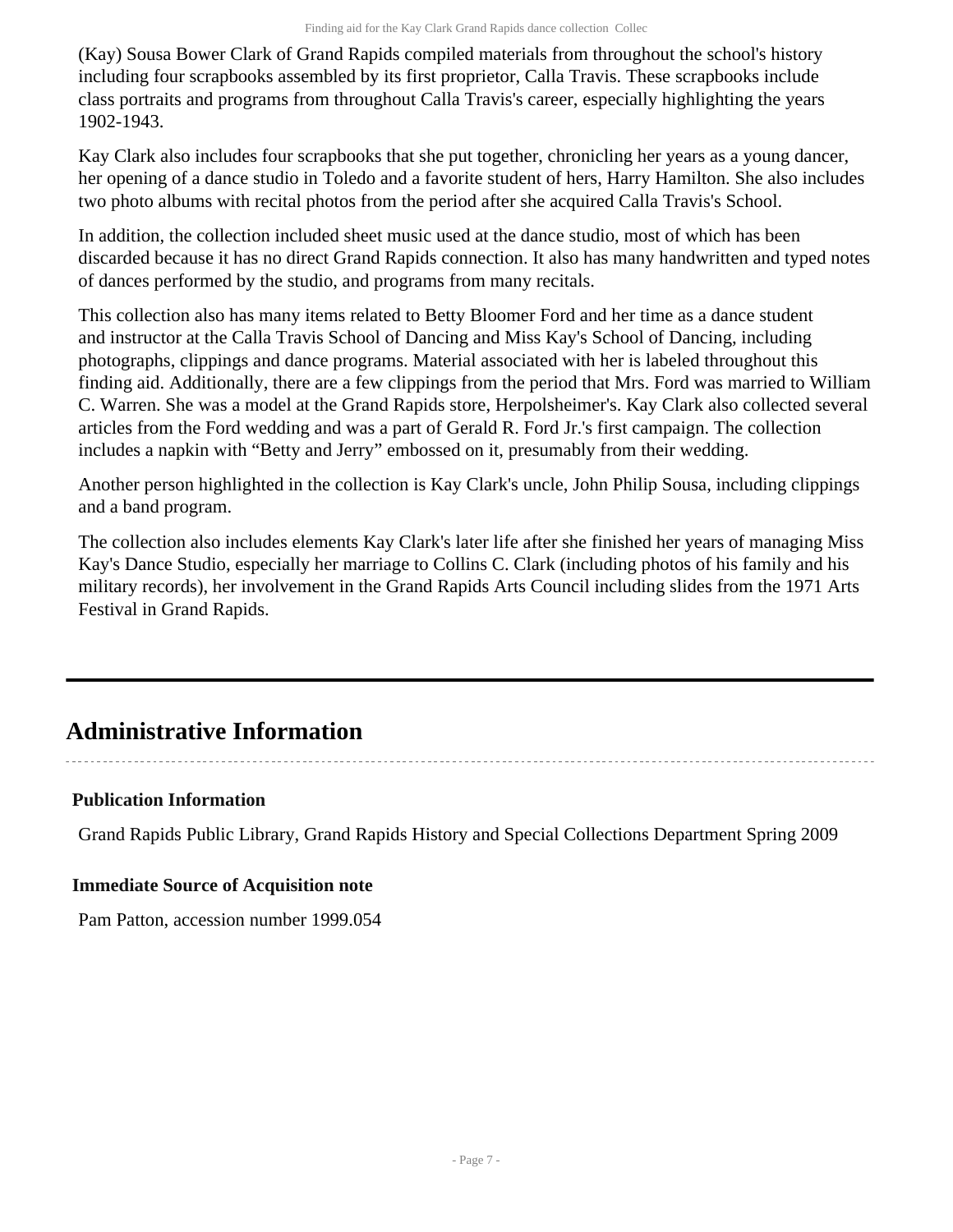# <span id="page-7-0"></span>**Related Materials**

## **Related Archival Materials note**

Coll. 125, Robinson Studio Collection: 1940s era images of Calla Travis, Betty and Jerry Ford wedding photos and numerous others on Gerald or Elizabeth Ford.

Coll. 243, Gerald R. Ford Photographs and Memorabilia Collection

#### **Separations List:**

Map in Chinese characters of Yang Tze River in China with handwritten notes in English on front about Yang chow Camp (look on back for local sketch map

Another Chinese map of the Pootung, Shanghai area with handwritten English notes in margin

Alice in Wonderland: A musical Play in Three Acts Inscribed to Helen, Garrett and Wilson Stearly; Book by Lewis Carroll, Music by Harvey Gaul; White-Smith Music Publishing Co. Boston, New York, Chicago; copyright 1912

ANC Bulletin folder

Small painted drum

Small cymbal

NuAce mounting corners

EPIC recorded album of "Haul Away Joe, Blow the Man Down" by the Merrill Staton Choir and "Pahson Trombone (Lassus Trombone's "Ole Man")" by H. Fillmore

Four Wilcox-Gay Recorded Discs for the Pied Piper

Two copies of Etude: the music magazine January 1950, published by T. Presser, Philadelphia, PA. Discarded because no connection to local history. One copy addressed to Curtis W. Tuller Music Traveling Teacher, 540 Fountain St. NE.

The American Dancer. July 1937. Vol. 10 No. 9. 250 West 57th Street, New York, N.Y.

Costumes of the Ages—Stone Age to 1929. Clippings from the Chicago Tribune from various dates in August and September 1929.

Fifty-Ninth Annual Convention—American Society of Teachers of Dancing—Description of Dances. Edgewater Beach Hotel. Chicago, Illinois. August 16-21, 1937.

#### **Sheet music:**

The majority of music in this collection has been discarded for lack of a significant Grand Rapids connection. This includes Harry Hamilton "Rumba" envelope from Sherman, Clay & Co. with 2 versions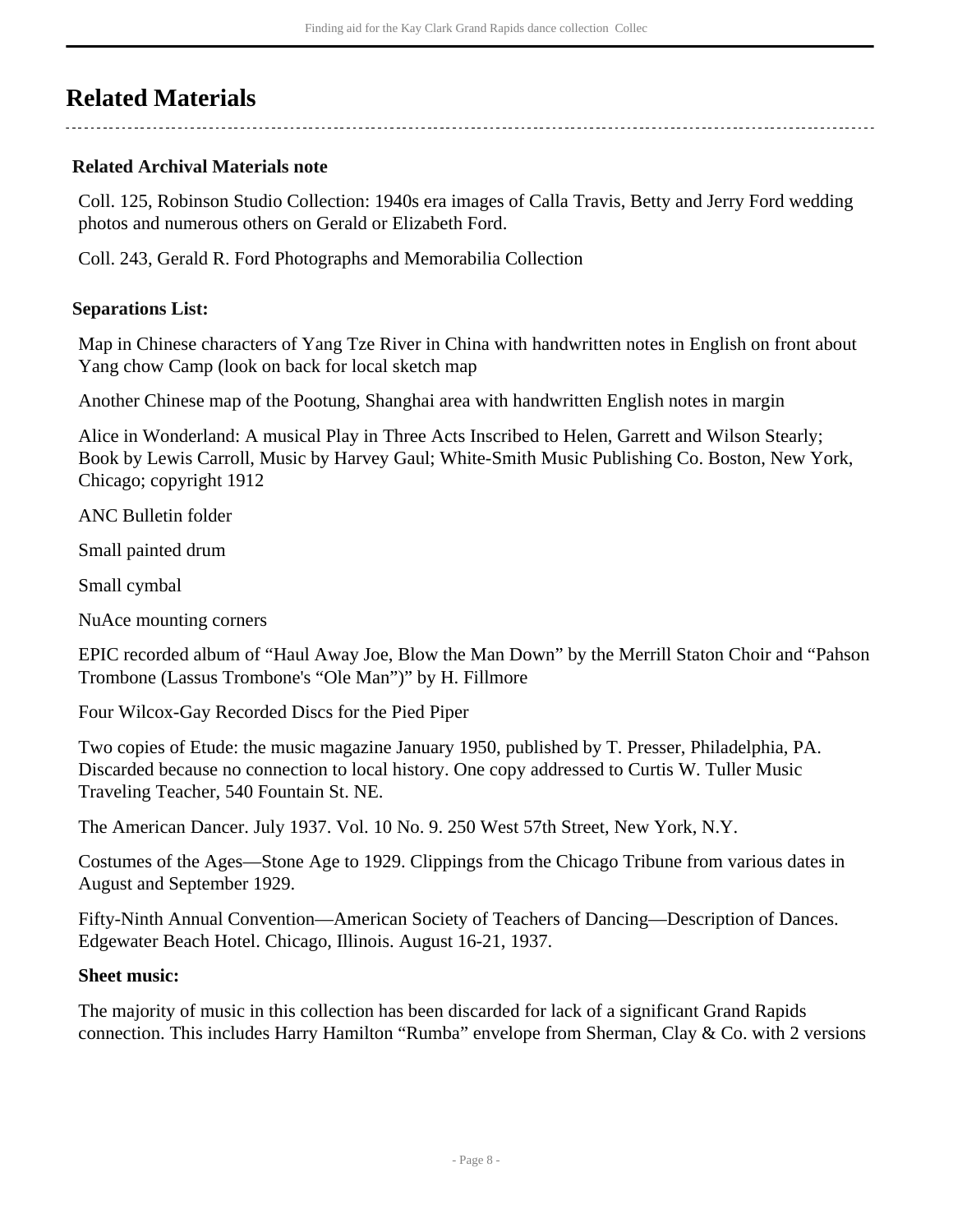of "Siboney" music by Ernesto Lecuona, American Lyric by Dolly Morse; "Kathryn Sousa Bower" stamped copy of "Jolly Jinks Song Book" A "Fischer Edition" Publication, verses by Leroy F. Jackson set to music by Edith Lobdell Reed; "Songs Children Sing" from Hall & McCreary Company, Chicago; Harry Hamilton's "The Worlds Foremost Tangos for Orchestra" from; "Bolero" by Murice Ravel; "La Cumparsita"tango from Edward B. Marks Music Corporation, New York; Volumes 1-3 of the "Hinman Gymnastic and Folk Dancing" music from A.S. Barnes & Company, New York; Volumes 1-2 of the "Crest Action and Dialog Songs (with Dances Ad Libitum)" from M. Witmark & Sons, New York; and "Album of Favorite Songs for Children (Cole Edition)" from M. M. Cole Publishing Co., Chicago.

Additional sheet music discarded from classical, folk, jazz, ethnic, and modern genres.

# <span id="page-8-0"></span>**Controlled Access Headings**

# **Corporate Name(s)**

- Calla Travis School of Dancing.
- Miss Kay's School of Dancing.

# **Geographic Name(s)**

• Grand Rapids (Mich.) -- History

# **Personal Name(s)**

- Ford, Betty, 1918-2011
- Travis, Calla, d. 1955

# **Subject(s)**

• Dance schools -- Michigan -- Grand Rapids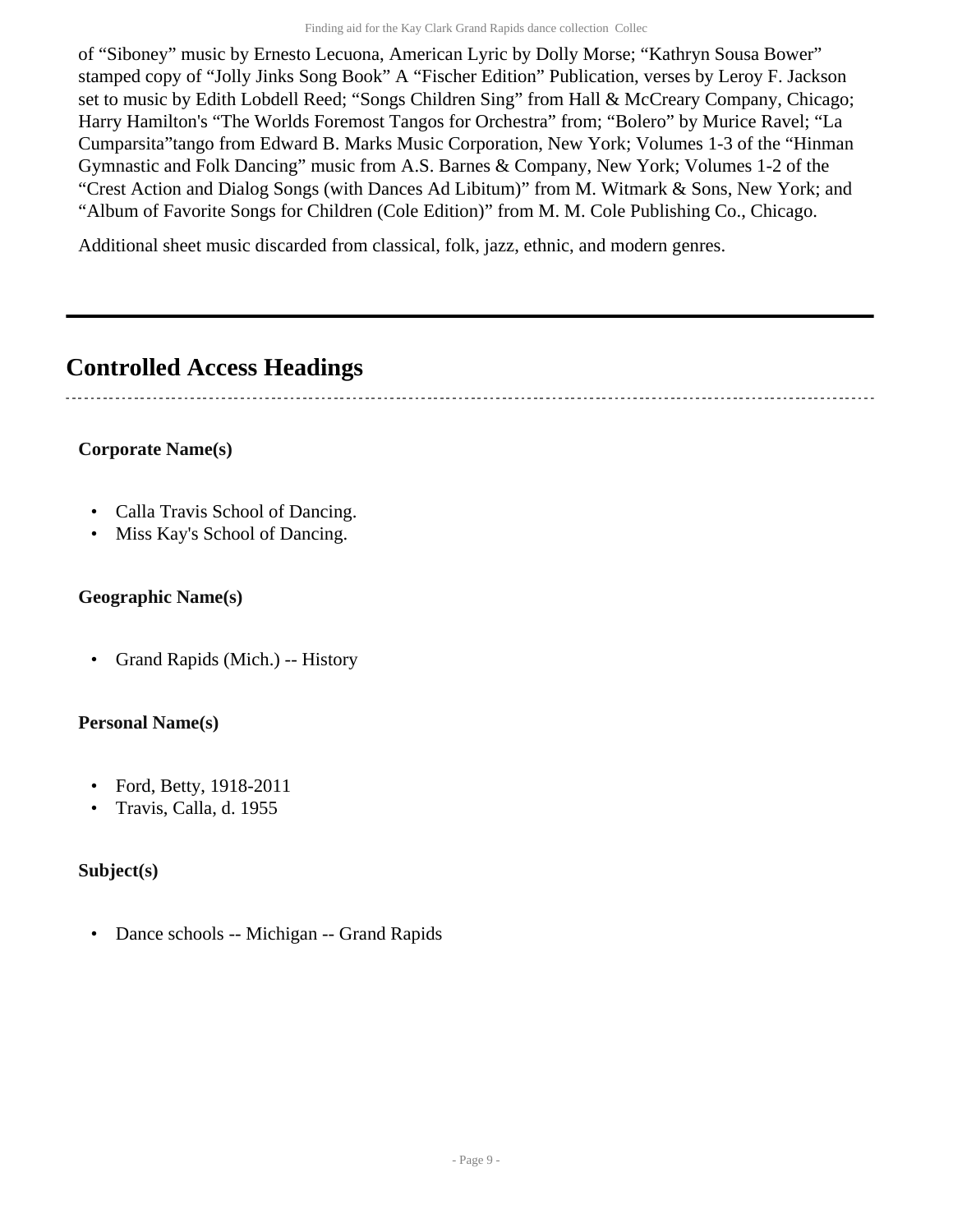# <span id="page-9-0"></span>**Collection Inventory**

#### <span id="page-9-1"></span>**Series I. Biographical and Personal**

#### **Scope and Contents note**

This series includes biographical information concerning Kathryn (Kay) Sousa Bower Clark and Kathryn Clark's husband's, Collins C. Clark's, military documents. Collins Clark served in the U.S. Army Air Force and performed tours of duty in India in WWII.

#### **Kathryn (Kay) Sousa Bower Clark**

|                                             | <b>Box</b> | Folder |
|---------------------------------------------|------------|--------|
| 1930 Federal Census information             |            |        |
| Grand Rapids Press Obituary, March 14, 1999 |            |        |

#### **Collins C. Clark Military Records (WWII)**

#### **Scope and Contents note**

Map in Chinese characters of Yang Tze River in China with handwritten notes in English on front about Yang chow Camp (look on back for local sketch map; Another Chinese map of the Pootung, Shanghai area with handwritten English notes in margin both separated from collection

Many of these items were originally bound with metal clips which have been discarded. Original order maintained with numbering on each item.

**Box Folder**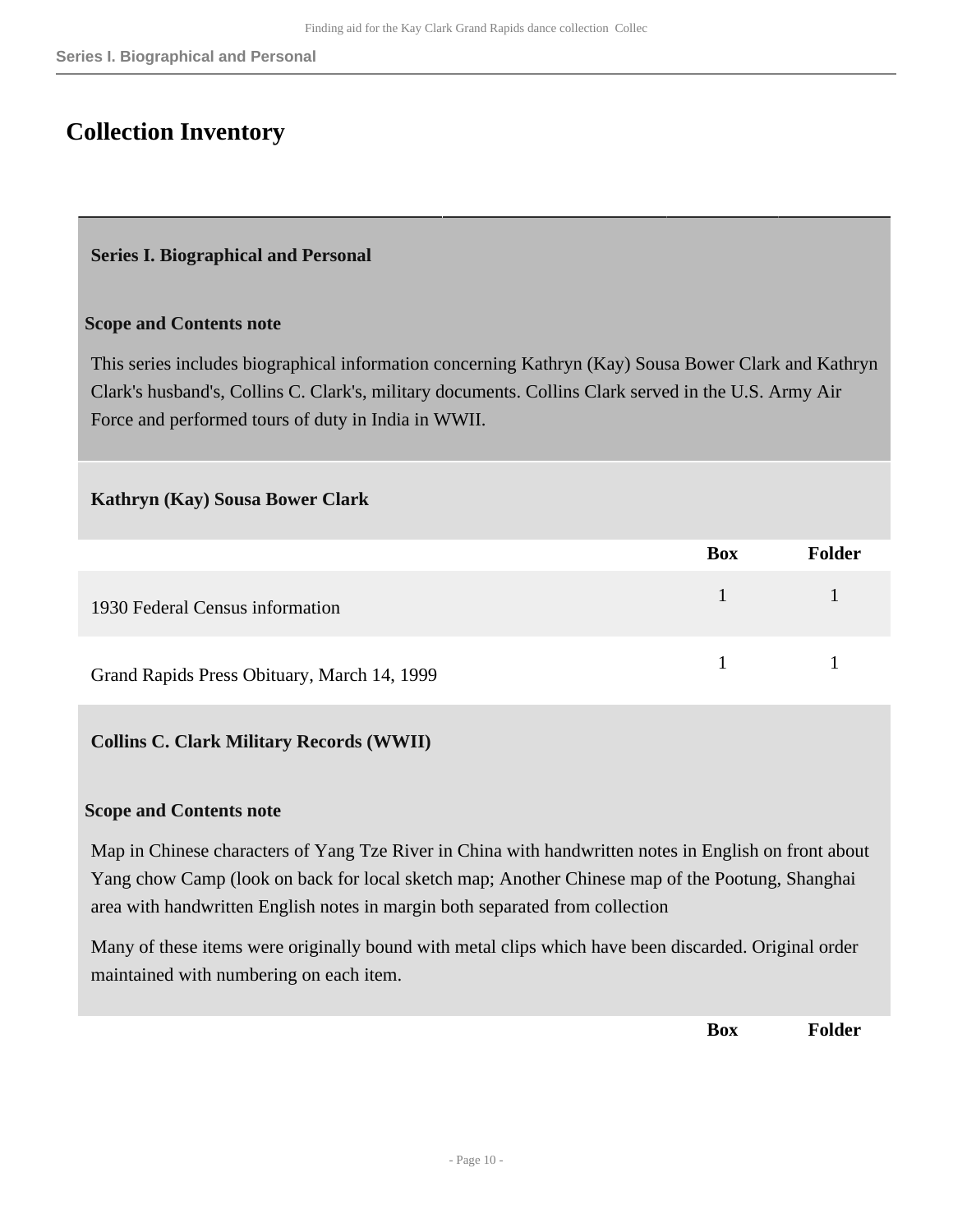## **Collins C. Clark Military Records (WWII)**

| July 30, 1942-December 9, 1943 (49)                                                                                                                                                                                    | $\mathbf{1}$ | $\overline{2}$ |
|------------------------------------------------------------------------------------------------------------------------------------------------------------------------------------------------------------------------|--------------|----------------|
| Financial Records and Official Correspondence from 1942-1945 (37)                                                                                                                                                      | $\mathbf{1}$ | 3              |
| Restricted files December 13, 1943-March 8, 1945 (33)                                                                                                                                                                  | $\mathbf{1}$ | 4              |
| Loose documents, June 12, 1945-September 21, 1945 (8)                                                                                                                                                                  | $\mathbf{1}$ | 5              |
| 1944 and 1945 files. Calcutta India files (20)                                                                                                                                                                         | $\mathbf{1}$ | 6              |
| March - October 1945 (25)                                                                                                                                                                                              | $\mathbf{1}$ | $\overline{7}$ |
| Restricted Files of Maj. Clark (later Capt. Clark) June -October 1945 (85)                                                                                                                                             | $\mathbf{1}$ | 8              |
| Certificate of Service and Separation Document in War Department<br>Envelope from Headquarters Eighth Air Force, San Francisco, California.<br>Transmitted by officer. (2)                                             | $\mathbf{1}$ | 9              |
| <b>Scope and Contents note</b>                                                                                                                                                                                         |              |                |
| Envelope Discarded; Passport sized photograph of Collins C. Clark<br>removed to Personal Photos. Military Photos in Box 3 Folder 6                                                                                     |              |                |
| Financial records. Last Will and Testament. Honorable Discharge. Other<br>files. $(24)$                                                                                                                                | $\mathbf{1}$ | 10             |
| Envelope addressed to Kathryn S. Clark (636 Fountain Street, S.E.)<br>text written on envelope: "CCC, Military papers returned from Metcalf<br>Jonkhoff. Sent in Info Apr. 18. Certified copy of Discharge papers sent | $\mathbf{1}$ | 11             |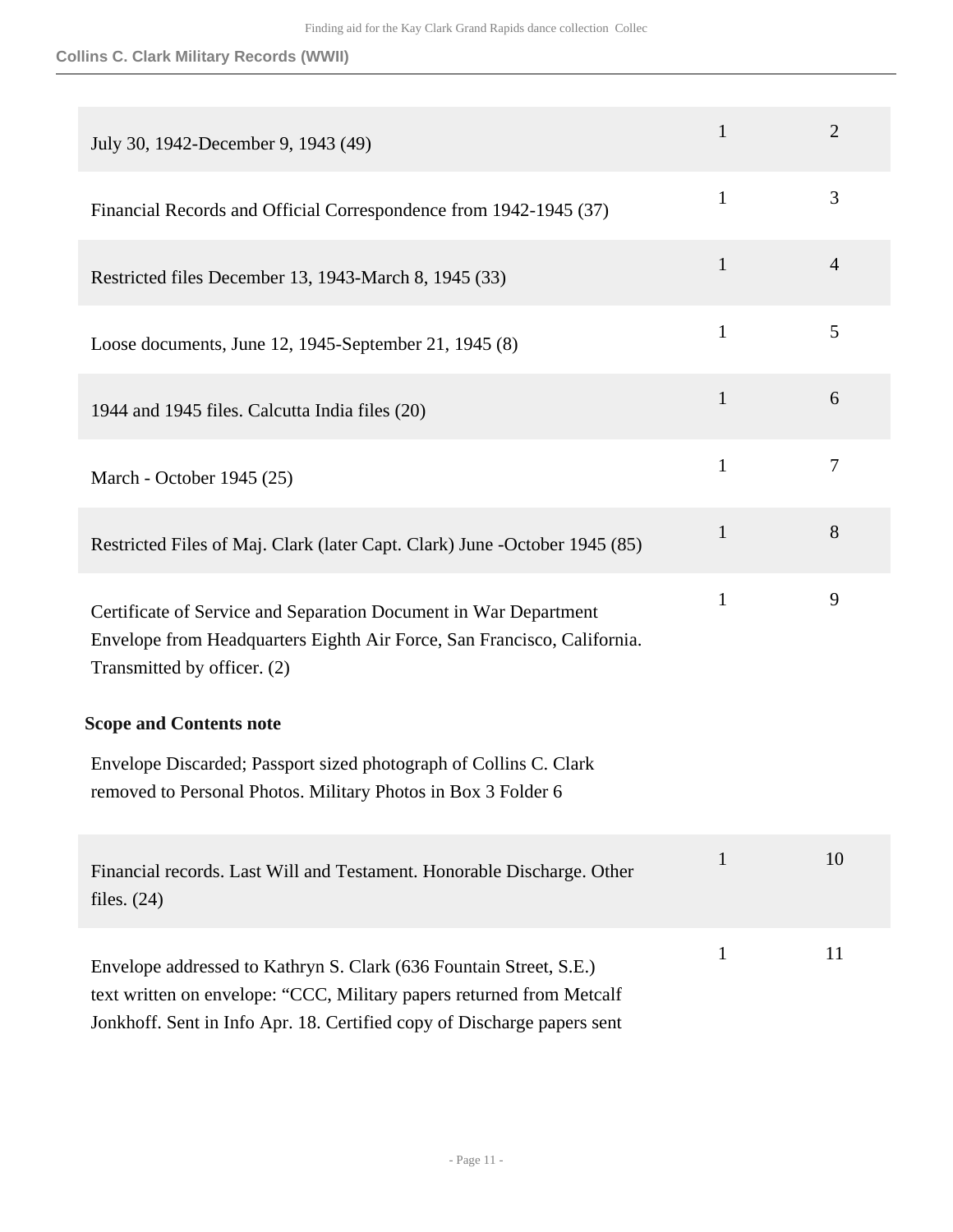| July 29, 1988" From Metcalf and Jonkhof Funural service. Includes Army<br>Air Forces identification card, correspondence, and certificate (4)                                                                                                                |              |                |
|--------------------------------------------------------------------------------------------------------------------------------------------------------------------------------------------------------------------------------------------------------------|--------------|----------------|
| Envelope of Honorable Discharge from Maurice J. DeJonge, Kent County<br>Clerk; Note to Mrs. Clark from Helen (2)                                                                                                                                             | $\mathbf{1}$ | 12             |
| Contents of leather wallet with "U.S. Army Air Forces Colorado Spring<br>Colorado" embossed on cover.                                                                                                                                                        | $\mathbf{1}$ | 13             |
| <b>Scope and Contents note</b>                                                                                                                                                                                                                               |              |                |
| Contents removed and leather wallet discarded because it was very worn<br>and we are unable to take care of leather. Wallet sized photo of Collins C.<br>Clark removed to Personal Photos. Military Photos Box 3 Folder 5 Note:<br>Separated from Collection |              |                |
| Army of the United States (War Office) Certificate, signed by the Major<br>General, The Adjutant General                                                                                                                                                     | 12           | $\overline{2}$ |
| Clipping and postcards (mostly blank); One Postcard to Mr. and Mrs.<br>Collins Clark from Tal 1986 (9)                                                                                                                                                       | 11           | 33             |
| <b>John Philip Sousa</b>                                                                                                                                                                                                                                     |              |                |
|                                                                                                                                                                                                                                                              | <b>Box</b>   | <b>Folder</b>  |
| Sousa New York Ephemera (2)                                                                                                                                                                                                                                  | $\mathbf{1}$ | 14             |
| The Grand Rapids Symphonic Band, Festival 1980 Program (1) Note:<br>Pieces by John Philip Sousa listed in program                                                                                                                                            | $\mathbf{1}$ | 15             |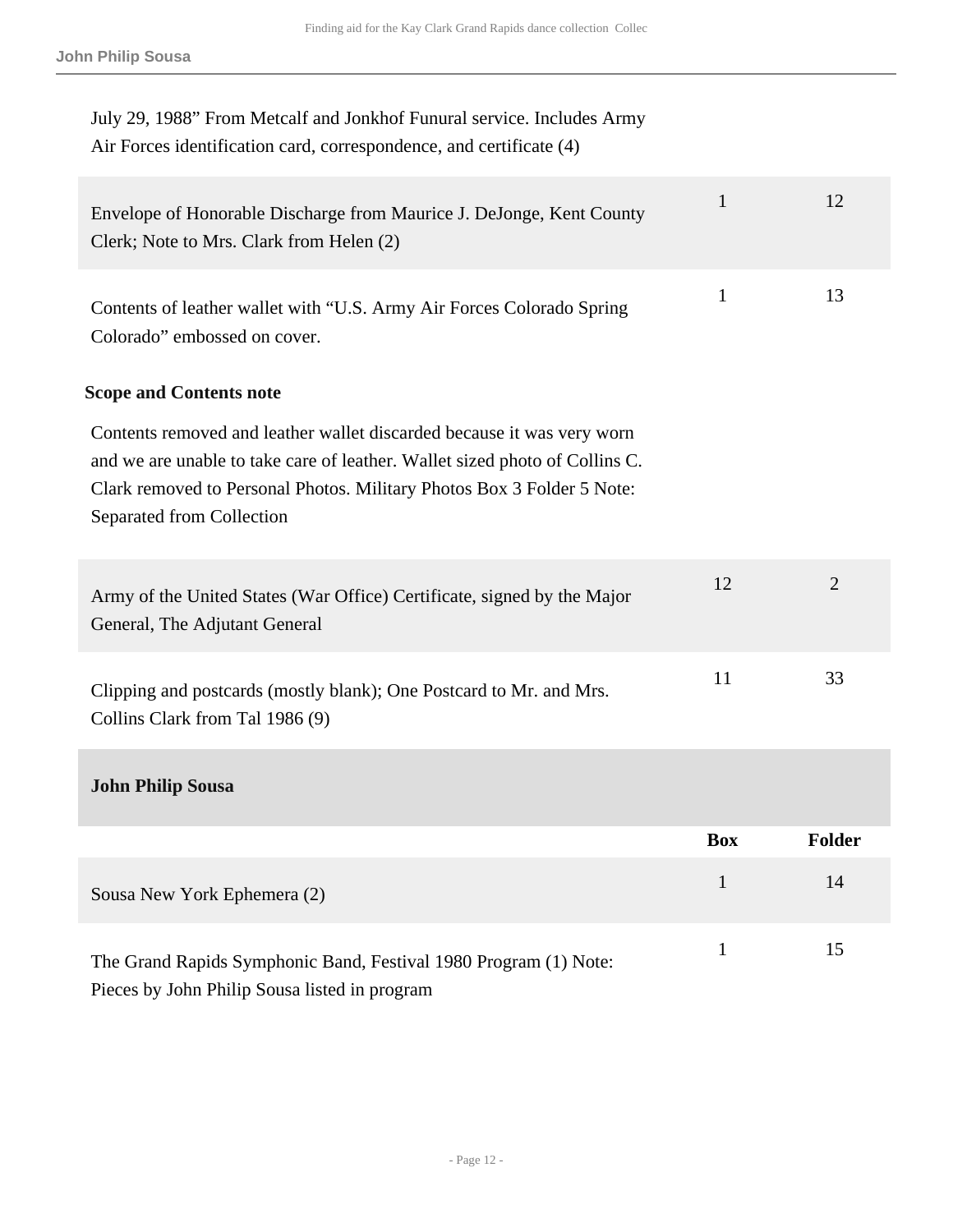#### <span id="page-12-0"></span>**Series II. Dance**

#### **Scope and Contents note**

Consists of biographical information about Calla Travis and Betty Ford and items pertaining to the life of the Calla Travis School of Dancing over the span of about sixty years. Includes dance notes handwritten by the school's staff (apparently mostly Kay DeFreest), sheet music and notes from the studio. Sound recordings and realia have been separated from the collection.

#### **Subseries A. Biographical information about Calla Travis and Betty Bloomer (Ford).**

#### **Scope and Contents note**

This sub-series includes includes clippings and other references about Calla Travis and Betty Ford which were gathered from the main reference collection and vertical files on these women.

|                                                                                                                                                                                           | <b>Box</b>   | <b>Folder</b> |
|-------------------------------------------------------------------------------------------------------------------------------------------------------------------------------------------|--------------|---------------|
| Calla Travis Biographical Information (7) Note: Calla Travis Obituary<br>clipping from February 2, 1955 located in Box 12 Folder 14; Additional<br>obituary clippings also in same folder | $\mathbf{1}$ | 16            |
| Betty Bloomer (Ford) Biographical Information (20)                                                                                                                                        | $\mathbf{1}$ | 17            |
| <b>Harry Hamilton Notes</b>                                                                                                                                                               |              |               |
|                                                                                                                                                                                           | <b>Box</b>   | <b>Folder</b> |
| "A Book of My Own Original Dance Compositions" Harry S. Hamilton<br>(33)                                                                                                                  | 1            | 18            |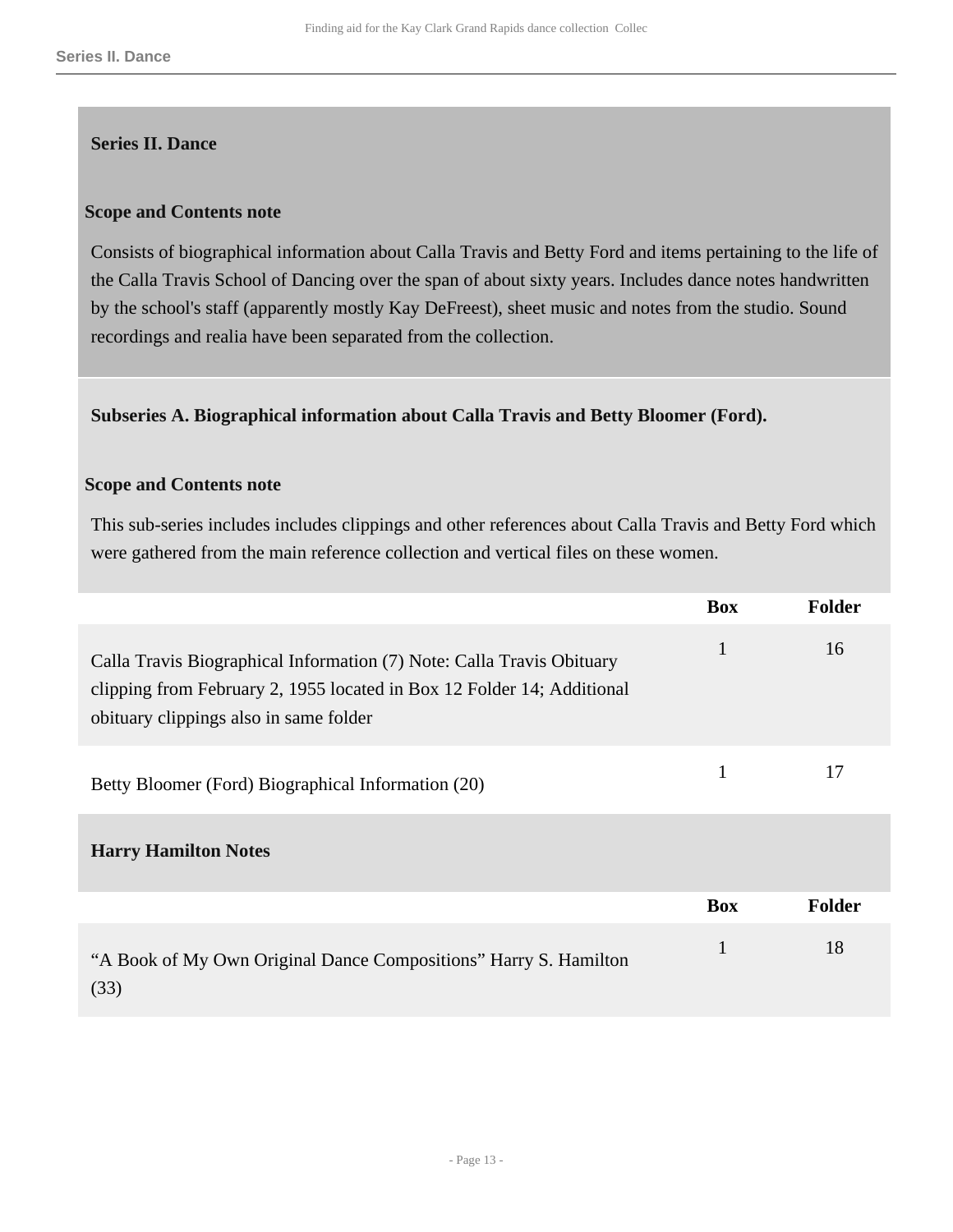| Loose dance notes; includes "Dances Taught by Harry Hamilton" with<br>personal note to "Dibbie" (Kay Clark) |   |  |
|-------------------------------------------------------------------------------------------------------------|---|--|
| Oversized Galley copy of Exercises in Tap Dancing arranged by Ethel<br>Early                                | 8 |  |

# **Subseries B. Dance Notebooks and Notes circa 1945-1950s**

#### **Scope and Contents note**

Consists of notes from the dance studio. Notes have been dated using the dance programs included in the ephemera section based on dance names on the notes and those in the programs. Dates are not certain, but are a reasonable deduction from other evidence. Arranged chronologically.

#### **Loose Notes**

#### **Ballet of Flowers and Pipes of Pan Folder (c.a. 1940)**

|                                                                                                    | <b>Box</b> | Folder |
|----------------------------------------------------------------------------------------------------|------------|--------|
| Song-Rainbows Follow after Rain Dance Notes (18)                                                   | 1          | 20     |
| Pipes of Pan Dance Notes (45)                                                                      | 1          | 21     |
| Pipes of Pan Duplicate Dance Notes (13) Note: Paper in fragile condition;<br>see notes in Folder x | 1          | 22     |
| <b>Kathryn DeFreest Dance Notes</b>                                                                |            |        |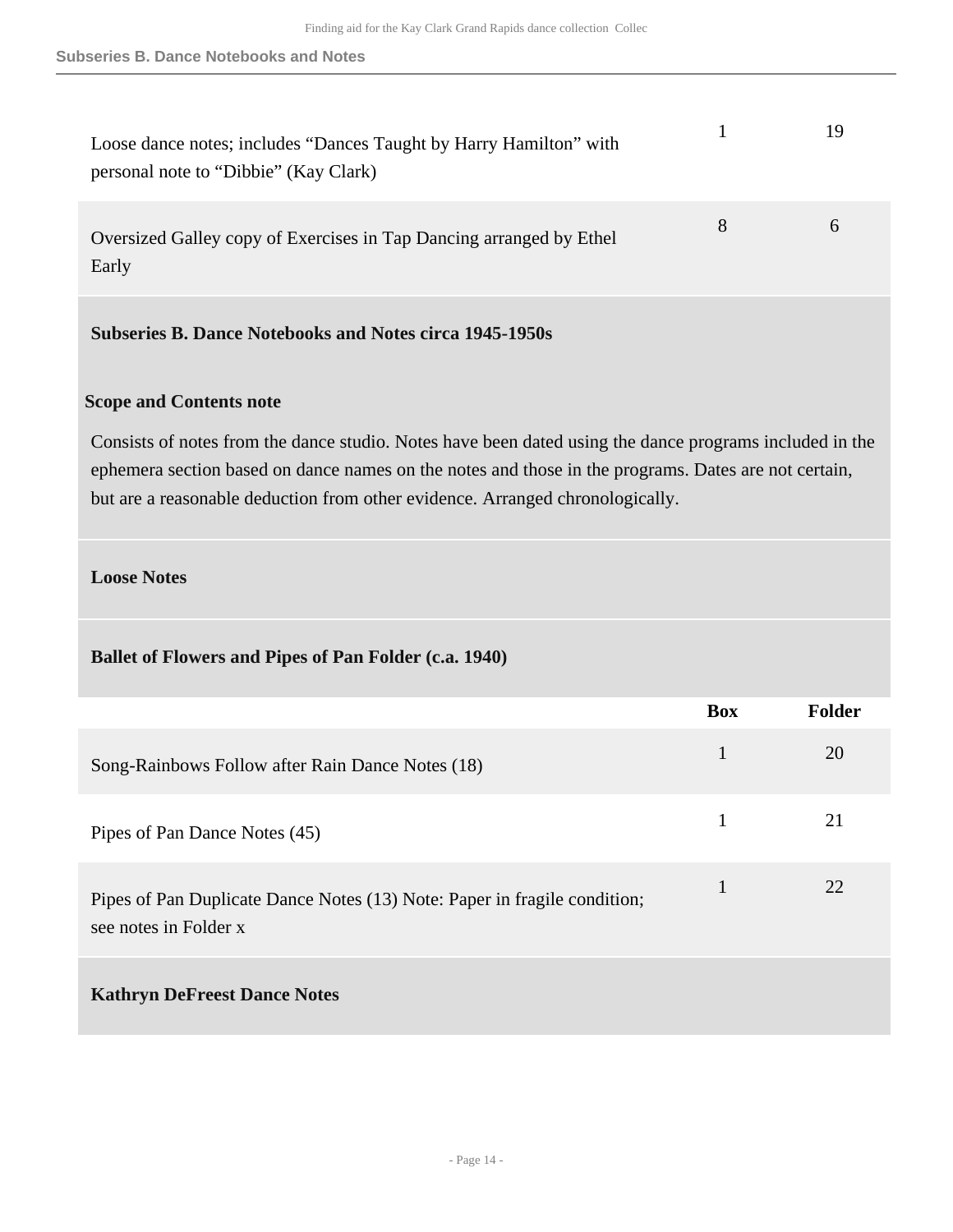|                                                                                                                                                                                                              | <b>Box</b>   | Folder        |
|--------------------------------------------------------------------------------------------------------------------------------------------------------------------------------------------------------------|--------------|---------------|
| The Calla Travis Studio presents The Fantasy Alice in Wonderland (c.a.<br>1947) housed in reused ANC Bulletin from June 1945 folder (Kay De<br>Freest) (17) Note: Music and folder separated from collection | $\mathbf{1}$ | 23            |
| Normal Dances and (Modern) notes (5)                                                                                                                                                                         | $\mathbf{1}$ | 24            |
| Moving Fwd. Dance Steps (1)                                                                                                                                                                                  | $\mathbf{1}$ | 25            |
| Calla Travis Folder (Piano Suite and Pipes of Pan) with loose typed notes<br>for Pipes of Pan                                                                                                                | $\mathbf{1}$ | 26            |
| Calla Travis Folder with loose typed Dance and Technique notes (39)                                                                                                                                          | $\mathbf{1}$ | 27            |
| Outline description of dances (6)                                                                                                                                                                            | $\mathbf{1}$ | 28            |
| The Calla Travis Graded System of Dance Instruction loose notes (33)                                                                                                                                         | $\mathbf{1}$ | 29            |
| Scrabble Song (c.a. 1954) (envelope discarded) (9)                                                                                                                                                           | $\mathbf{1}$ | 30            |
| Loose dance notes; includes Winged Slippers and others (c.a. 1936) (6)                                                                                                                                       | $\mathbf{1}$ | 31            |
| <b>Dances Folder</b>                                                                                                                                                                                         |              |               |
|                                                                                                                                                                                                              | <b>Box</b>   | <b>Folder</b> |
| Spanish Jass and Other loose notes (3)                                                                                                                                                                       | $\mathbf{1}$ | 32            |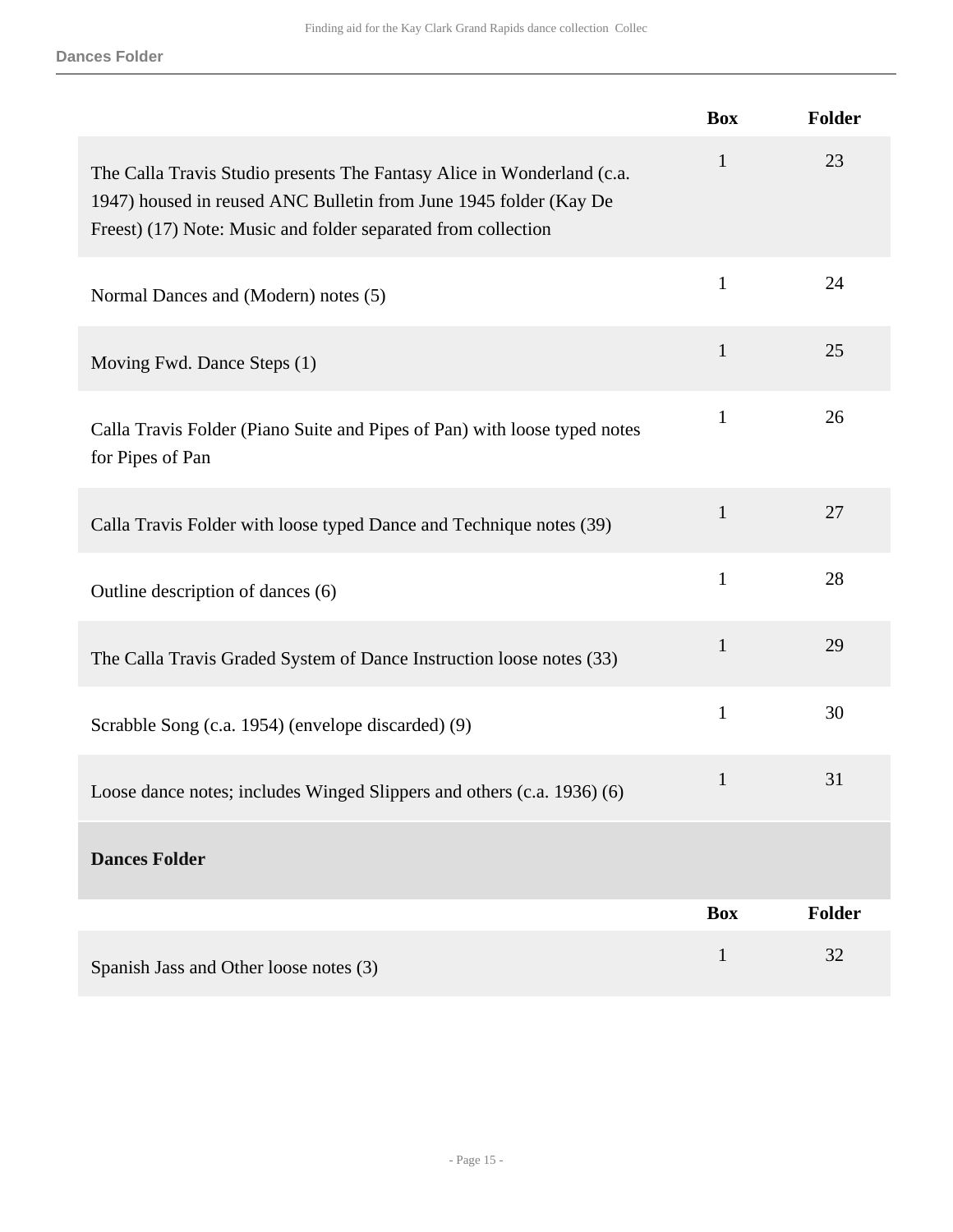| Tick-Tock by Madeline Blackmore; Mexican Mill Dance loose notes (16) | 33 |
|----------------------------------------------------------------------|----|
| Tick-Tock by Madeline Blackmore loose notes (10)                     | 34 |
| "Rumba" and other loose notes (5)                                    | 35 |
| What Dancing has Meant to Me Essays (6)                              | 36 |
|                                                                      |    |

## **Dance Notes, Dancers Corner Envelope**

|                                                                         | <b>Box</b> | Folder |
|-------------------------------------------------------------------------|------------|--------|
| Third Annual Fall Festival Dancers Corner Dances (October 12, 1958) (9) |            | 37     |
| Dancers Corner letter and pamphlet                                      | 11         | 34     |
| Intermediate Tap Routine, Buck Dance #3 by Phil Osterhouse (3)          |            | 38     |

# **Clark, Kay Ballet, Tap, Acrobatic Envelope**

|                                                   | <b>Box</b> | <b>Folder</b> |
|---------------------------------------------------|------------|---------------|
| Fall Festival 1964 Dance Notes (13)               | 1          | 39            |
| Fall Festival 1965 Dance Notes (16)               |            | 40            |
| Ephemera Dancers Corner Letter and name tag       | 11         | 35            |
| Third Annual Summer Normal School Dance Notes (2) |            | 41            |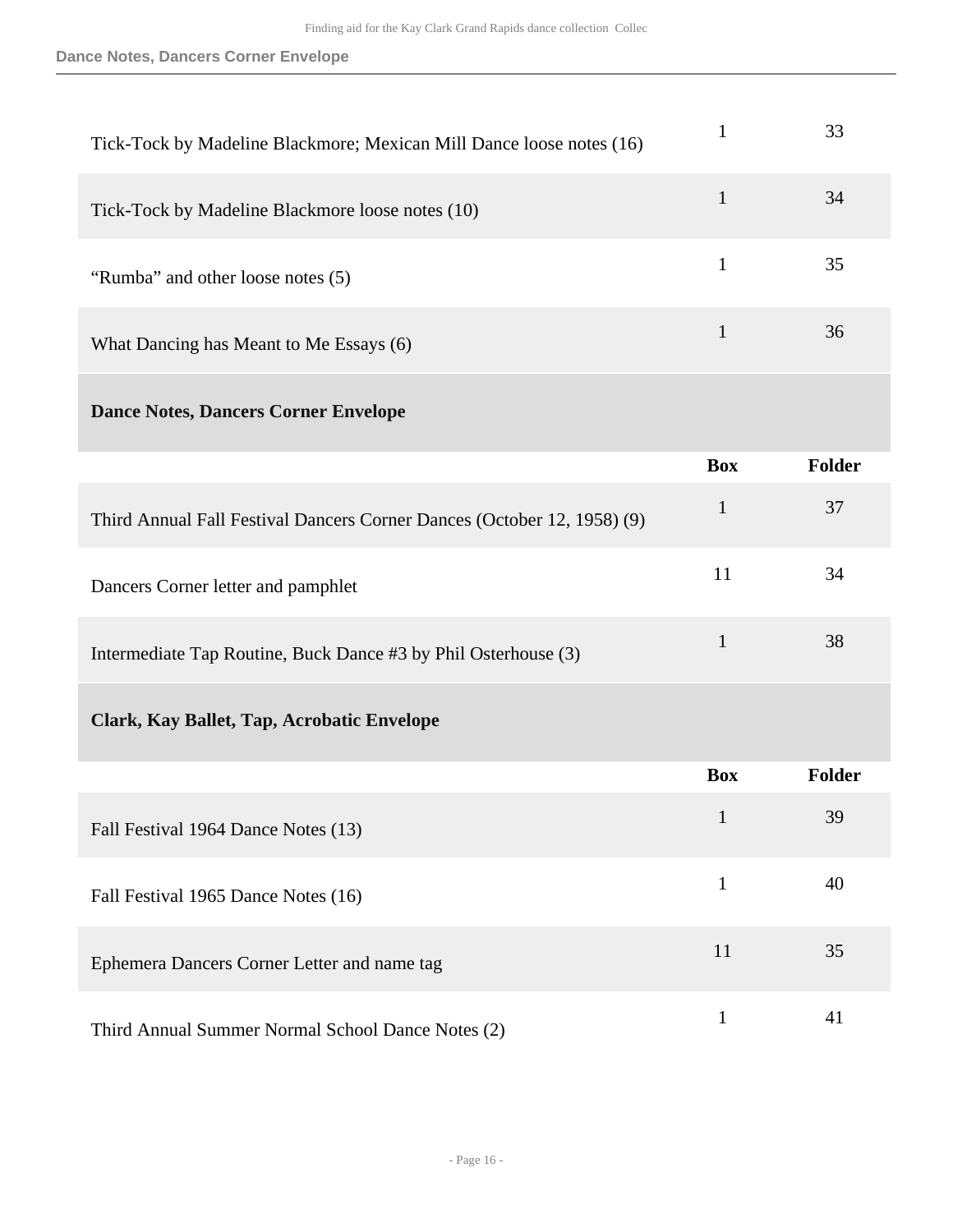| <b>Spiral Notebooks</b>                                                                                                                                                                       |                |        |
|-----------------------------------------------------------------------------------------------------------------------------------------------------------------------------------------------|----------------|--------|
|                                                                                                                                                                                               | <b>Box</b>     | Folder |
| Jumbler University Note Book; Dance Notes; Wizard of Oz Dancers;<br>Name: Kay de Freest, Address: 701 So. Prospect, Phone: 51140 if found<br>and loose pages $(c.a. 1950)$ $(10)$             | $\overline{2}$ | 1      |
| <b>Scope and Contents note</b>                                                                                                                                                                |                |        |
| Loose pages fragile and some ripped; Corresponds with "Wizard of Oz"<br>program 1950.                                                                                                         |                |        |
| Composition Book; Pied Piper and Old Woman in Shoe (c.a. 1951-1952)<br>(1)                                                                                                                    | $\overline{2}$ | 2      |
| <b>Scope and Contents note</b>                                                                                                                                                                |                |        |
| The 4 spiral notebooks above originally in 1 folder, but moved into<br>separate folders to reduce stress and distinguish loose materials<br>Corresponds with "Old Woman in Shoe" program 1952 |                |        |
| The Spiral; Senior Hoe Down, Polka Can Can, Areusky, Charleston, Jazz<br>Toe, Senior Toe 1952; Loose notes and letter (10)                                                                    | $\overline{2}$ | 3      |
| Composition Book; Ballerina's Dream and loose notes (c.a. 1953) (3)<br>Note: Corresponds with "Ballerina's Dream" program 1953                                                                | $\overline{2}$ | 4      |
| Composition Book; Happy Holidays Faculty Solos-Senior (mostly blank)<br>and loose notes (c.a. 1954) Note: Corresponds with "Happy Holidays"<br>program 1954                                   | $\overline{2}$ | 5      |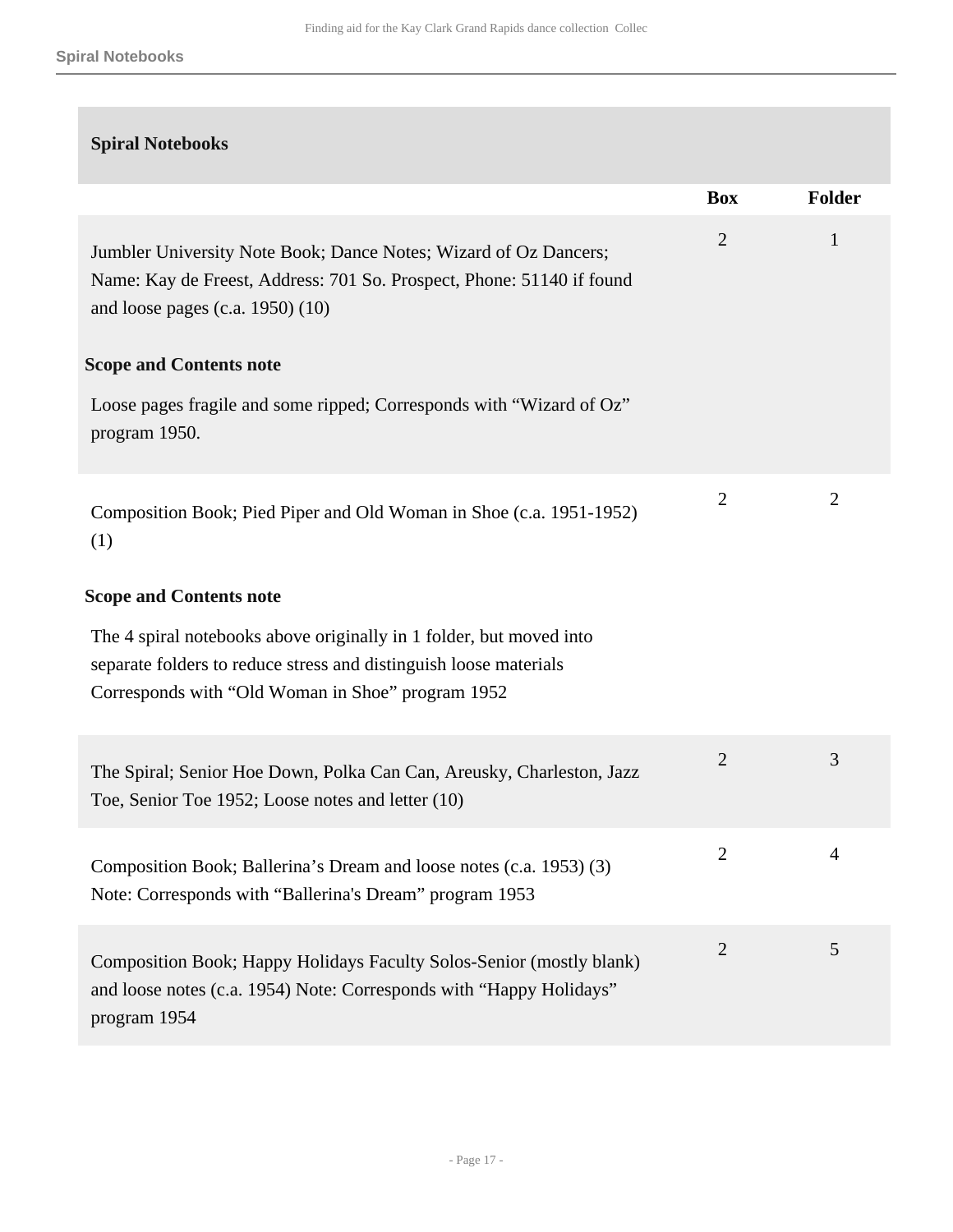| Group Dances notebook (mostly blank) with loose notes paper clipped in<br>and between pages (c.a. 1954) (1) Some dances may correspond with the<br>"Ballerina's Dream" program 1954 | 2              | 6  |
|-------------------------------------------------------------------------------------------------------------------------------------------------------------------------------------|----------------|----|
| The Spiral; Fragrance Solos-Cert Waltz (Seniors) and Loose Notes (c.a.<br>1955) (10) Note: Corresponds with "Fantasy in Fragrance" program 1955                                     | $\overline{2}$ | 7  |
| The Spiral; Fragrance Moderns Dance Group and Jury (mostly blank) (c.a.<br>1955) (1) Note: Corresponds with "Fantasy in Fragrance" program 1955)                                    | 2              | 8  |
| The Spiral; Fragrance Class Dances and loose pages (c.a. 1955) (5)                                                                                                                  | $\overline{2}$ | 9  |
| Senior Normals Dances and Pot-Pourri of Fantasies loose notes (c.a. 1955)<br>(24)                                                                                                   | $\overline{2}$ | 10 |

## **Uncertain Date**

|                                                                                                                                                    | <b>Box</b>     | <b>Folder</b> |
|----------------------------------------------------------------------------------------------------------------------------------------------------|----------------|---------------|
| Kathryn Sousa Bower Music Writing Notebook (mostly blank) with<br>handwritten music Miss Muffet and the Spider and ephemera (c.a. 1936 or<br>1952) | $\overline{2}$ | 11            |
| Evelyn Hoppe Miss Travis Dance notebook (87)                                                                                                       | 2              | 12            |
| Dutch Ballet pantomime by Portia Mansfield and other dances (36)                                                                                   | 2              | 13            |
| "Extra material" Tumbler Notebook (mostly blank) with loose notes (5)                                                                              | 2              | 14            |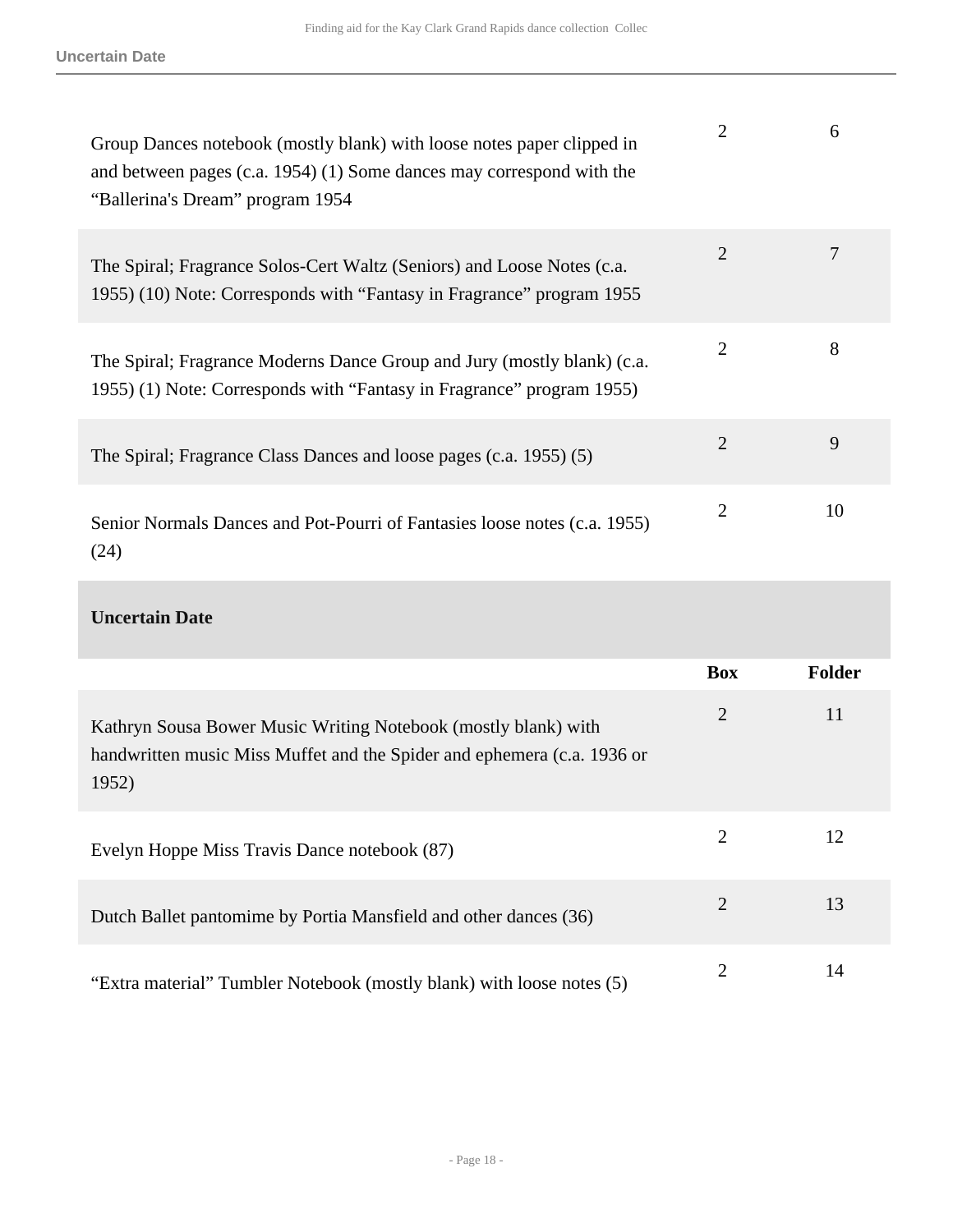#### **Subseries C. Music and music notes**

#### **Scope and Contents note**

Includes handwritten music and copies of popular music in good condition. However, most music discarded because it does not relate specifically to Grand Rapids history. Arranged by subject heading.

The majority of music in this collection has been discarded for lack of a significant Grand Rapids connection. See the separation list.

|                                                                                                                                                                               | <b>Box</b> | <b>Folder</b>  |
|-------------------------------------------------------------------------------------------------------------------------------------------------------------------------------|------------|----------------|
| Malecki Music House Bag                                                                                                                                                       | 6          | 5              |
| <b>Wizard of Oz (c.a. 1950)</b>                                                                                                                                               |            |                |
|                                                                                                                                                                               | <b>Box</b> | Folder         |
| Sheet music for Wizard of Oz (3)                                                                                                                                              | 6          | 6              |
| Original Wizard of Oz sheet music, news clipping, notes, Malecki Music<br>House envelope addressed to Calla Travis School of Dancing, and other<br>music for performance (25) | 6          | $\overline{7}$ |
| Original Wizard of Oz sheet music, sketches, and clipping (5)                                                                                                                 | 6          | 8              |
| Sheet music and notes for Wizard of Oz                                                                                                                                        | 6          | 9              |
| <b>Dancing School Music</b>                                                                                                                                                   |            |                |
|                                                                                                                                                                               | <b>Box</b> | <b>Folder</b>  |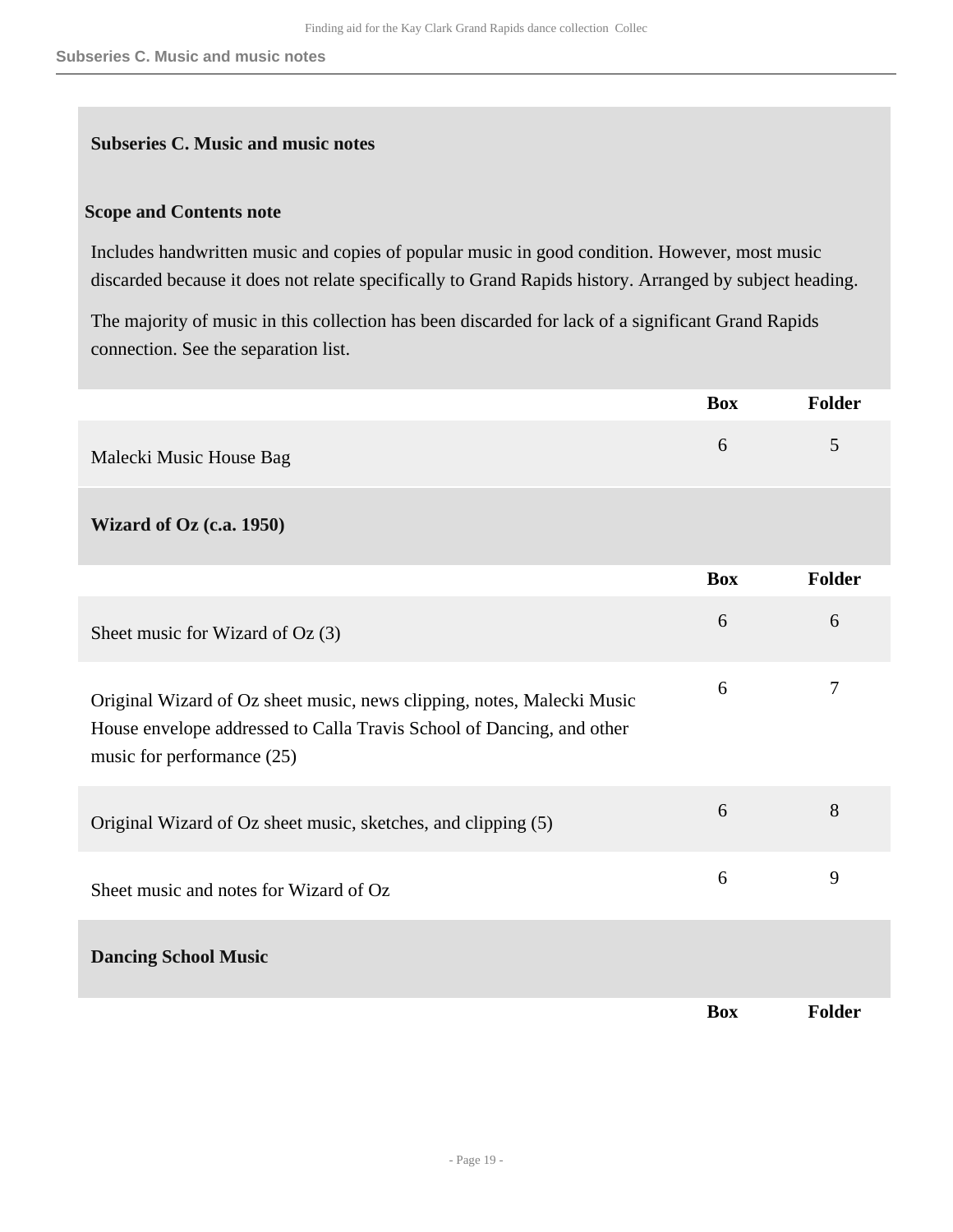#### **Subseries D. Sound Recordings**

| "Bunny" and other hand-copied music and notes (6)                                                                                                                                                                                 | 6 | 10 |
|-----------------------------------------------------------------------------------------------------------------------------------------------------------------------------------------------------------------------------------|---|----|
| "Fun in Chinatown" with handwritten dance movements, hand-copied<br>music, and notes $(9)$                                                                                                                                        | 6 | 11 |
| Hand-copied music, dance notes, and folk dance with dance steps (14)                                                                                                                                                              | 6 | 12 |
| Hand-copied music pasted with printed music and notes (29)                                                                                                                                                                        | 6 | 13 |
| "Kay Returns" Scherzo in B-flat by Schubert                                                                                                                                                                                       | 6 | 14 |
| "Never Smile at a Crocodile" from Walt Disney's Peter Pan, words by Jack<br>Lawrence and music by Frank Churchill; notes (3)                                                                                                      | 6 | 15 |
| Notes and hand-copied music (7)                                                                                                                                                                                                   | 6 | 16 |
| Overture handwritten music and notes (3) Note: While the music may not<br>be original, the cutting a pasting suggests that someone at the studio did<br>put it in the order its in intentionally, and that the order is original. | 6 | 17 |

## **Subseries D. Sound Recordings**

#### **Scope and Contents note**

Consisted of several records which were separated from the collection because we do not have the equipment to play them. A list of separations is included at the end of the finding aid.

#### **Subseries E. Realia**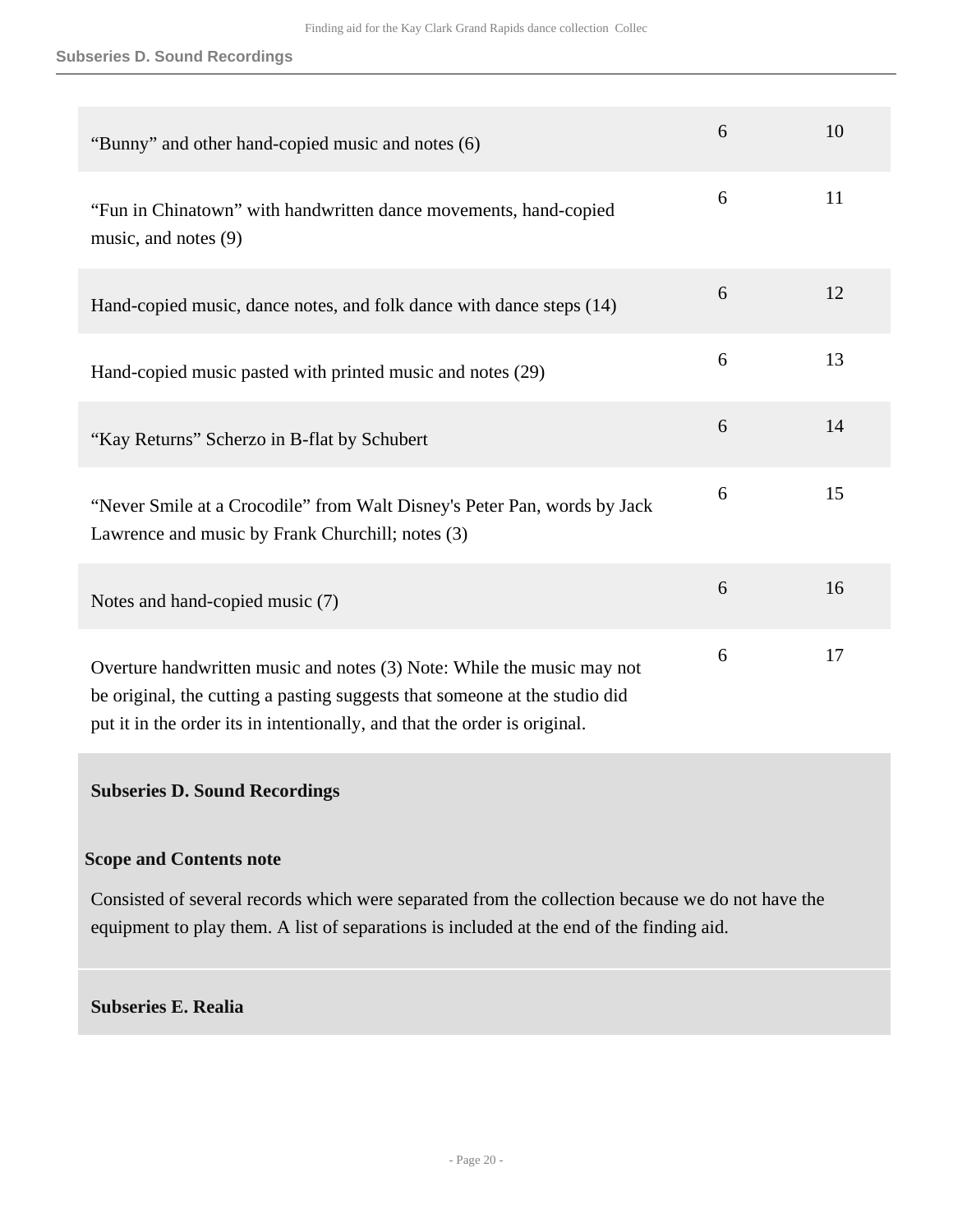#### **Scope and Contents note**

Consisted of a small drum and metal cymbal. Both were separated from the collection in interest of space and because they had no identifying marks.

<span id="page-20-0"></span>**Series III. Images** 

**Subseries A. Photographs** 

**Personal photos** 

#### **Scope and Contents note**

Consists of Photos spanning the late 1800s through the late 1980s. Included are photos from Collins Clark's family (his father), military photos from Collins Clark's time in the U.S. Army Air Force, photos of the family dog and an unidentified man (possibly Collins Clark?) in later life, and other family snapshots.

#### **Personal Photos. Military**

|                                                                                            | <b>Box</b> | Folder       |
|--------------------------------------------------------------------------------------------|------------|--------------|
| Military portrait photos of Collins C. Clark and Polaroid snapshots (Dec. 7,<br>(1979)(11) | 3          | $\mathbf{1}$ |
| Military snapshots (8)                                                                     | 3          | 2            |
| <b>Unidentified Men</b>                                                                    |            |              |
|                                                                                            | <b>Box</b> | Folder       |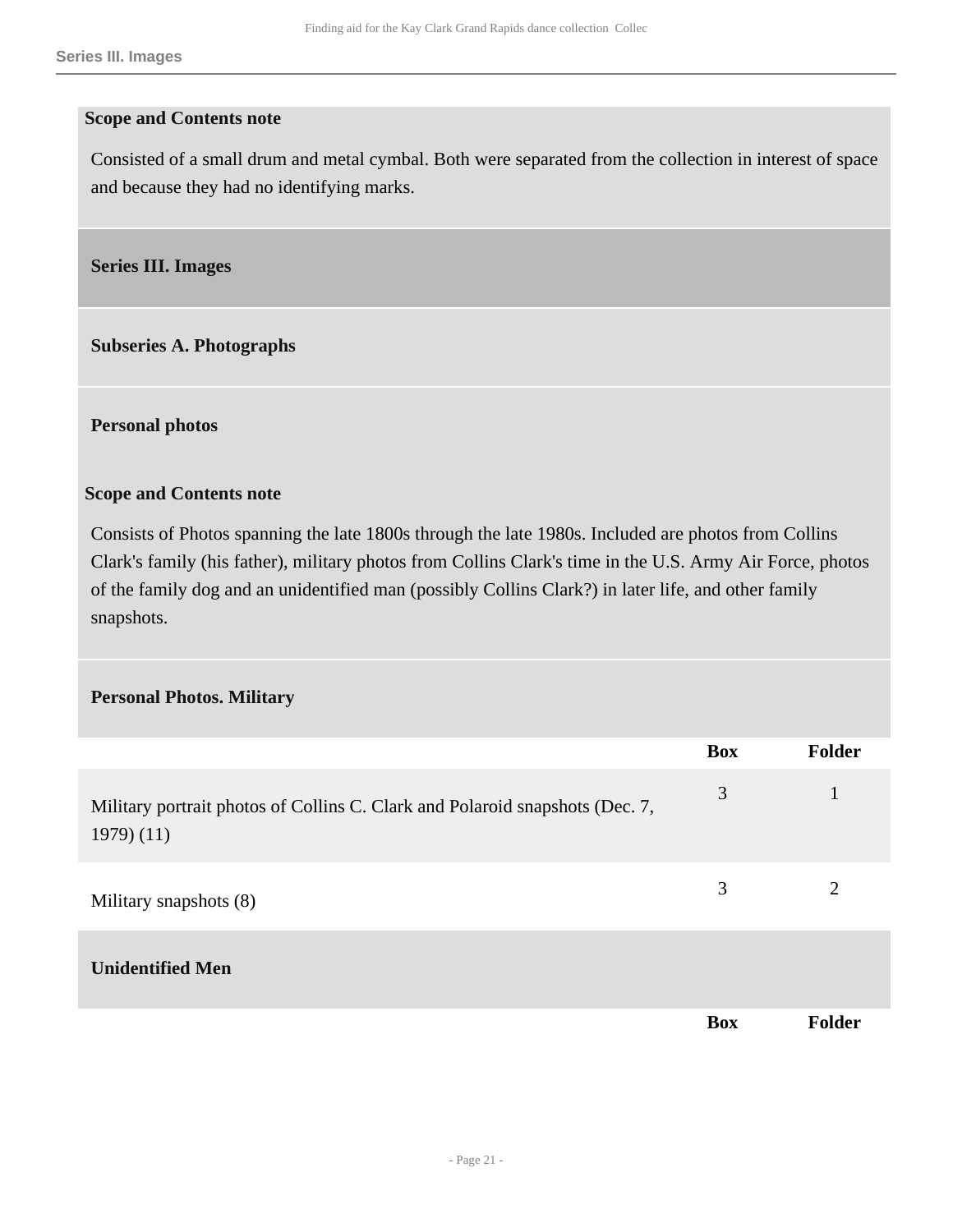| Military base $11x11?$ (1)                                        | 3          | 3              |
|-------------------------------------------------------------------|------------|----------------|
| Military field; X'mas 1981 (3)                                    | 3          | $\overline{4}$ |
| Collins C. Clark wallet sized snapshot (1)                        | 3          | 5              |
| Passport Photo of Collins C. Clark (1)                            | 3          | 6              |
| <b>Personal Photos. Family</b>                                    |            |                |
|                                                                   | <b>Box</b> | Folder         |
| Two white houses; street number 636 (2)                           | 3          | $\tau$         |
| <b>Unknown city</b>                                               |            |                |
|                                                                   | <b>Box</b> | <b>Folder</b>  |
| $1 + \mathbf{D}$ $1 + \mathbf{C}$ $1000 - 11000$ $1 + \mathbf{D}$ | 3          | 8              |

| Family snapshots; Photos of party 1988 and 1989; greeting card and       |  |
|--------------------------------------------------------------------------|--|
| envelope; Seabrook (22) Note: greeting card removed to Box 11 Folder 41; |  |
| envelope discarded                                                       |  |

# **Unidentified**

|                                            | <b>Box</b> | <b>Folder</b> |
|--------------------------------------------|------------|---------------|
| Doll house $(2)$                           |            | 9             |
| Nellie Caldwell; Los Angeles, CA; 1903 (1) |            | 10            |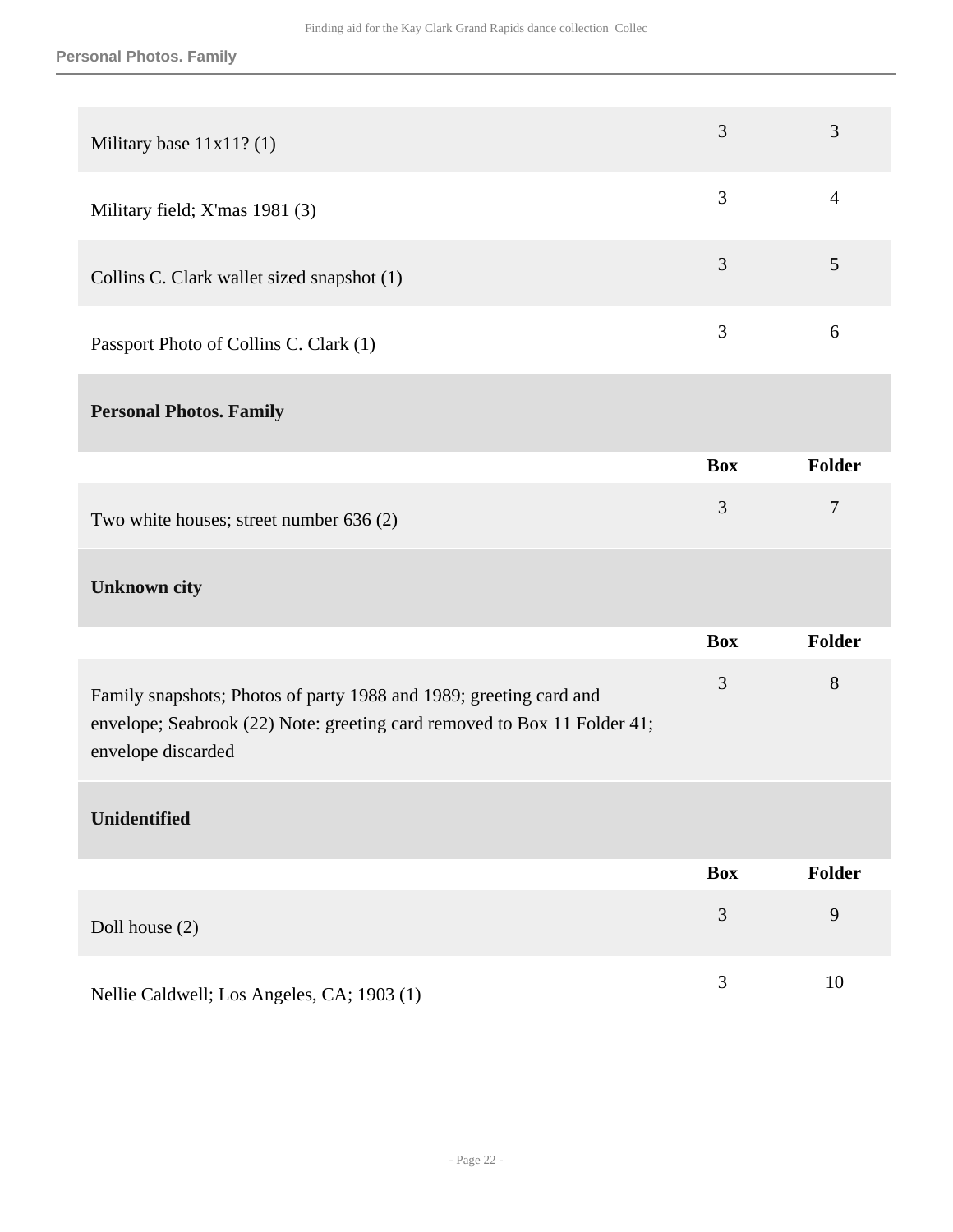| Vacation and home photos; Nov. 1955, Sept. 1963, 1964, 1968 (36)                                                            | 3              | 11            |
|-----------------------------------------------------------------------------------------------------------------------------|----------------|---------------|
| Unidentified man, woman, and child; Patrick the Dog (Aug. 1970)                                                             |                |               |
| Unidentified couple                                                                                                         |                |               |
|                                                                                                                             | <b>Box</b>     | <b>Folder</b> |
| Porch and tree snapshots; Apr. and Sept. 1964; Sept. 1968; 1981 (6)                                                         | 3              | 12            |
| Unidentified Man                                                                                                            |                |               |
|                                                                                                                             | <b>Box</b>     | <b>Folder</b> |
| Polaroid snapshots; 1972-1983 (6)                                                                                           | 3              | 13            |
| Unidentified Man and Woman                                                                                                  |                |               |
|                                                                                                                             | <b>Box</b>     | <b>Folder</b> |
| Group photo with Marion (Royce) (1)                                                                                         | 3              | 14            |
| Unidentified children                                                                                                       |                |               |
|                                                                                                                             | <b>Box</b>     | Folder        |
| Portrait Photos. Lucille Randall. One Brubaker Studio photo (2)                                                             | $\mathfrak{Z}$ | 15            |
| Portrait Photo. Unidentified man in light suit.                                                                             | $\mathfrak{Z}$ | 16            |
| Portrait photos. Collins Clark 1918 drinking at a water fountain 8x10. The<br>Noble Studio portrait of Sonny Royce? 5X7 (2) | $\mathfrak{Z}$ | 17            |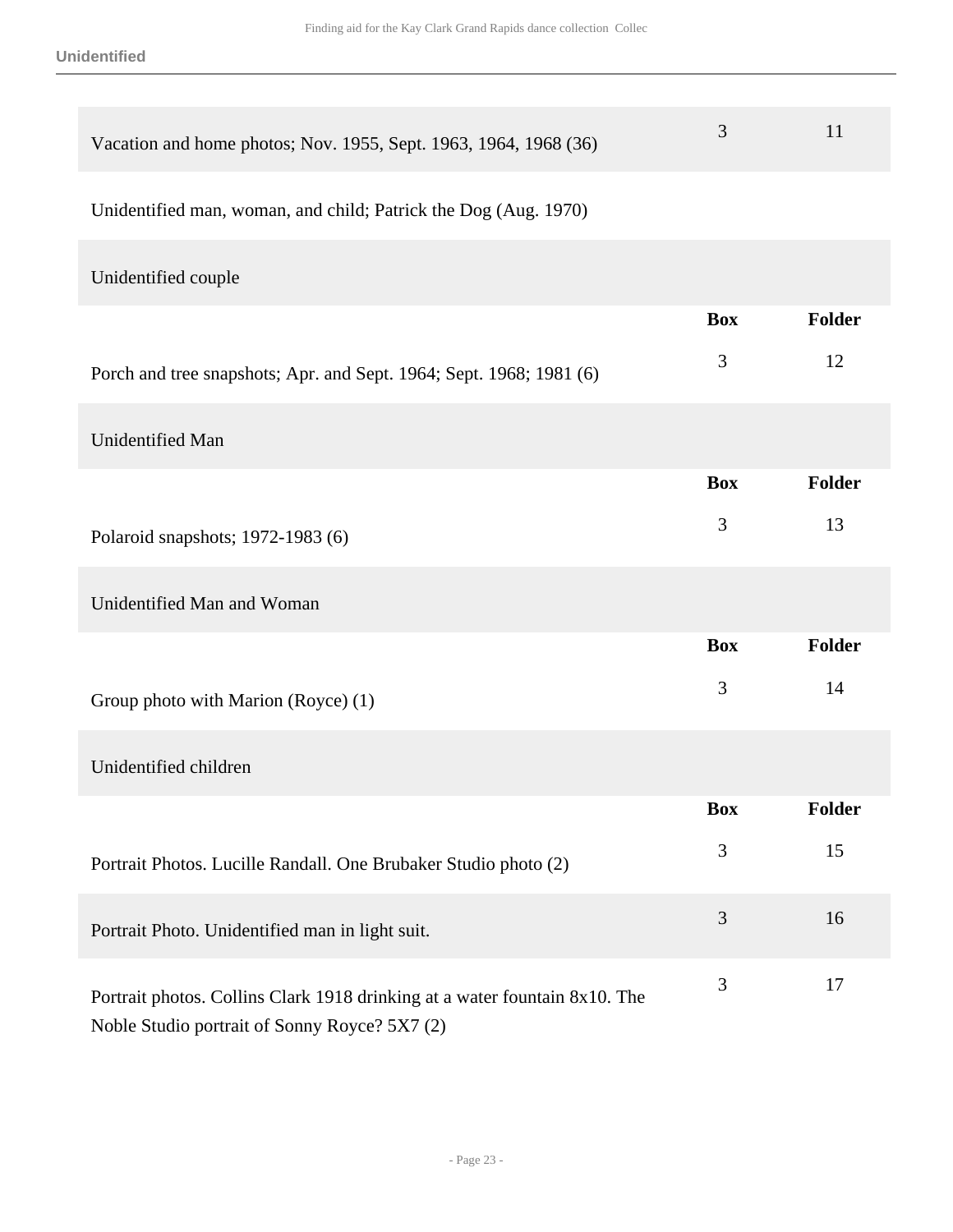**Personal Photos. Dogs**

| 2 3x5 snapshots, Dec. 24 1:30 p.m. 5 miles North Cornelia, GA | 3          | 18     |
|---------------------------------------------------------------|------------|--------|
| <b>Personal Photos. Dogs</b>                                  |            |        |
|                                                               | <b>Box</b> | Folder |
| Patrick the terrier; June 1970-September 1974 (15)            | 3          | 19     |
| "Pops" and Prince the terrier; $7/21/1969$ (2)                | 3          | 20     |
| Boxer dog; 1964-1968                                          | 3          | 21     |

# Unidentified Man

| <b>Personal Photos. Family Pictures Collins-Clark and Royce</b>                                                |            |               |
|----------------------------------------------------------------------------------------------------------------|------------|---------------|
|                                                                                                                | <b>Box</b> | <b>Folder</b> |
| Agnes A. Royce Nee Collins wife of Henry Royce and Marion Royce<br>(daughter of Agnes and Henry) 1880-1909 (9) | 3          | 22            |
| Roy Dan Clark (3)                                                                                              | 3          | 23            |
| Rev. R. H. Fortesque Gardiner. Grace Church. About 1902 (1)                                                    | 3          | 24            |
| Family portraits (2)                                                                                           | 3          | 25            |
| Portrait photos of unidentified men and unidentified girl (Robinson Art<br>Loft $(3)$                          | 3          | 26            |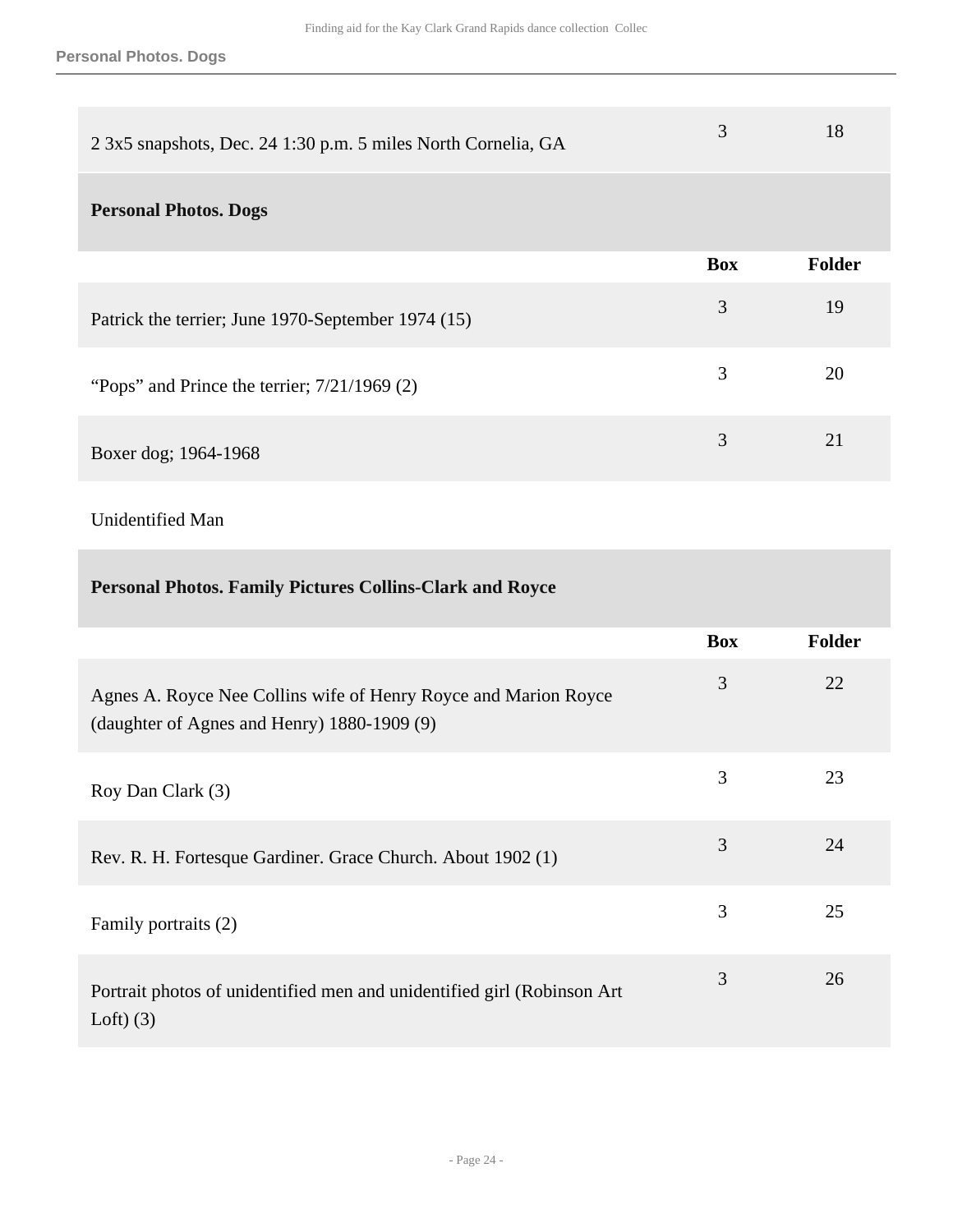**Personal Photos.**

| Ephemera. Correspondence to Mrs. Margaret Louise Royce (1)                                                                | 11         | 42             |
|---------------------------------------------------------------------------------------------------------------------------|------------|----------------|
| <b>Personal Photos.</b>                                                                                                   |            |                |
|                                                                                                                           | <b>Box</b> | <b>Folder</b>  |
| Portrait Photo. Unidentified young man in suit, standing with his hands in<br>his pants pockets. Aime Dupont Studio, N.Y. | 6          | $\overline{4}$ |
| <b>Personal Photos. From Maroon Scrapbook</b>                                                                             |            |                |
|                                                                                                                           | <b>Box</b> | <b>Folder</b>  |
| Portrait Photos from Deconstructed Maroon Scrapbook. (4)                                                                  | 3          | 27             |
| Unidentified Women.                                                                                                       |            |                |
|                                                                                                                           | <b>Box</b> | <b>Folder</b>  |
| Snapshots from Deconstructed Maroon Scrapbook (3)                                                                         | 3          | 28             |
| Unidentified.                                                                                                             |            |                |
| Oversized                                                                                                                 |            |                |
| <b>Dance Studio Photographs</b>                                                                                           |            |                |
| <b>Scope and Contents note</b>                                                                                            |            |                |
| Consists of dance portraits, recital photographs, and other photographs spanning the history of the dance                 |            |                |

studio. Also includes photos of Harry Hamilton. Many photos were taken by the Robinson Studio, the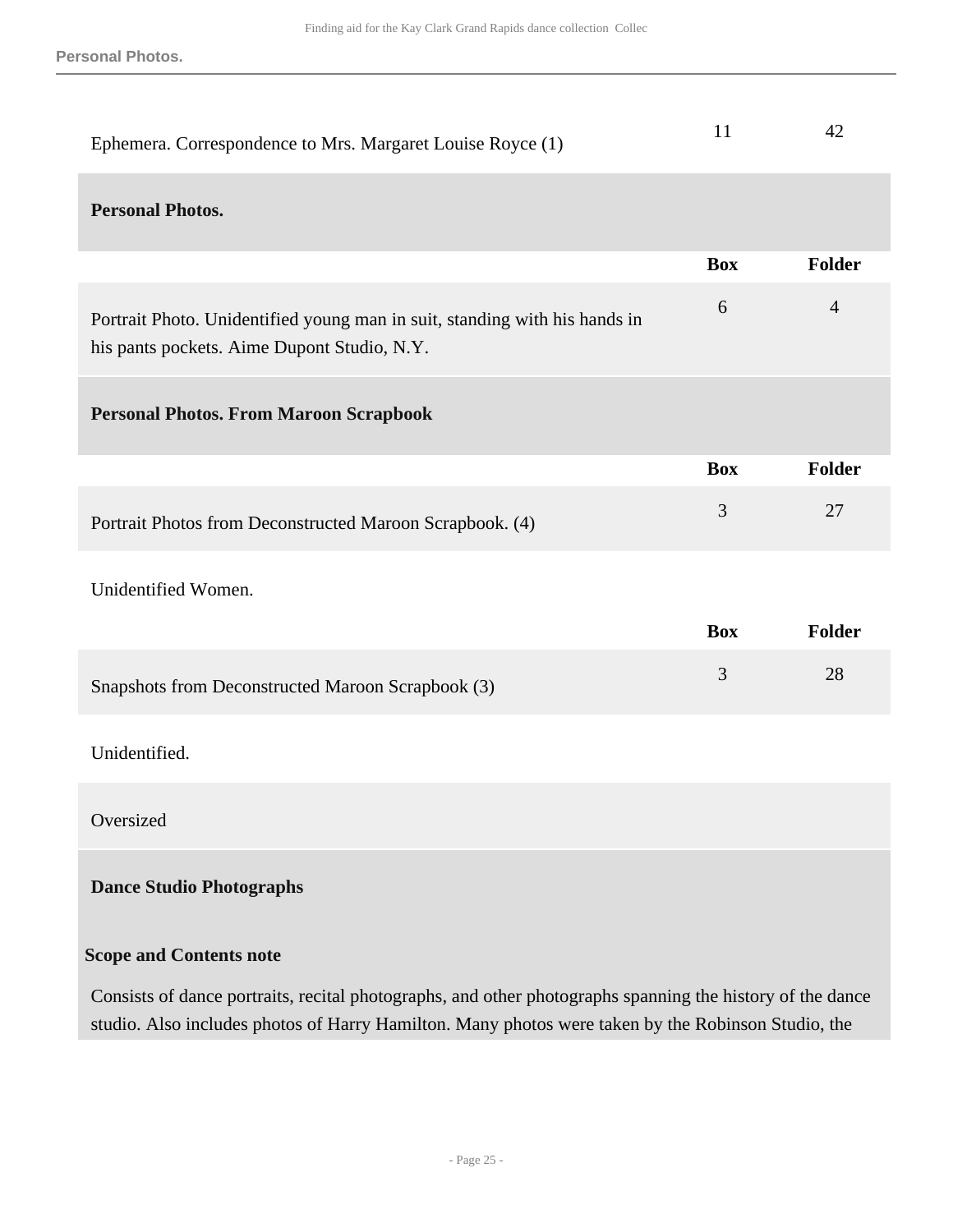Bernie Studio, and the Laskey Studio. These photos are labeled accordingly in the finding aid. Includes many photos of Kay DeFreest (Clark).

## **Bernie Photographs**

|                                                                                                                                                                                                                                                                                     | <b>Box</b>     | Folder         |
|-------------------------------------------------------------------------------------------------------------------------------------------------------------------------------------------------------------------------------------------------------------------------------------|----------------|----------------|
| Bernie Photographs envelope addressed to Mrs. Kermit De Freest, 600<br>Cherry SE; Dance performance 8 x 10 photos numbered on back 1-23 (23)<br>Unidentified young girls and women; unknown year Note: Photos possibly<br>from "Happy Holidays" performance 1954, but unidentified  | 3              | 29             |
| Bernie Photographs envelope addressed to Mrs. Kermit De Freest, 600<br>Cherry SE; Dance performance 8 x 10 photos numbered on back 24-43<br>(23) Unidentified young girls and women; unknown year Note: Photos<br>possibly from "Happy Holidays" performance 1954, but unidentified | 3              | 30             |
| [Bernie Photographs. Class portraits. 8X10] (6) Unidentified women and<br>girls.                                                                                                                                                                                                    | $\overline{4}$ | $\mathbf{1}$   |
| 1950-1956 Photos                                                                                                                                                                                                                                                                    |                |                |
|                                                                                                                                                                                                                                                                                     | <b>Box</b>     | <b>Folder</b>  |
| Robinson Studio Wizard of Oz 3x5 dance performance photographs (c.a.<br>1950) (22) Unidentified women and girls                                                                                                                                                                     | $\overline{4}$ | $\overline{2}$ |
| Robinson Studio 3x5 dance performance photographs, May 18, 1951 (21)<br>Unidentified women and girls                                                                                                                                                                                | $\overline{4}$ | 3              |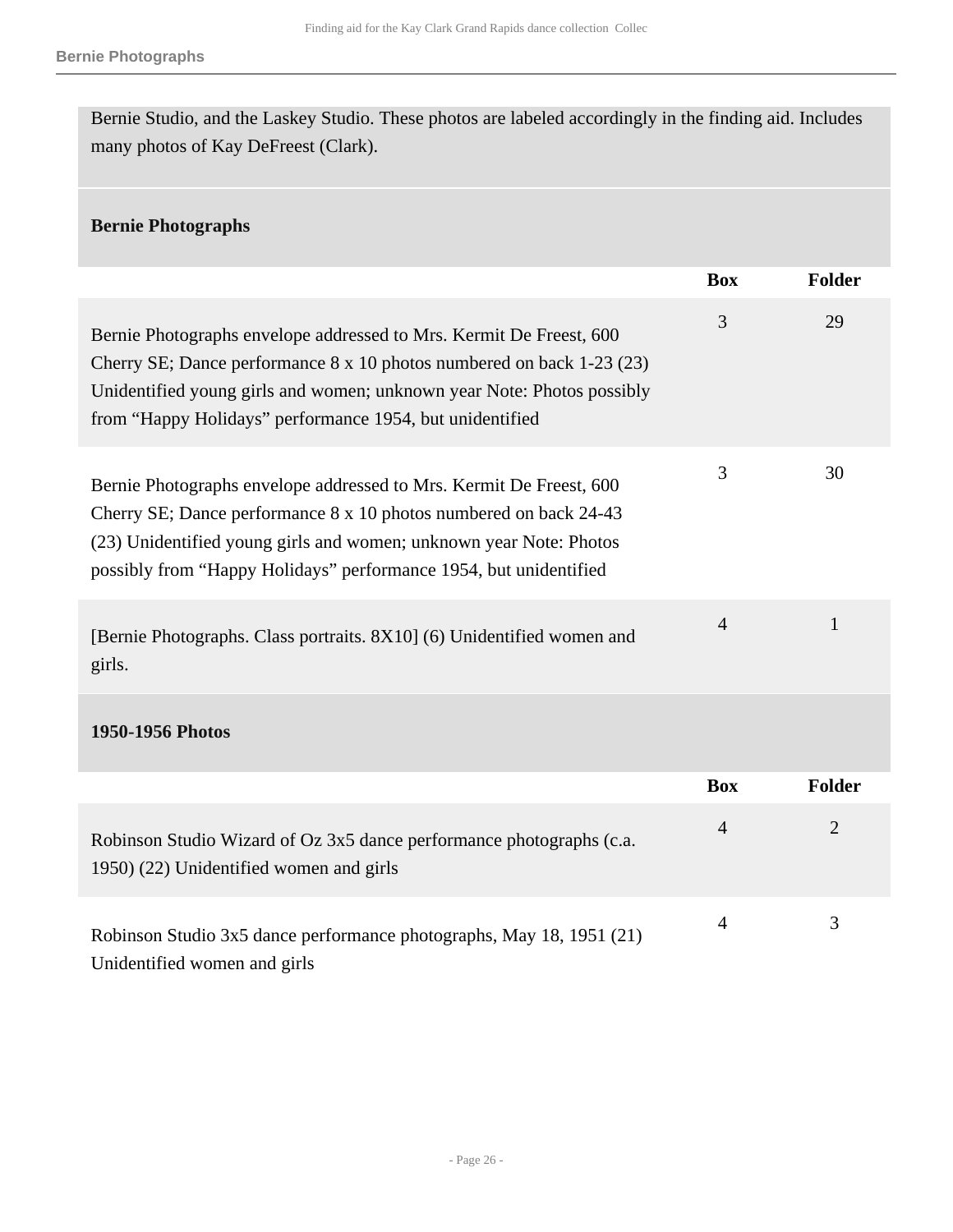| Laskey Studio Photos. Dance performance and class pictures (c.a.<br>1951) (24) Note: Envelope and receipt removed to Box 11 Folder 40.<br>Unidentified girls. Duplicate of Naughty Bustles photo (c.a. 1951)                                                                                                                                            | $\overline{4}$ | $\overline{4}$ |
|---------------------------------------------------------------------------------------------------------------------------------------------------------------------------------------------------------------------------------------------------------------------------------------------------------------------------------------------------------|----------------|----------------|
| Cropped snapshot, Miss Margaret Iden, Mrs. Thomas F. Fudge, Mrs.<br>Kermit L. Defreest (1) Note: Photo in Grand Rapids Press article "Babies<br>Welfare Guild Lists Reservations for Annual Style Show" Saturday June 6,<br>1951.                                                                                                                       | $\overline{4}$ | 8              |
| Laskey Studio. Recital photos. The Ballerina's Dream. Addressed to Mrs.<br>Kermit De Freest 600 Cherry St. 5x7, (c.a. 1953) (39) Unidentified girls<br>Note: Envelope moved to Box 11 Folder 39 to protect photos                                                                                                                                       | $\overline{4}$ | 5              |
| [Robinson Studio photo. Herpolsheimer's presents Fashions with Rhyme<br>and Reason. Kay DeFreest Dancing with young girls outside. June 2, 1954.<br>8x10(1)                                                                                                                                                                                             | $\overline{4}$ | 6              |
| Bernie Photographs envelope addressed to Miss Kay's School of Dancing,<br>600 Cherry St. S.E., City; back of envelope "Price to Print \$1.25 beat<br>fruish-8x10-"; Opening Night, Fantasy in Fragrance 5 x 7 photos,<br>numbered 1-32, 34 -38 (37) Note: Envelope removed to Box 11 Folder 39<br>to protect photos. Unidentified women and young girls | $\overline{4}$ | 7              |
| Portraits, Snapshots, Presentation Pic (c.a. 1955). Portrait photo. 5X7,<br>Portrait photo. $3\frac{1}{2} \times 5$ , Snapshot. 4X4, Presentation pic. Pot Pourri of<br>Fantasies. 5X7. Unidentified women.                                                                                                                                             | 4              | 9              |
| [1956 studio photos. Envelope addressed to Mrs. K. DeFreest, 22 Union<br>SE, Grand Rapids 8, Mich. From Roger Moorhus, 3940 Kalamazoo Ave.                                                                                                                                                                                                              | $\overline{4}$ | 10             |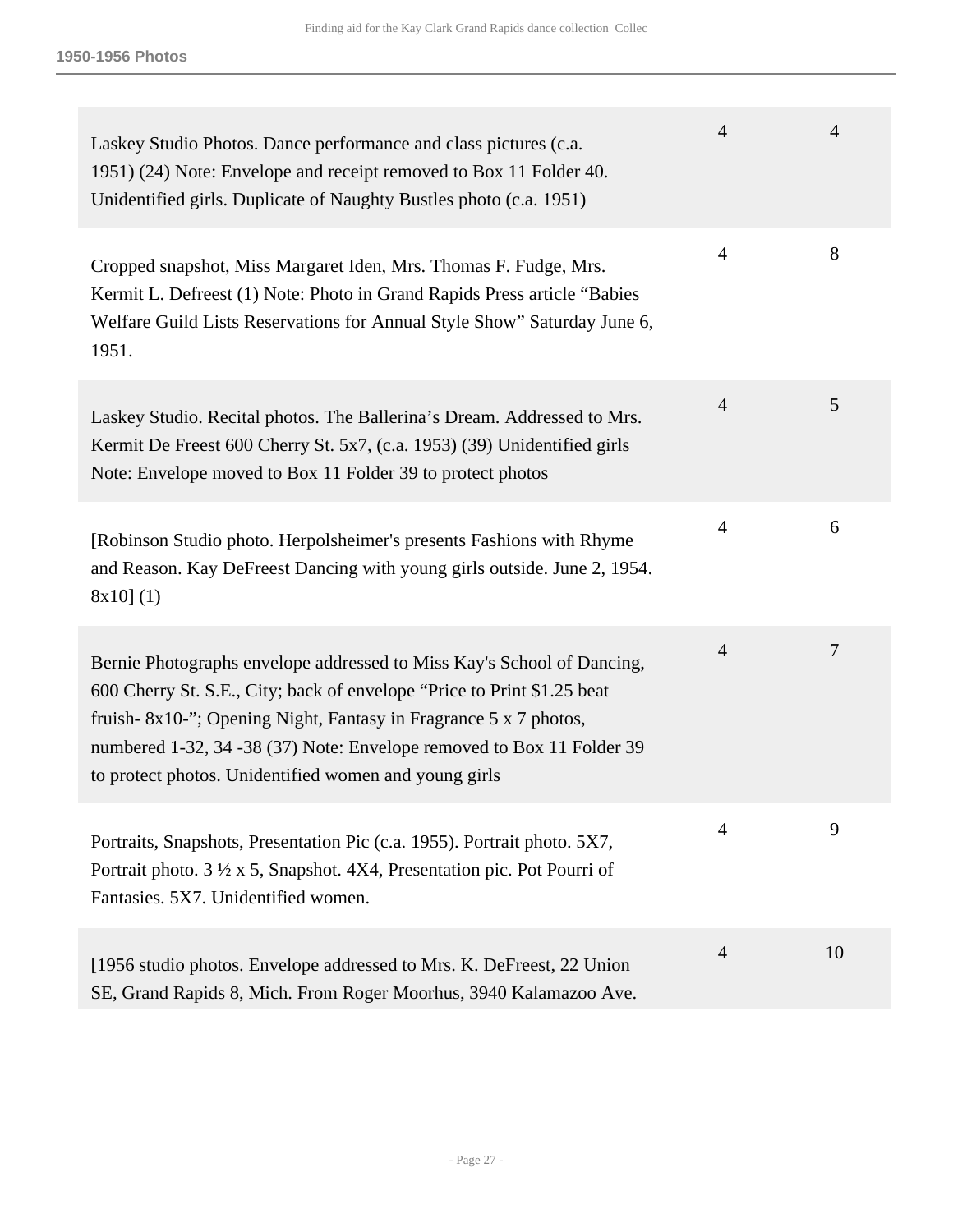| S.E., Grand Rapids 8, Mich.] (27) Note: Envelope removed to Box 11 |  |
|--------------------------------------------------------------------|--|
| Folder 39 to protect photos. Unidentified girls.                   |  |

# **Undated Photos**

|                                                                                                                                                                                                         | <b>Box</b>     | <b>Folder</b> |
|---------------------------------------------------------------------------------------------------------------------------------------------------------------------------------------------------------|----------------|---------------|
| [Contemporary Rhythms. Send to Mrs. Walter Schwartz 120 Page St., NE<br>City $6x7$ ] (1)                                                                                                                | $\overline{4}$ | 11            |
| [Dance class photos. 8x10] (11) Kay Clark DeFreest and unidentified girls                                                                                                                               | $\overline{4}$ | 12            |
| Portrait photos. Harry Hamilton. "Harry" posing, inscription "For 'Mama<br>Bower' spaghetti and eg-fu-yong and such eg-fu-yong-! Hot Ziggedty-!<br>Your other child- Harry". 2 head shot portraits. (3) | $\overline{4}$ | 13            |
| [Jazz Pizzicato. 5X7] (1) Unidentified girls.                                                                                                                                                           | $\overline{4}$ | 14            |
| [Kay DeFreest on lawn snapshot]                                                                                                                                                                         | $\overline{4}$ | 15            |
| Portrait Photo, Kay DeFreest and Unidentified man (1)                                                                                                                                                   | $\overline{4}$ | 17            |
| [Robinson Studios. Performance photos. Kay DeFreest. 8x10] (3)<br>Unidentified women.                                                                                                                   | $\overline{4}$ | 18            |
| [Laskey Studio (itemized) statement. May 20. To Calla Travis Studio. 1<br>11x14 #35. 1 entire set 63 prints.] Envelope. 63. Miss Kay DeFreest. Pd in<br>full.                                           | 11             | 40            |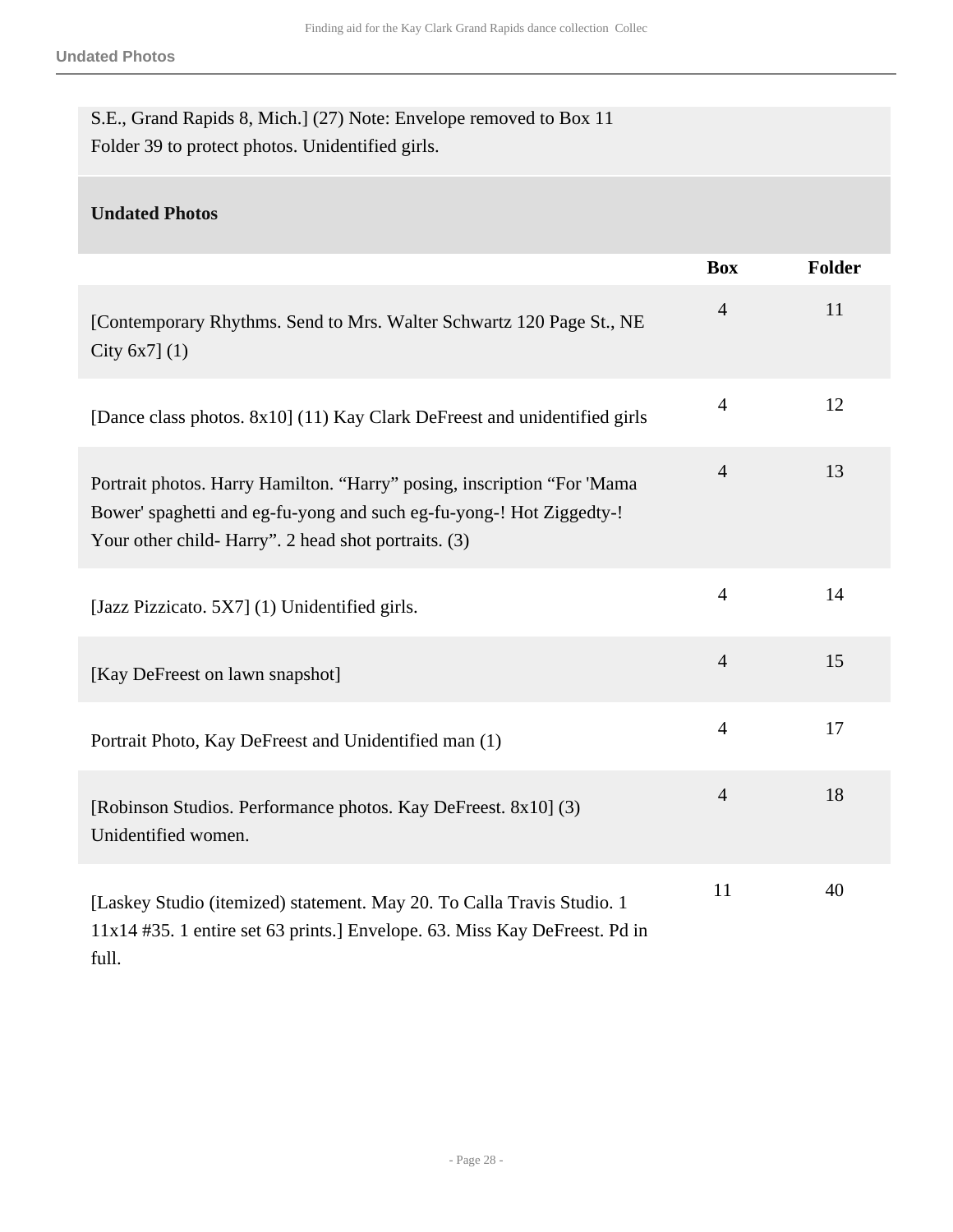## **Album photographs**

#### **From Calla Travis Album 1910-1943 and other materials (loose photographs)**

#### **Scope and Contents note**

Consists of photos that came loose in their album or scrapbook. Moved to acid free folders to protect the photos and house all photos together.

|                                                                                                                                                                                                                                                                                      | <b>Box</b>     | Folder |
|--------------------------------------------------------------------------------------------------------------------------------------------------------------------------------------------------------------------------------------------------------------------------------------|----------------|--------|
| Class portraits and individual portraits from Calla Travis Album<br>1910-1943 (9): "Class 1920" 5x7 (2), Peggy Murphy portrait 8x10, "Class"<br>of 1929" 8x10 (2), Dance portrait of women, Photograph of Betty Bloomer<br>(Ford), Class 1939 8x10, Silver Blue ballet 8x10 portrait | $\overline{4}$ | 19     |
| Loose duplicate photo of woman from Calla Travis Album 1910-1943 (1)                                                                                                                                                                                                                 | $\overline{4}$ | 20     |
| Loose dance portraits 3x5 and 8x10s (5) Unidentified women, children                                                                                                                                                                                                                 | $\overline{4}$ | 21     |
| Dance recital photos and class portrait (3): 2 3x5 recital photos, 1 8x10<br>class portrait                                                                                                                                                                                          | $\overline{4}$ | 22     |
| Robinson Studio 8x10 recital portraits. Women. (12)                                                                                                                                                                                                                                  | $\overline{4}$ | 23     |
| Recital photos by Raymond G. Hall. Women. (9)                                                                                                                                                                                                                                        | $\overline{4}$ | 24     |
| Recital photographs. Women. 3X5 images (17)                                                                                                                                                                                                                                          | $\overline{4}$ | 25     |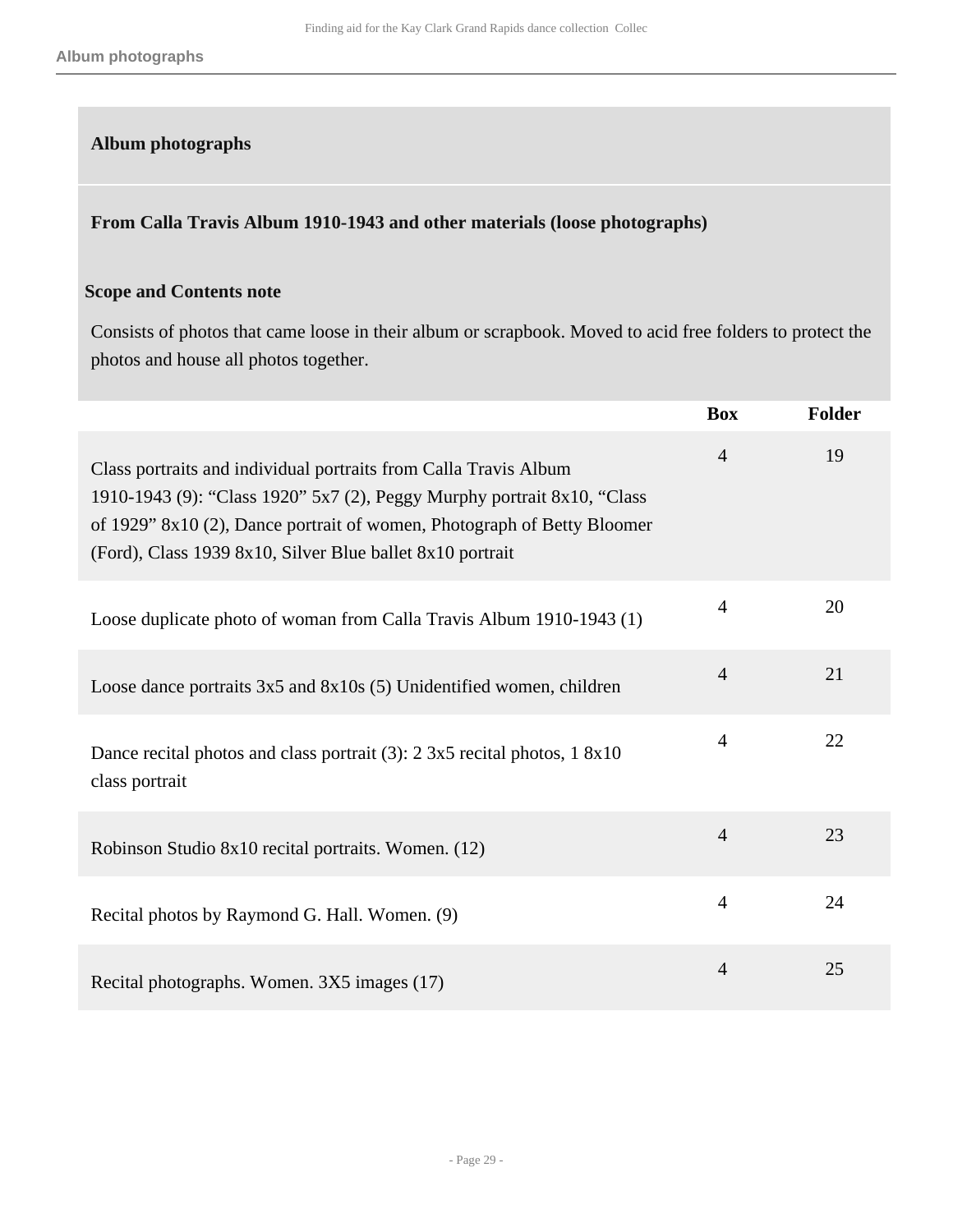**From Ivory album with gold border cover (all photos) date unknown**

| 5x7 posed dance portraits. Women. One Robinson Studio photo (2)                                                      | 4              | 26 |
|----------------------------------------------------------------------------------------------------------------------|----------------|----|
| Recital snapshots. Wallet sized (2)                                                                                  | $\overline{4}$ | 27 |
| Posed dance portraits. Various sizes. Women (7)                                                                      | $\overline{4}$ | 28 |
| Posed dance portrait by Olof Carlson (of Columbus, OH) of Kay Bower<br>DeFreest and Emory Lowry (c.a. 1940) 8x10 (1) | $\overline{4}$ | 29 |
| Recital snapshots. Calla Travis (in two). Wallet sized. Women (4)                                                    | $\overline{4}$ | 30 |
| Recital snapshot. 4X4. Women.                                                                                        | $\overline{4}$ | 31 |

# **From Ivory album with gold border cover (all photos) date unknown**

|                                                                                                                                                                                                                                                                                                                      | <b>Box</b> | <b>Folder</b> |
|----------------------------------------------------------------------------------------------------------------------------------------------------------------------------------------------------------------------------------------------------------------------------------------------------------------------|------------|---------------|
| Loose Photographs (3) Note: Housed with the Ivory Album (mostly<br>photos, some clippings) in Box 9 Folder 1. 11x17 Calla Travis and other<br>women (Duplicate in Ivory album mostly photos, some clippings); 3x5<br>dance recital photo. Young girls.; 8x10 dance recital photo. Young girls,<br>Unidentified Women | 9          | 1             |
| <b>Subseries B: Albums</b>                                                                                                                                                                                                                                                                                           |            |               |
| <b>Scope and Contents note</b>                                                                                                                                                                                                                                                                                       |            |               |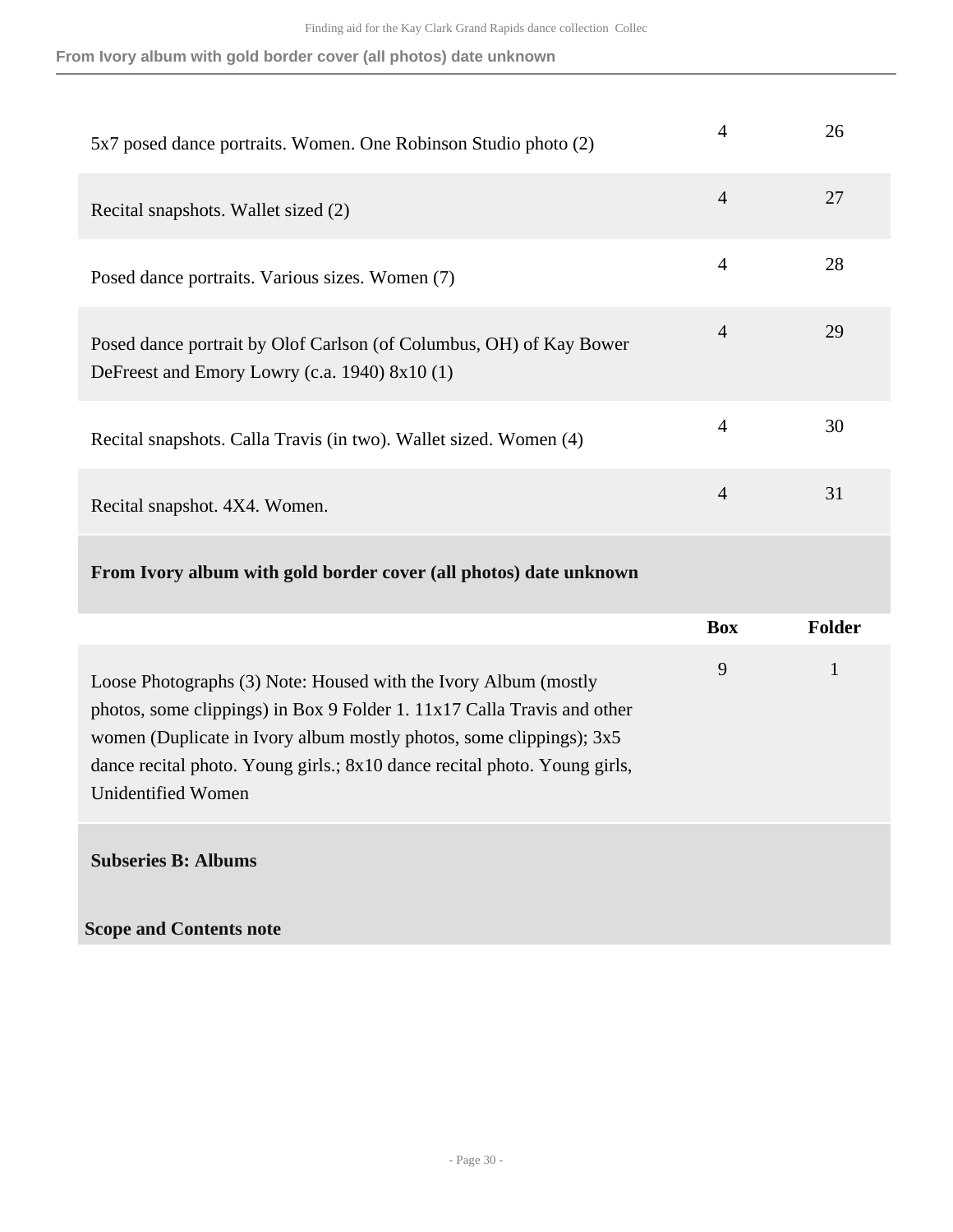**Calla Travis Album and other materials 1910-1943 (1 Oversized black)**

Includes two ivory albums. One was disassembled, and the photos are now housed under the Dance Photos heading. Each include photos from the 1950s when the Calla Travis School of Dance assumed the name Miss Kay's School of Dance. Includes some clippings with Kay DeFreest. Mostly photos.

**Calla Travis Album and other materials 1910-1943 (1 Oversized black)** 

#### **Scope and Contents note**

Scrapbook discarded and pages put into protective plastic sheets. Pages restored to original order as far as can be deduced from dates and position of pages. Pictures of Betty Bloomer Ford Class 1935. Class LaCarnival 1935 Betty Bloomer, but photo missing; Elizabeth Bower Note: Loose photos, photos taken from pages, and housed in Box 10 ; Other loose photos in back of album housed in Box 9 Folder (See Album Photos); ephemera included in Box 8

|                                                                                | <b>Box</b> | Folder         |
|--------------------------------------------------------------------------------|------------|----------------|
| Calla Travis Album 1910-1943 photocopy (74)                                    | 8          | $\mathbf{1}$   |
| pages 1-26                                                                     | 8          | $\overline{2}$ |
| pages 27-52                                                                    | 8          | 3              |
| p. 30 (Class of 1920) two loose 5x7 class photos removed to Box 4 Folder<br>19 | 8          | 3              |
| p. 34 Kathryn Bower DeFreest                                                   | 8          | 3              |
| p. 35 "Dib" Bower (nickname for Elizabeth (Kathryn) Bower)                     | 8          | 3              |
| p. 36 8x10 portrait photo of Peggy Murphy removed to Box 4 Folder 19           | 8          | 3              |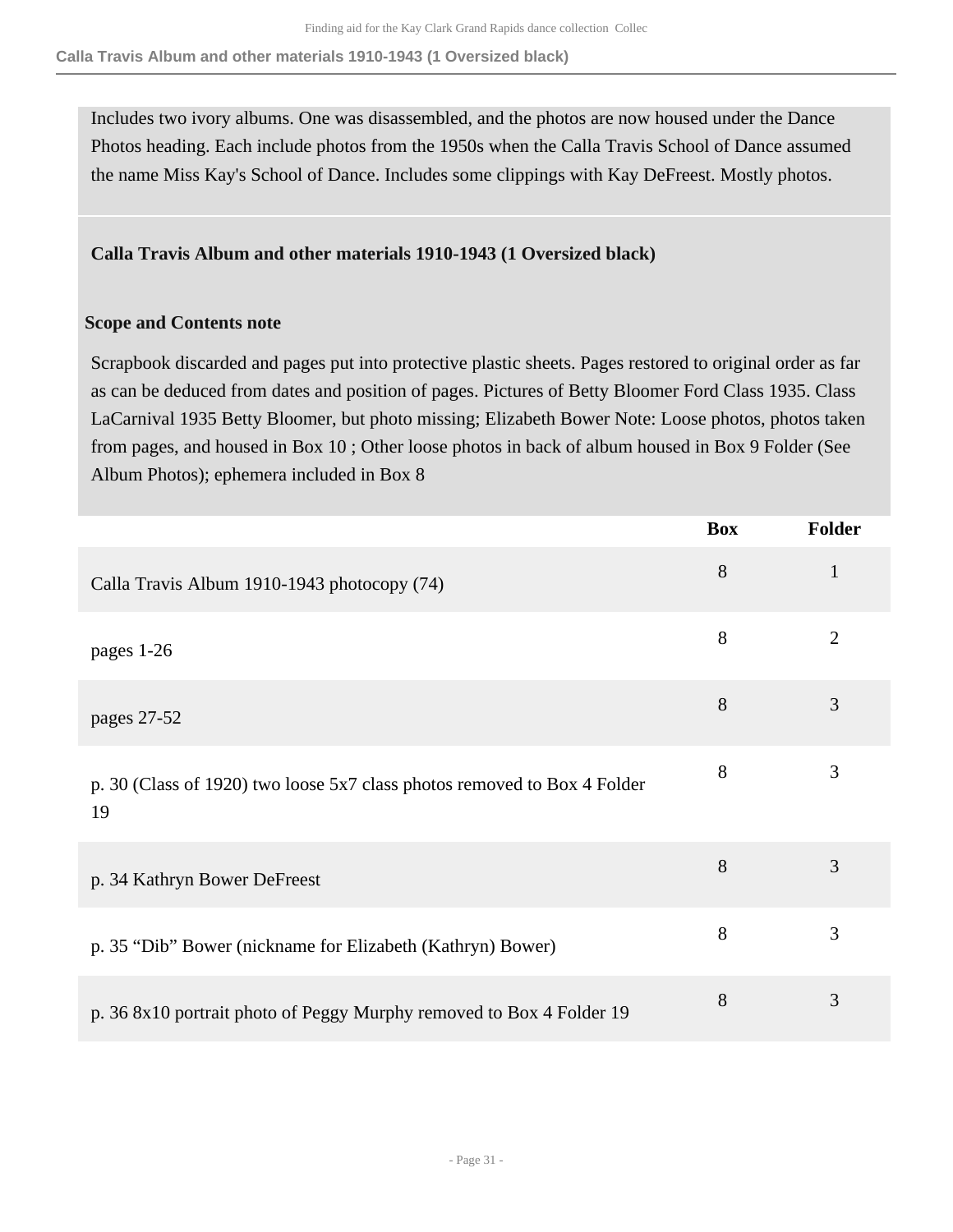| Calla Travis Album and other materials 1910-1943 (1 Oversized black) |  |  |
|----------------------------------------------------------------------|--|--|
|----------------------------------------------------------------------|--|--|

| p. 38 Class of 1925 8x10 photo with Elizabeth Bower                                                                   | 8 | 3              |
|-----------------------------------------------------------------------------------------------------------------------|---|----------------|
| p. 39 3x5 portrait photo of Kay Bower DeFreest with Emory Lowery.<br>Betty Bloomer penciled on page but no photograph | 8 | 3              |
| p. 40 Class 1935 Betty Bloomer (Ford) 8x10 class portrait with other<br>women                                         | 8 | 3              |
| p. 41 Class LaCarnival 1935, photo missing, but Betty Bloomer<br>mentioned                                            | 8 | 3              |
| p. 51 Duplicate photo of woman removed and housed in Box 4 Photo 20                                                   | 8 | 3              |
| pages 53-74                                                                                                           | 8 | $\overline{4}$ |
| p. 54 Class of 1929 8x10 class portrait removed to Box 4 Folder 19                                                    | 8 | $\overline{4}$ |
| p. 55 Class of 1929 8x10 class portrait removed to Box 4 Folder 19                                                    | 8 | $\overline{4}$ |
| p. 58 Dance portrait of women removed to Box 4 Folder 19                                                              | 8 | $\overline{4}$ |
| p. 65 Photograph of Betty Bloomer paperclipped in and removed to Box 4<br>Folder 19                                   | 8 | 4              |
| p. 67 Class 1939 8x10 class portrait removed to Box 4 Folder 19                                                       | 8 | $\overline{4}$ |
| p. 70 Silver Blue ballet 8x10 portrait removed to Box 4 Folder 19                                                     | 8 | $\overline{4}$ |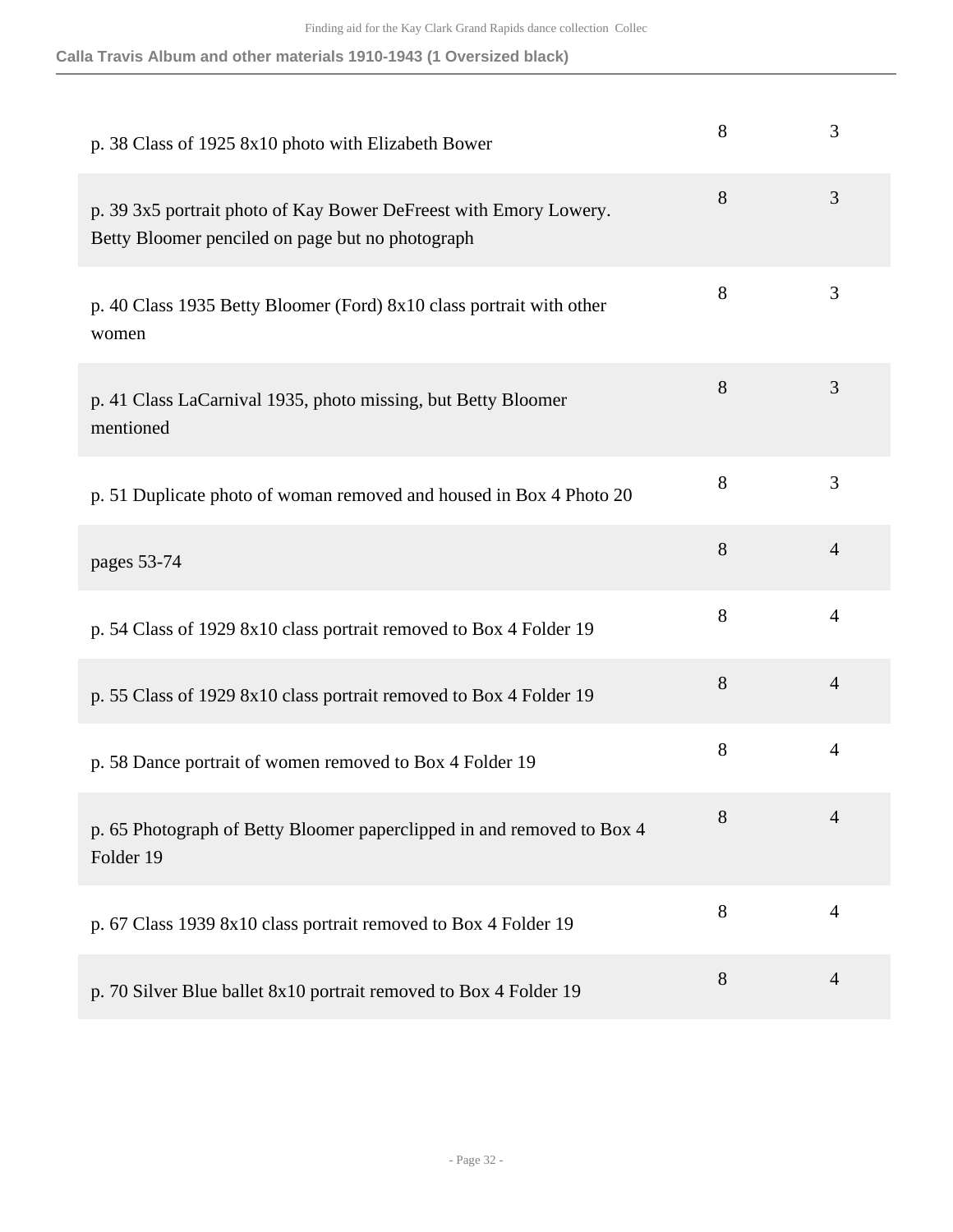# **Ephemera (29)**

|                                                                                                                                                              | <b>Box</b> | <b>Folder</b> |
|--------------------------------------------------------------------------------------------------------------------------------------------------------------|------------|---------------|
| Annual May Dance Program 1948; Calla Travis School; Piano<br>Accompanist: Mrs. Collins Clark; Music setting of "Spring" composed by<br>Collins C. Clark (10) | 8          | 5             |
| 1925-1925 Winter Season Class Schedule for Miss Travis School of<br>Dancing $(1)$                                                                            | 8          | 5             |
| Outline of the Progress of Calla Travis' Career (1888-1922) (8) Note: One<br>moved to Calla Travis' Biographical Section Box 1 Folder x                      | 8          | 5             |
| The Grand Rapids Mirror article "Mother Goose Party" October-<br>November 1939 (2)                                                                           | 8          | 5             |
| The Calla Travis Graded System of Dance Instruction letterhead (7)                                                                                           | 8          | 5             |
| "St. Celia Building Offers Welcome for Variety of Arts" Grand Rapids<br>Press article clipping Thursday December 4, 1941 (1)                                 | 8          | 5             |
| Clipping "Like Father-- Like Son!" (1)                                                                                                                       | 8          | 5             |
| "The Calla Travis Graded System of Dance" Folder; Penciled "alumnae"<br>on cover $(1)$                                                                       | 8          | 5             |
| Dance notes. Sheet Music Note: All sheet music discarded                                                                                                     |            |               |
|                                                                                                                                                              | <b>Box</b> | <b>Folder</b> |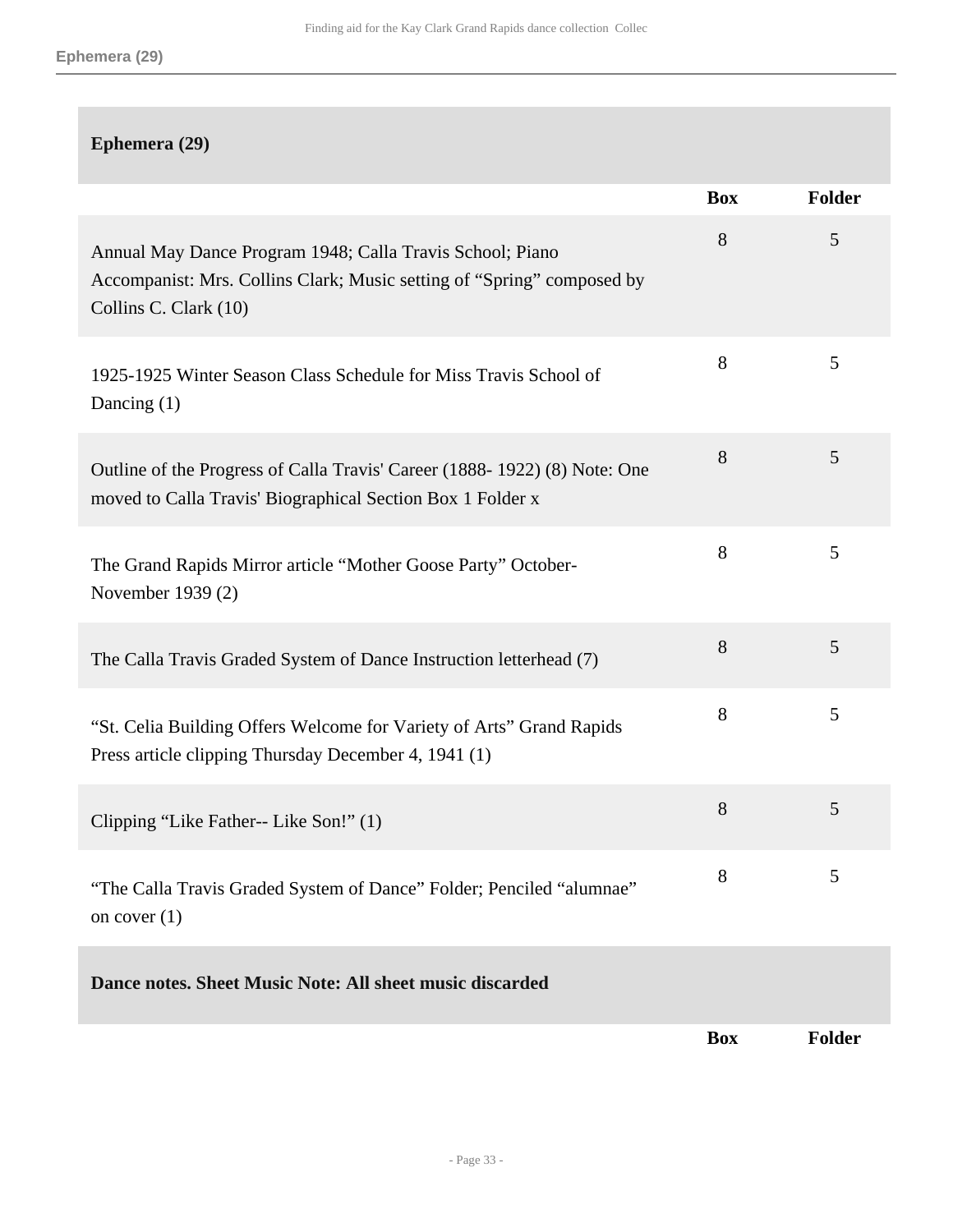**Oversized Ivory Albums (2) ca. 1950's-1960s?**

| (Incomplete) Concert Orchestral Folio by J.S. Zamecnik sam fox Pub. Co.<br>Clevland, New York, London, Paris, Berlin, Melbourne (2)                                                               | 10             | 17            |
|---------------------------------------------------------------------------------------------------------------------------------------------------------------------------------------------------|----------------|---------------|
| Liebesfrund (p. $3-6$ ).                                                                                                                                                                          | 10             | 17            |
| Nr. 22 "Country Gardens" Copyright, 1919, by Percy Grainger (p. 3-6)                                                                                                                              | 10             | 17            |
| Nr. 22 "Country Gardens" Copyright, 1919, by Percy Grainger (p. 3-8)                                                                                                                              | 10             | 17            |
| Nr. 22 "Country Gardens" Copyright, 1919, by Percy Grainger with cover<br>and title sheet $(p. 2-6)$                                                                                              | 10             | 17            |
| "Kuyawaiak" Polish National Dance, H. Wieniaski, arr. By Alfred Roth<br>(complete score) (1)                                                                                                      | 10             | 17            |
| Oversized Ivory Albums (2) ca. 1950's-1960s?                                                                                                                                                      |                |               |
|                                                                                                                                                                                                   |                | <b>Box</b>    |
| Ivory album with gold border cover (all photos) date unknown Note: Photo copy of<br>original pages and order in Box 9 Folder 2. Photos located in Box 4 Folder 34. Acidic<br>container discarded. |                | 9             |
|                                                                                                                                                                                                   | <b>Box</b>     | <b>Folder</b> |
| Mounted Photographs (53). 2 5x7 recital photos. 51 3x5 recital photos                                                                                                                             | $\overline{4}$ | 34            |
| Loose Photographs (3) Note: Housed with the Ivory Album (mostly<br>photos, some clippings). 11x17 Calla Travis and other women (Duplicate                                                         | 9              | $\mathbf{1}$  |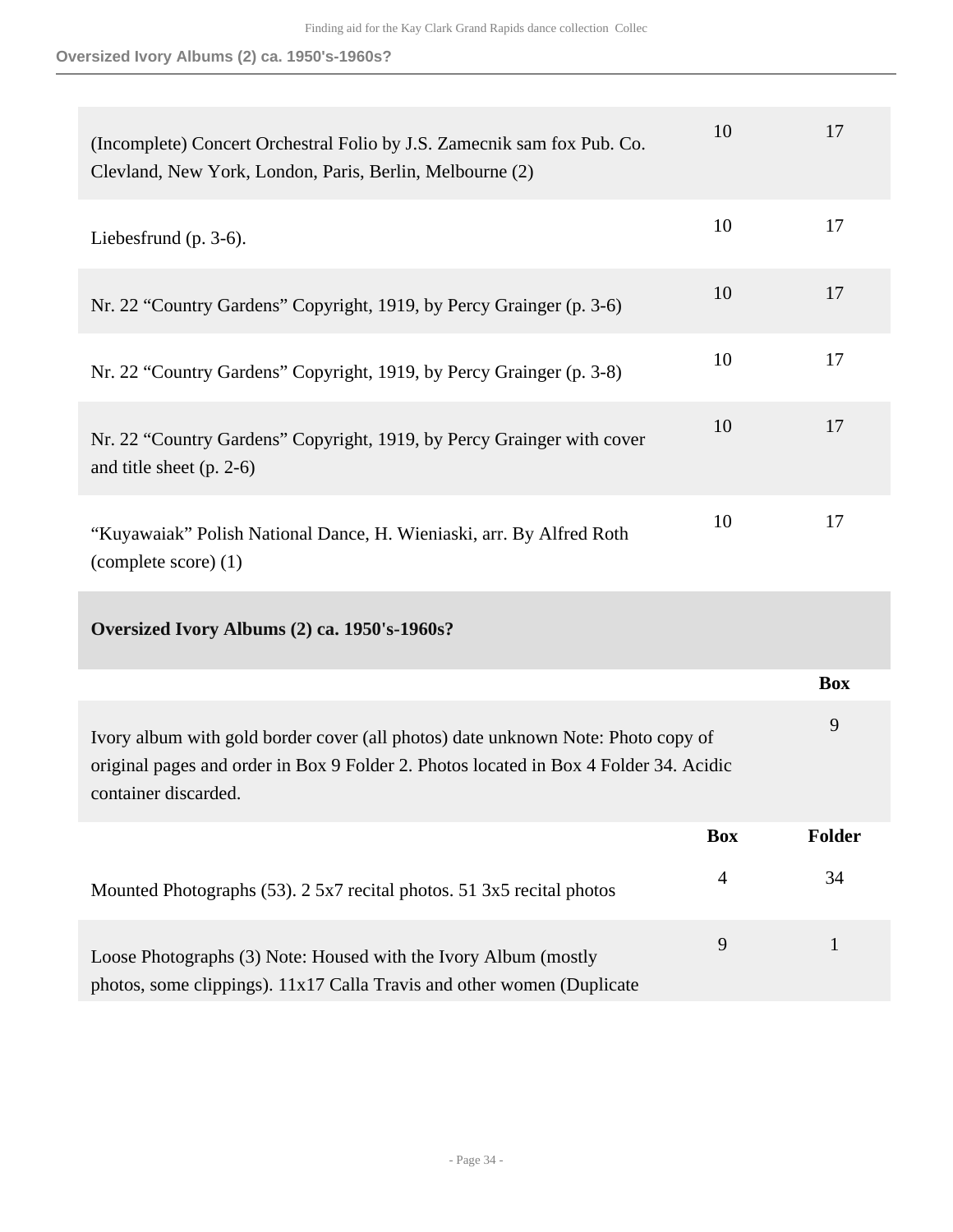in Ivory album mostly photos, some clippings). 3x5 dance recital photo. Young girls. 8x10 dance recital photo. Young girls. Unidentified Women

## **Ivory album (mostly photos, some clippings)**

|                                                                                                                                                                             | <b>Box</b> | Folder     |
|-----------------------------------------------------------------------------------------------------------------------------------------------------------------------------|------------|------------|
| Ivory Album with gold border cover (all photos) photocopy                                                                                                                   | 9          | 2          |
|                                                                                                                                                                             |            | <b>Box</b> |
| Ivory album (mostly photos, some clippings) date unknown. Includes clipping with                                                                                            |            | 9          |
| Kathryn DeFreest, and a photo of a woman playing the piano who may also be DeFreest.<br>A loose photograph labeled Kathryn Bower DeFreest. Album. Dance recital photographs |            |            |

 $3x5$  and  $2x5$  (still bound in album) (63)

|                                                                                                                                                                                      | <b>Box</b>     | <b>Folder</b> |
|--------------------------------------------------------------------------------------------------------------------------------------------------------------------------------------|----------------|---------------|
| 11x17 recital photograph (duplicate in Ivory album with gold border<br>cover) and 8x10 photograph of woman playing piano (possibly Kathryn<br>DeFreest) pages 13 and 14 of album (2) | 9              | 3             |
| Ephemera. "16 Measure for Naughty Bustle" hand-written sheet music;<br>page 15 (c.a. 1951) (detached from album and housed in folder in Box 10<br>Folder $18(1)$                     | 10             | 18            |
| $5x7$ photo Naughty Bustle (c.a. 1951) page 15 (1)                                                                                                                                   | $\overline{4}$ | 35            |
| Loose 8x10 photo of "Kathryn Bower DeFreest" (detached from album)<br>(1)                                                                                                            | $\overline{4}$ | 36            |
| Ephemera. Loose clipping with Mrs. Kermit DeFreest (1)                                                                                                                               | 10             | 19            |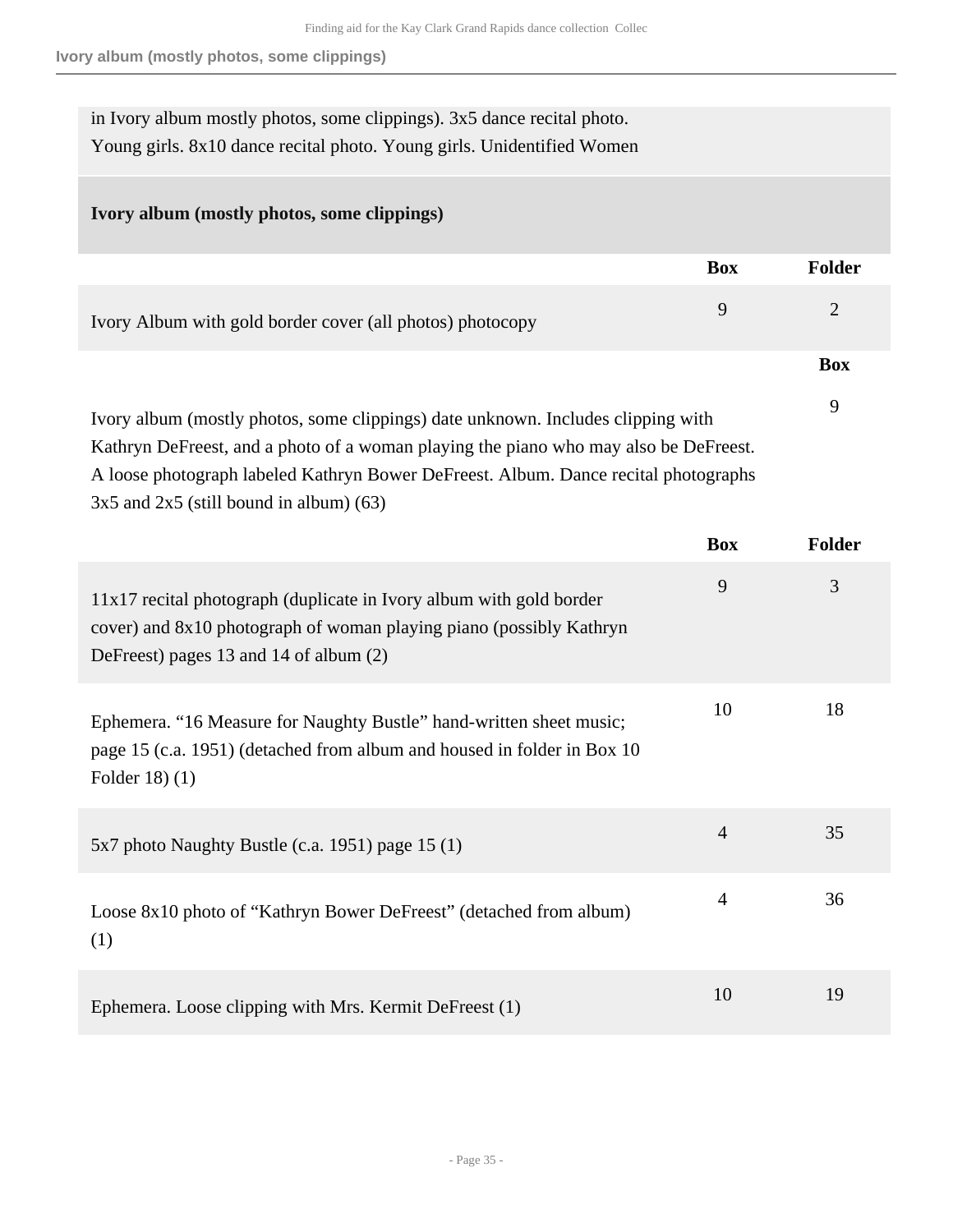| Loose Photographs. 1 with Calla Travis (4)           |  |
|------------------------------------------------------|--|
| Ivory Album (mostly photos some clippings) photocopy |  |

**Subseries C. Slides** 

#### **Scope and Contents note**

Consists of slides from the 1971 Grand Rapids Arts Festival. The Calder sculpture appears in the background of many slides. Features different types of dancing, including folk, modern, and ballet.

#### **Festival 1971**

#### **Scope and Contents note**

Slides numbered 1-xxx and housed in smaller sleeves. All slides mounted in paperboard; original Kodak containers discarded. Most from June 1971

|                                                                                            | <b>Box</b> | <b>Folder</b> |
|--------------------------------------------------------------------------------------------|------------|---------------|
| Display Board 1971 and Maureen's Medicare Group. Holds slides 1-21<br>(21)                 | 5          |               |
| Super-Star and J.C. Gymnastics Dance. Holds slides 22-44 (23)                              | 5          | 2             |
| J.C. Folk Dancers, M. Strong-Spanish, Ellen Zweip, Calvin. Holds slides<br>$45-66. (22)$   | 5          | 3             |
| Spectators, LaBelle group, Lucke, MaryAnne Eardley, Greek 1971. Holds<br>slides 67-90 (24) | 5          | 4             |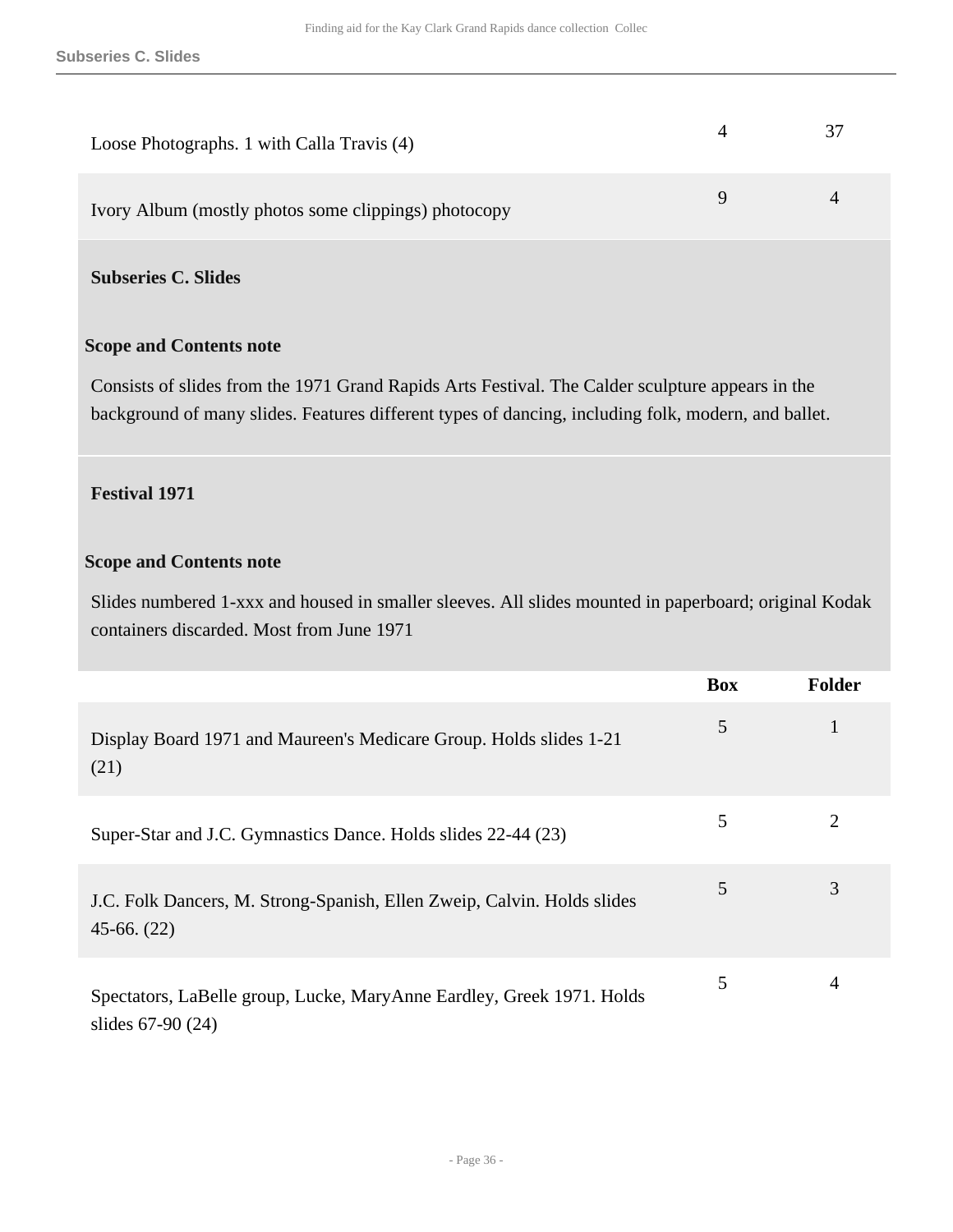| Osterhouse, Helen-Kaye Studio, Niewiadomski Sisters 1971. Holds slides<br>$91-115(25)$     | 5  |   |
|--------------------------------------------------------------------------------------------|----|---|
| Academy of Dance Arts, Middle East Folk, Ethnic, Lukeu Pupils. Holds<br>slides 92-137 (22) | 5. | h |

## <span id="page-36-0"></span>**Series IV. Scrapbooks, Ephemera, Clippings, Publications**

#### **Scope and Contents note**

Consists of seven scrapbooks. Four were created by Calla Travis, and three were created by Kay Clark. They chronicle the history of the dance studio. The Travis scrapbooks contain mostly clippings. One contains mostly photos which include Betty (Bloomer) Ford. Kay Clark's scrapbooks feature her early life (c.a. 1908-1934), Harry Hamilton, and the years 1914-1943.

# **[Maroon Scrapbook materials. Never physically constructed and now housed in folders]. Note: Photographs. See photo series Box 3 Folders x**

|                                         | <b>Box</b> | <b>Folder</b> |
|-----------------------------------------|------------|---------------|
| Correspondence to Kathryn Sousa Bower   | 10         | 28            |
| Clippings                               | 10         | 29            |
| Programming information and Misc. Notes | 10         | 30            |
| Harry Hamilton Programs (5) Missing     | 10         | 31            |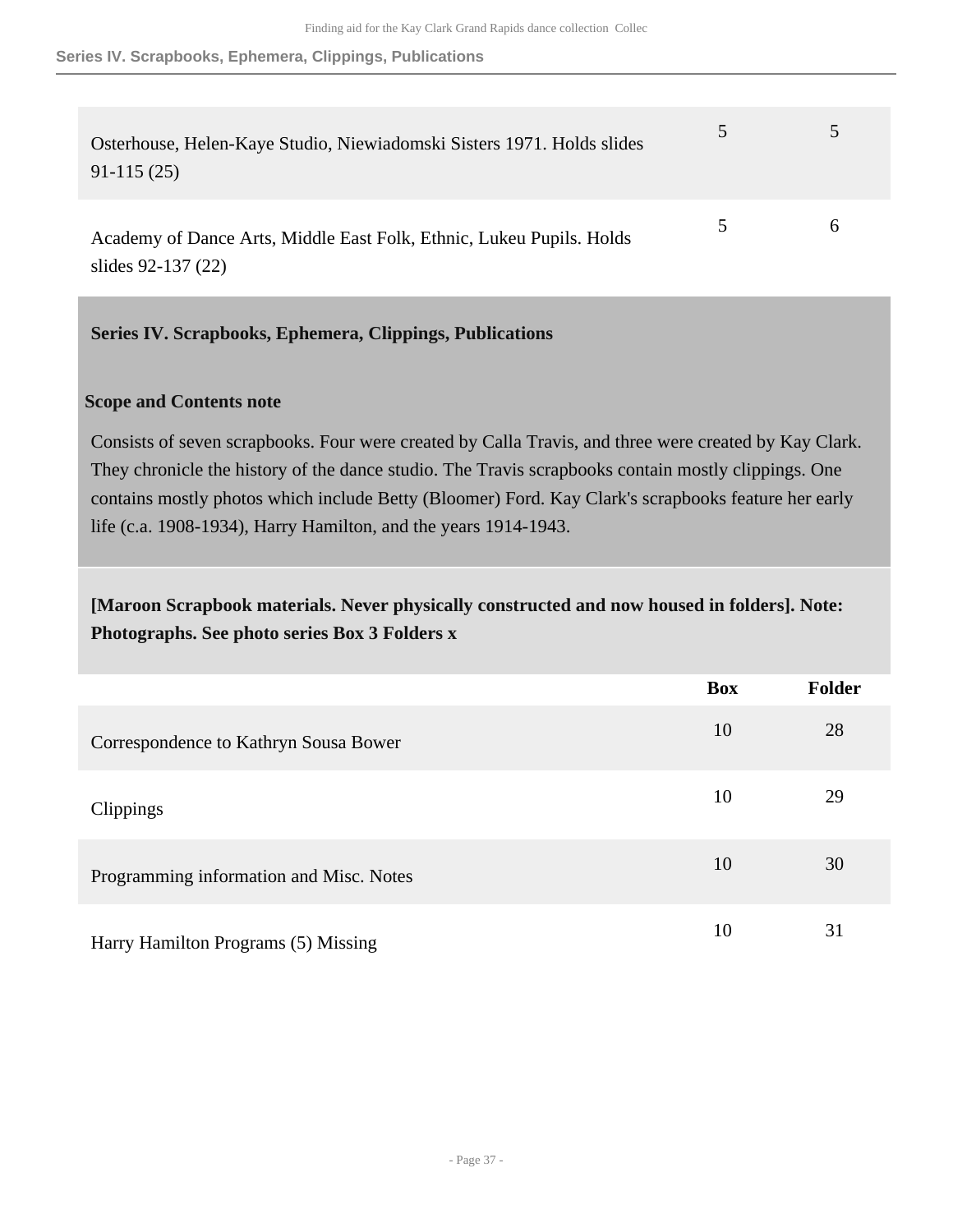| Kathryn Sousa Bower program, non-Grand Rapids (2): Toledo<br>Conservatory of Music; Evanston Country Club. May 3, 1930                                                                                                                                                                                                                  | 10             | 32            |
|-----------------------------------------------------------------------------------------------------------------------------------------------------------------------------------------------------------------------------------------------------------------------------------------------------------------------------------------|----------------|---------------|
| Calla Travis Studio items, including Receipt, graduation class 1925;<br>Program. May 15/16, 1936. Betty Bloomer as Snow girl; Exhibition Waltz<br>with Kathryn Sousa Bower. Both women in Scaramouche.                                                                                                                                  | 10             | 33            |
| Ephemera (2): Grand Opera House program, Ad object                                                                                                                                                                                                                                                                                      | 10             | 34            |
| Kathryn Sousa Bower Scrapbooks (2)                                                                                                                                                                                                                                                                                                      |                |               |
|                                                                                                                                                                                                                                                                                                                                         | <b>Box</b>     | <b>Folder</b> |
| Scrapbook 1916-1934                                                                                                                                                                                                                                                                                                                     | 6              | $\mathbf{1}$  |
|                                                                                                                                                                                                                                                                                                                                         |                |               |
| <b>Scope and Contents note</b>                                                                                                                                                                                                                                                                                                          |                |               |
| Scrapbook about half used with photos, Calla Travis programs, and<br>clippings about Kathryn Bower's dance studio in Toledo Note: Handle<br>scrapbook with care as many items are fragile and coming off the pages.<br>NuAce mounting corners separated from collection. Loose photos removed<br>to Dance Studio Photos Box 4 Folder 32 |                |               |
| Kathryn Bower Dance Portraits. 8X10.                                                                                                                                                                                                                                                                                                    | $\overline{4}$ | 32            |
| Letter to "Dibbie" from "Ruthie" with flowers                                                                                                                                                                                                                                                                                           | 10             | 20            |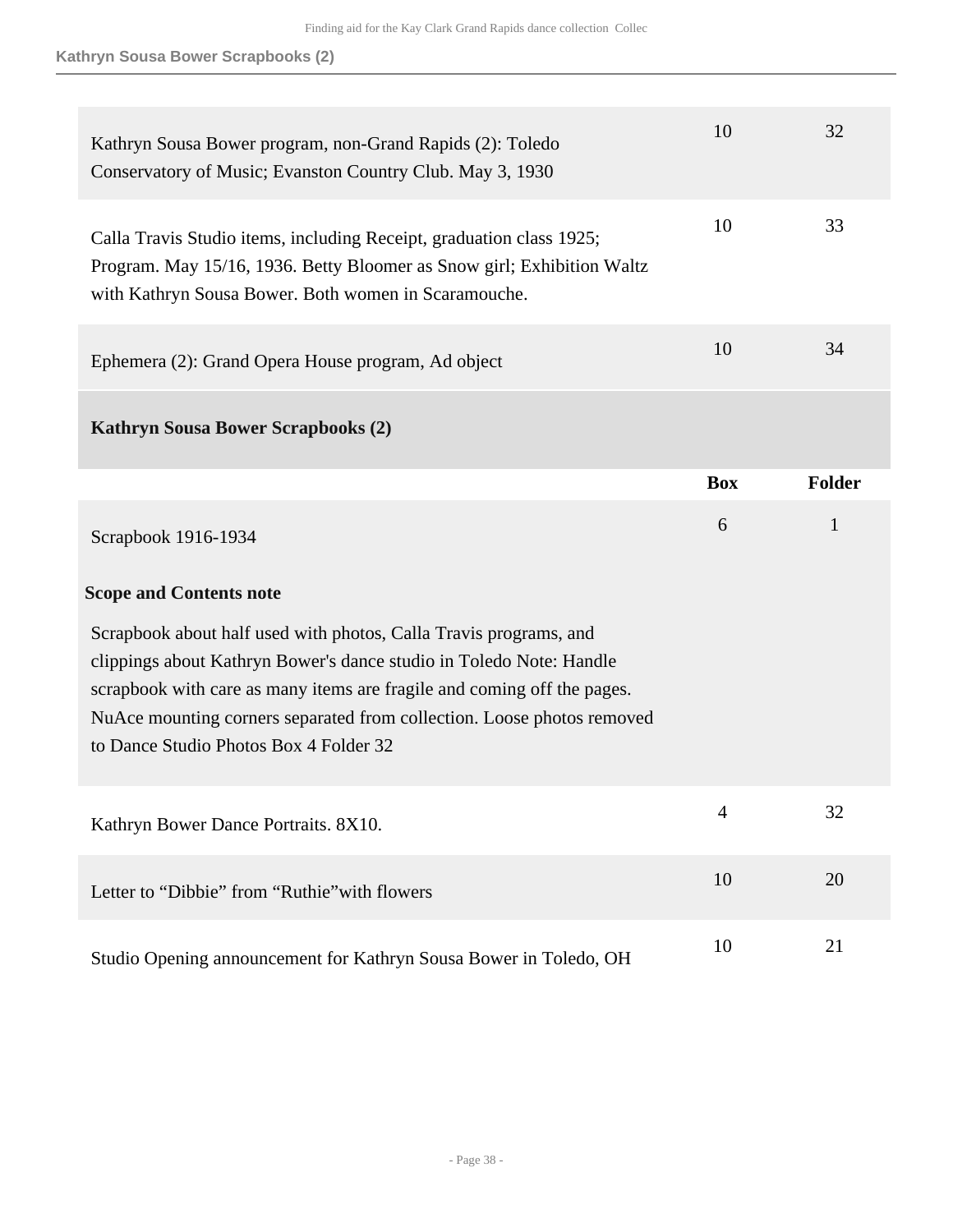| May Ball 1926 program, Rings in the Sawdust program 1926, and cards<br>for Miss Elizabeth Bower. From page 9.                                                                                                                                          | 10         | 22             |
|--------------------------------------------------------------------------------------------------------------------------------------------------------------------------------------------------------------------------------------------------------|------------|----------------|
| "Womanhood: A Dream Masque with Music"by Ethel Louise Knox<br>program. From page 10.                                                                                                                                                                   | 10         | 23             |
| Kathryn Sousa Bower School of Dancing tickets and program featuring<br>John Philip Sousa (3)                                                                                                                                                           | 10         | 24             |
| Miss Jessie L. Pocock programs. Loose from pg. 15. (3)                                                                                                                                                                                                 | 10         | 25             |
| Play scripts (loose)                                                                                                                                                                                                                                   | 10         | 26             |
| "L'Aiglon" program. Includes Harry Hamilton. Correspondence to Miss<br>Kathryn Sousa Bower from Harry.                                                                                                                                                 | 10         | 27             |
| Scrapbook, 1932-1936, Harry Hamilton                                                                                                                                                                                                                   |            |                |
|                                                                                                                                                                                                                                                        | <b>Box</b> | Folder         |
| Scrapbook                                                                                                                                                                                                                                              | 6          | $\overline{2}$ |
| <b>Scope and Contents note</b>                                                                                                                                                                                                                         |            |                |
| Mostly unused with photos, Harry Hamilton programs, clippings,<br>and ephemera. Note: Loose photos (to protect from paper), programs,<br>clippings, and ephemera removed to various locations; original order and<br>placement preserved in photocopy. |            |                |
| Scrapbook 1932-1936 Harry Hamilton Photocopy                                                                                                                                                                                                           | 6          | 3              |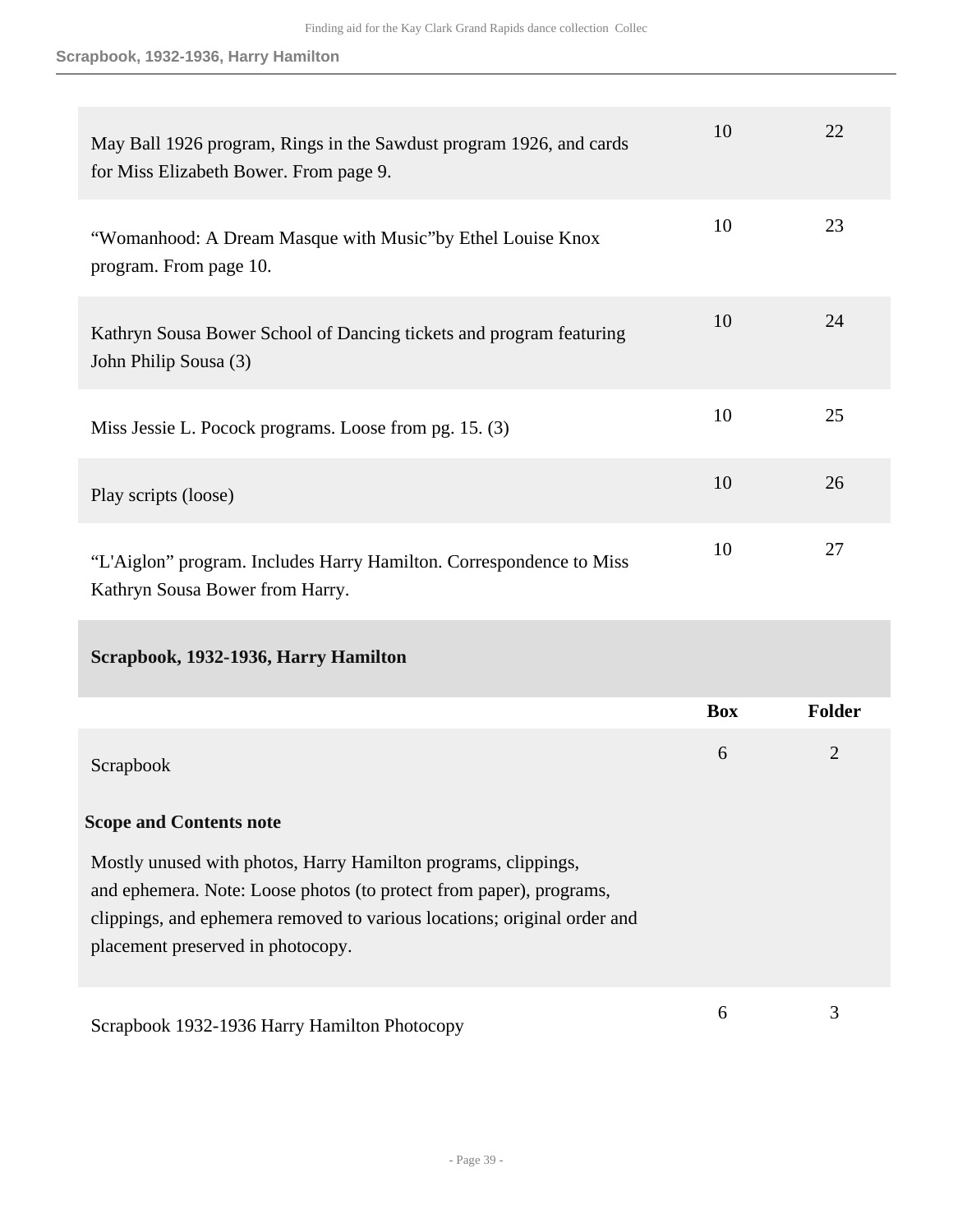## **Calla Travis Scrapbooks (3 small black)**

| Harry Hamilton Photos                                                                        | $\overline{4}$ | 33             |
|----------------------------------------------------------------------------------------------|----------------|----------------|
| Harry Hamilton programs, clippings, letters                                                  | 10             | 27             |
| Calla Travis Scrapbooks (3 small black)                                                      |                |                |
| <b>Calla Travis, 1902-1910</b>                                                               |                |                |
|                                                                                              |                | <b>Box</b>     |
| Scrapbook, mostly clippings, some photos, some programs                                      |                | $\overline{7}$ |
|                                                                                              | <b>Box</b>     | <b>Folder</b>  |
| Clipping fragment- "Roof Garden is a Great Big Hit" from page 25 (1)                         | 10             | $\mathbf{1}$   |
| Seasons Festival Dance program, 1910 from page 57 (1)                                        | 10             | $\overline{2}$ |
| Calla Travis, 1913-1934 (1947)                                                               |                |                |
|                                                                                              |                | <b>Box</b>     |
| Scrapbook, includes Betty Bloomer.                                                           |                | 7              |
|                                                                                              | <b>Box</b>     | Folder         |
| "Directs Festival" clipping of Calla Travis (loose from pages 2-3)                           | 10             | 3              |
| "Princess Betty' A Revel of Beauty" and "Shakespeare Day is Observed<br>by League" clippings | 10             | $\overline{4}$ |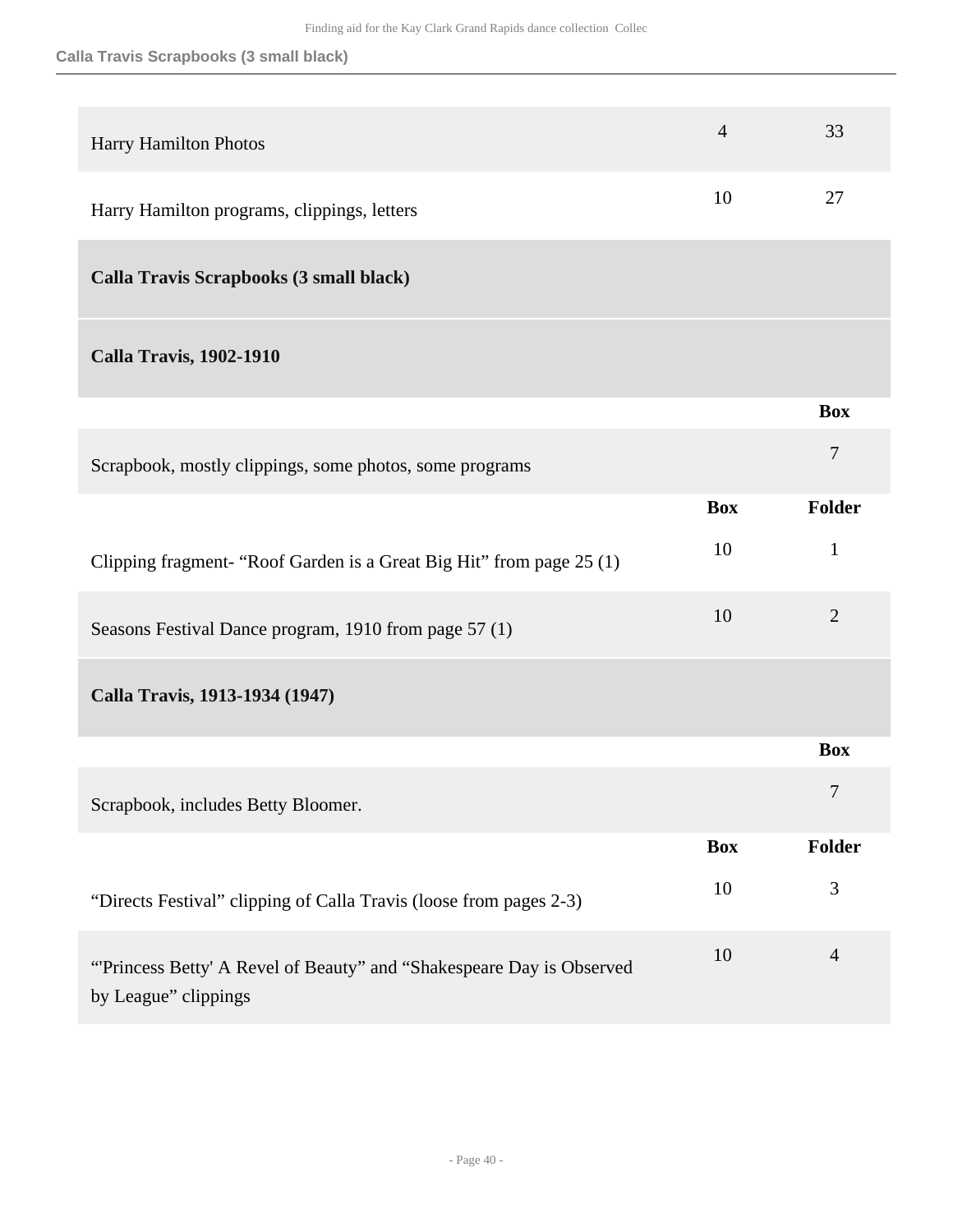| Clipping with Calla Travis and other Grand Rapids figures (loose from<br>page 21)                                     | 10         | 5          |
|-----------------------------------------------------------------------------------------------------------------------|------------|------------|
| Spring Carnival program 1913 (1)                                                                                      | 10         | 6          |
| Miss Travis' School of Dancing Senior Class 1917                                                                      | 10         | 7          |
| Dance Program: Miss Travis School of Dancing, 1930. (1) Note: duplicate<br>on page 73                                 | 10         | 8          |
| "Miss Bower" program "Conference of Zonta International." Kathryn<br>Sousa Bower and Harry Hamilton dancing together. | 10         | 9          |
| "Alice in Wonderland" clippings (c.a. 1947) (3)                                                                       | 10         | 10         |
| <b>Calla Travis, 1936-1941</b>                                                                                        |            |            |
|                                                                                                                       |            | <b>Box</b> |
| Scrapbook, includes Betty Bloomer (clippings). Includes 50th Anniversary materials.                                   |            | 7          |
|                                                                                                                       | <b>Box</b> | Folder     |
| 50th Anniversary Items, 1941. Includes Betty Bloomer (Elizabeth Anne<br>Bloomer)                                      | 10         | 11         |
| "Seniors to Give Solo Dances" (loose)                                                                                 | 10         | 12         |
| News Articles, Recital 1940                                                                                           | 10         | 13         |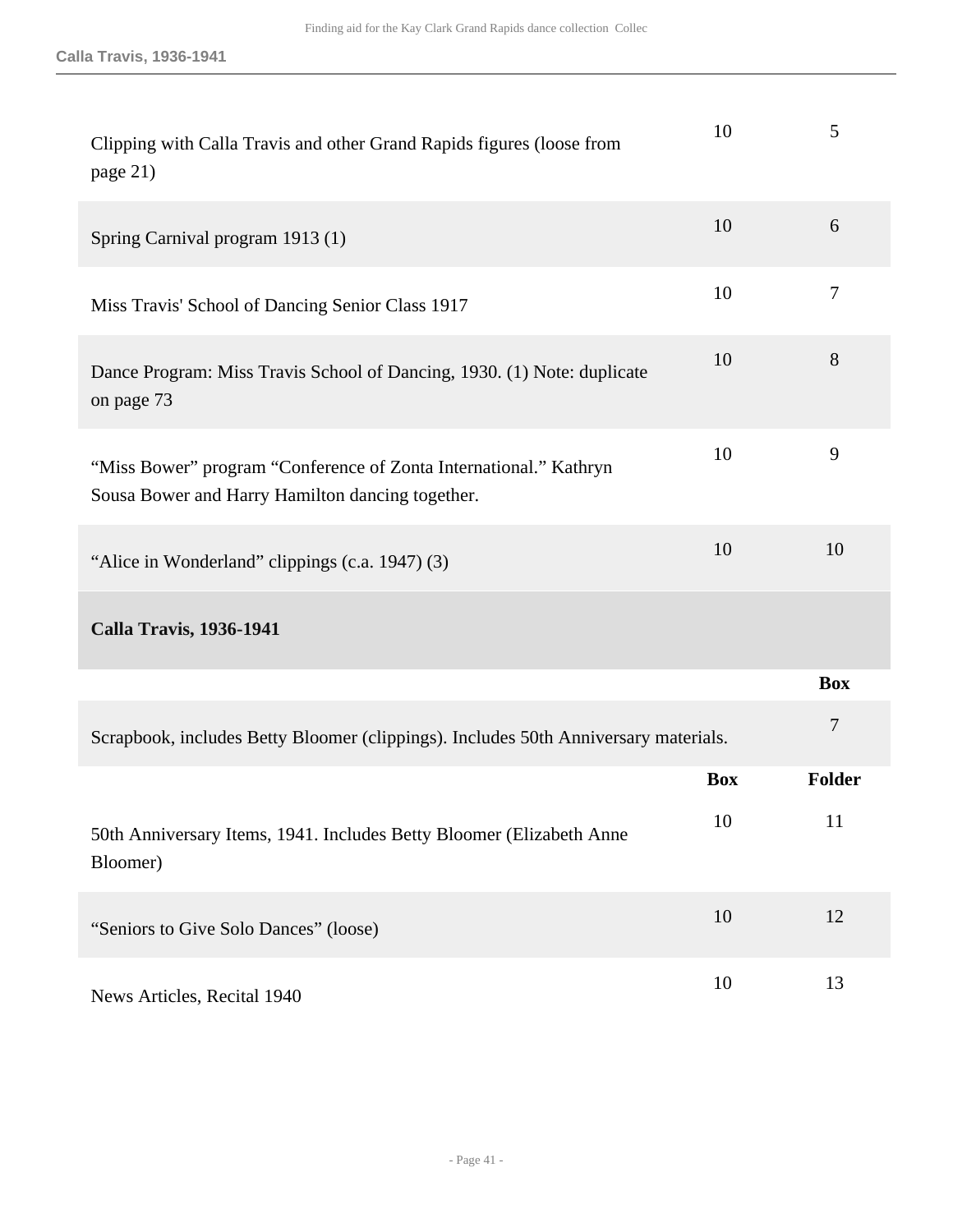| "Woman of the Week" clipping with Calla Travis                                                                      | 10 | 14 |
|---------------------------------------------------------------------------------------------------------------------|----|----|
| Calla Travis Annual May Dance Recital program, 1941. (1)                                                            | 10 | 15 |
| Calla Travis Studio announcement, recital programs, program drafts<br>$(1941-1942)$ . Includes Betty Bloomer $(10)$ | 10 | 16 |
| 18. 1.                                                                                                              |    |    |

#### **Ephemera**

# **(Elizabeth) Kathryn Sousa Bower Ephemera**

|                                                                                                                                    | <b>Box</b> | <b>Folder</b>  |
|------------------------------------------------------------------------------------------------------------------------------------|------------|----------------|
| Frank G. Hoeny & Co. Printers-Engravers Business Card (1)                                                                          | 11         | 1              |
| Small, blue ledger book (1935) mostly blank and loose notes (4)                                                                    | 11         | $\overline{2}$ |
| C. B. A. (Camp Bryn Afon) patch, note to Kathryn Bower (2) Note: Seven<br>patches separated from collection and envelope discarded | 11         | 3              |
| Collegiate Loose Leaf Notebook; Miss Elizabeth Bower, 711 Hawthorne<br>St., Grand Rapids, Michigan. (c.a. 1927) (51)               | 11         | $\overline{4}$ |
| Kathryn S. Bower Dancing notebook, Camp Bryn Afon 1933 (15)                                                                        | 11         | 5              |
| Kathryn Bower Dancing notebook (Camp Bryn Afon) and<br>correspondenceto Kay (18)                                                   | 11         | 6              |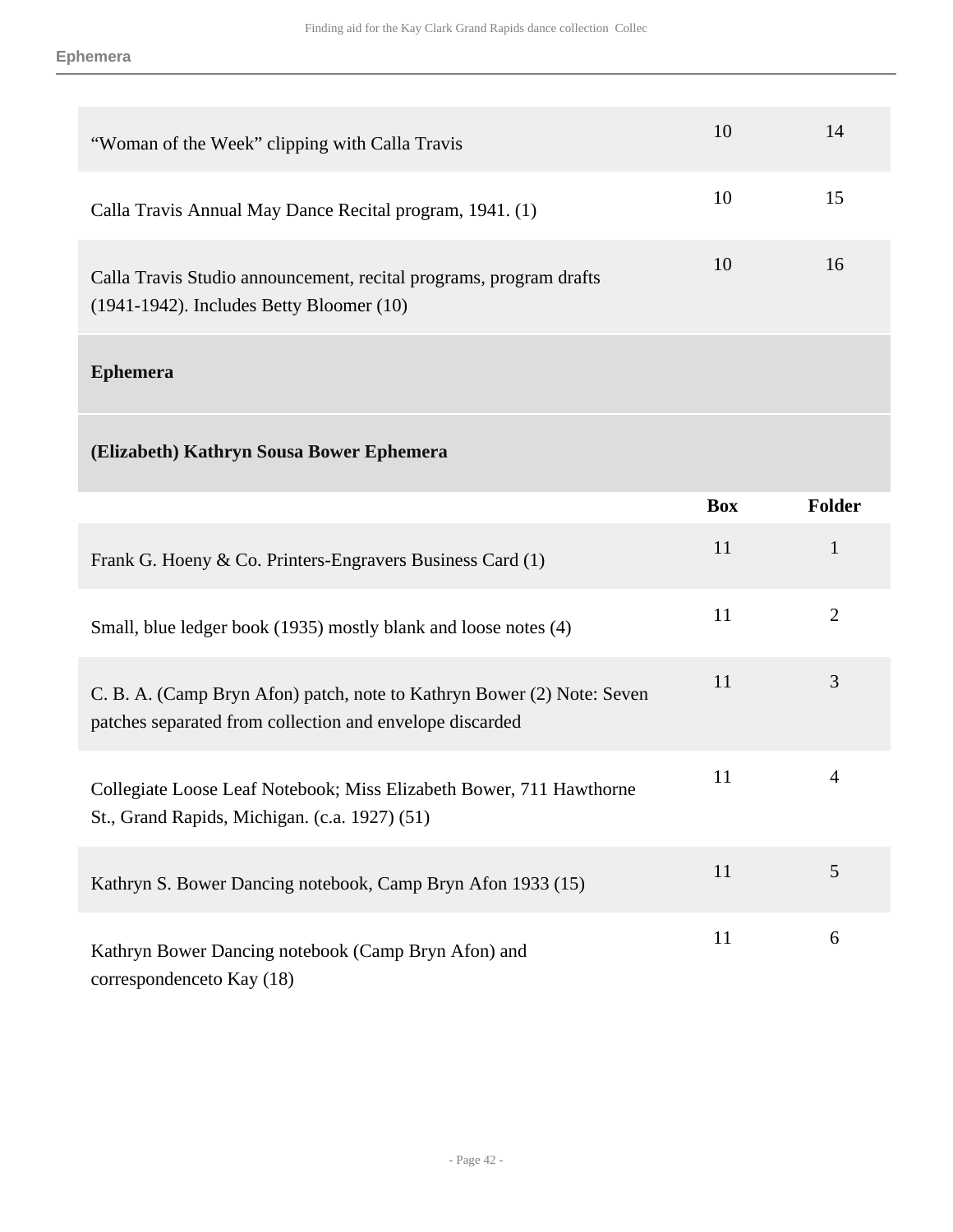| "The Lafayette Memorial Commission prie Mme. Elizabeth Sousa" 1900<br>(1) Note: Text in French, material related to Kay Clark's mother, sister of<br>John Philip Sousa                      | 11 |   |
|---------------------------------------------------------------------------------------------------------------------------------------------------------------------------------------------|----|---|
| "The Bryn Afon Courier" Springtime 1931 and ticket stub (1930) (2)                                                                                                                          | 11 | 8 |
| Miss Travis School of Dancing tribute and pamphlet (2) Note: All material<br>under this heading originally housed in one folder; moved into multiple<br>folder to highlight specific pieces | 11 | 9 |
|                                                                                                                                                                                             |    |   |

# **Dance Recital Programs**

# **Calla Travis School of Dancing recital programs 1903-1952 (12)**

|                                                                   | <b>Box</b> | <b>Folder</b> |
|-------------------------------------------------------------------|------------|---------------|
| "The Season's Festival Dance" April 24 and 25, 1903               | 11         | 10            |
| "Dance Graduation and Dance Recital" May 14, 1927 Elizabeth Bower | 11         | 10            |
| "Miss Calla Travis annual May Dance Reou 1933 (May 19 and 20)     | 11         | 10            |
| "Rhapsody in Blue" Ensemble: Betty Bloomer                        | 11         | 10            |
| "Ramona Theatre: A Two Feature Program" 1935                      | 11         | 10            |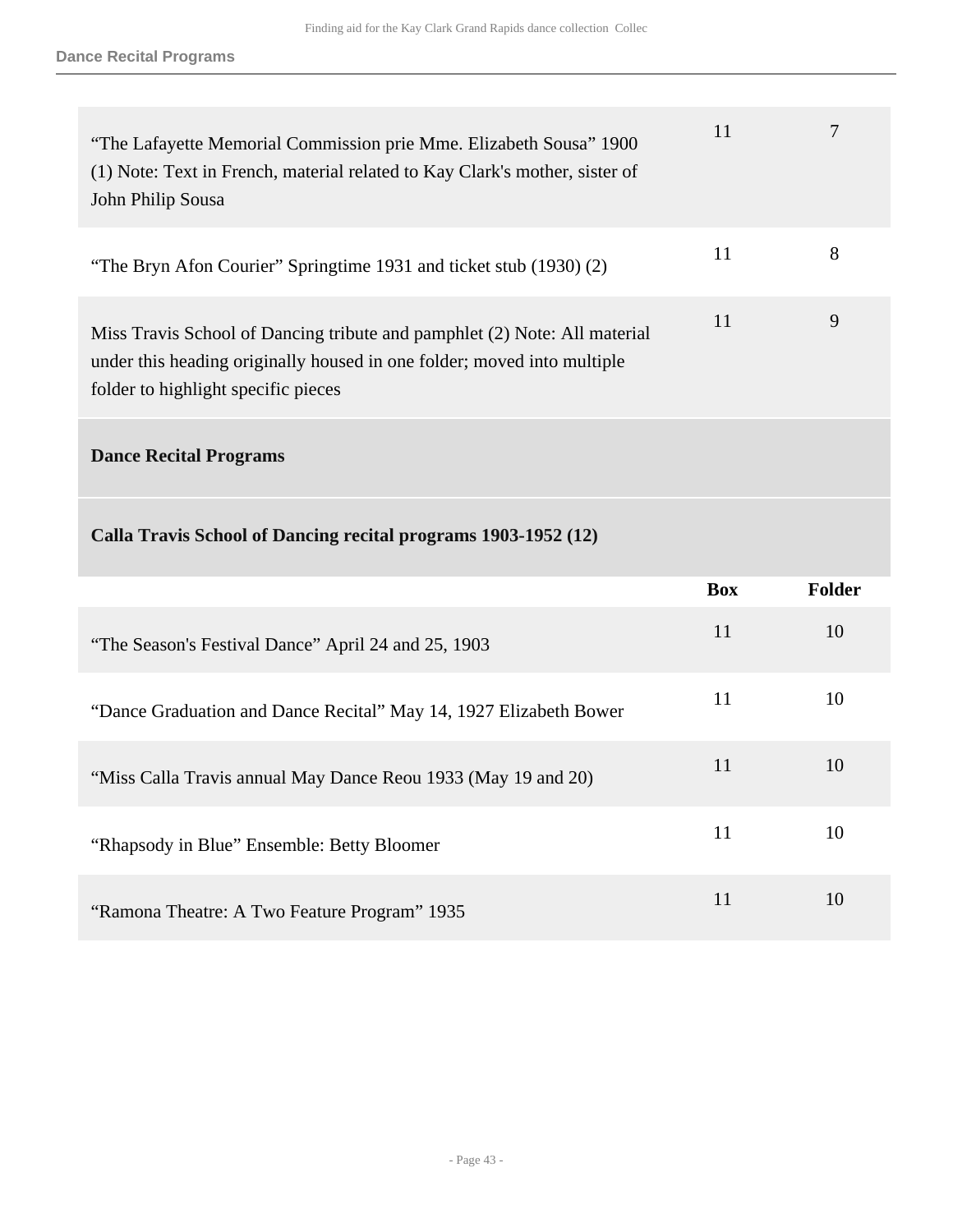**Calla Travis School of Dancing recital programs 1903-1952 (12)**

| Act II. Scene Two: Betty Bloomer Note: two news clippings, "Local<br>Dance Master Invents Sensational 'Willkie Waltz'' (Grand Rapids Press)<br>and "Reflections of an Editor" removed but still in folder. | 11 | 10 |
|------------------------------------------------------------------------------------------------------------------------------------------------------------------------------------------------------------|----|----|
| "Annual May Dance" 1936                                                                                                                                                                                    | 11 | 10 |
| Normal Graduates 1936: Miss Betty Bloomer; Miss Kathryn S. Bower<br>welcomed to the school as secretary and associate director.                                                                            | 11 | 10 |
| "Annual May Dances" 1936                                                                                                                                                                                   | 11 | 10 |
| Associate Directors: Kay De Freest and Betty Bloomer                                                                                                                                                       | 11 | 10 |
| Faculty Staff 1939-1940: Betty Bloomer, Modern Dance and Ballroom<br><b>Assembly Groups</b>                                                                                                                | 11 | 10 |
| "Annual May Dance" 1947                                                                                                                                                                                    | 11 | 10 |
| "Annual May Dance" 1948                                                                                                                                                                                    | 11 | 10 |
| "The Wizard of Oz" 1950                                                                                                                                                                                    | 11 | 10 |
| "The Pied Piper of Hamelin and Dance Pot Pourri" 1951                                                                                                                                                      | 11 | 10 |
| "The Old Woman in the Shoe and Dance Pot Pourri" 1952 (2) (one with<br>notes                                                                                                                               | 11 | 10 |

- Page 44 -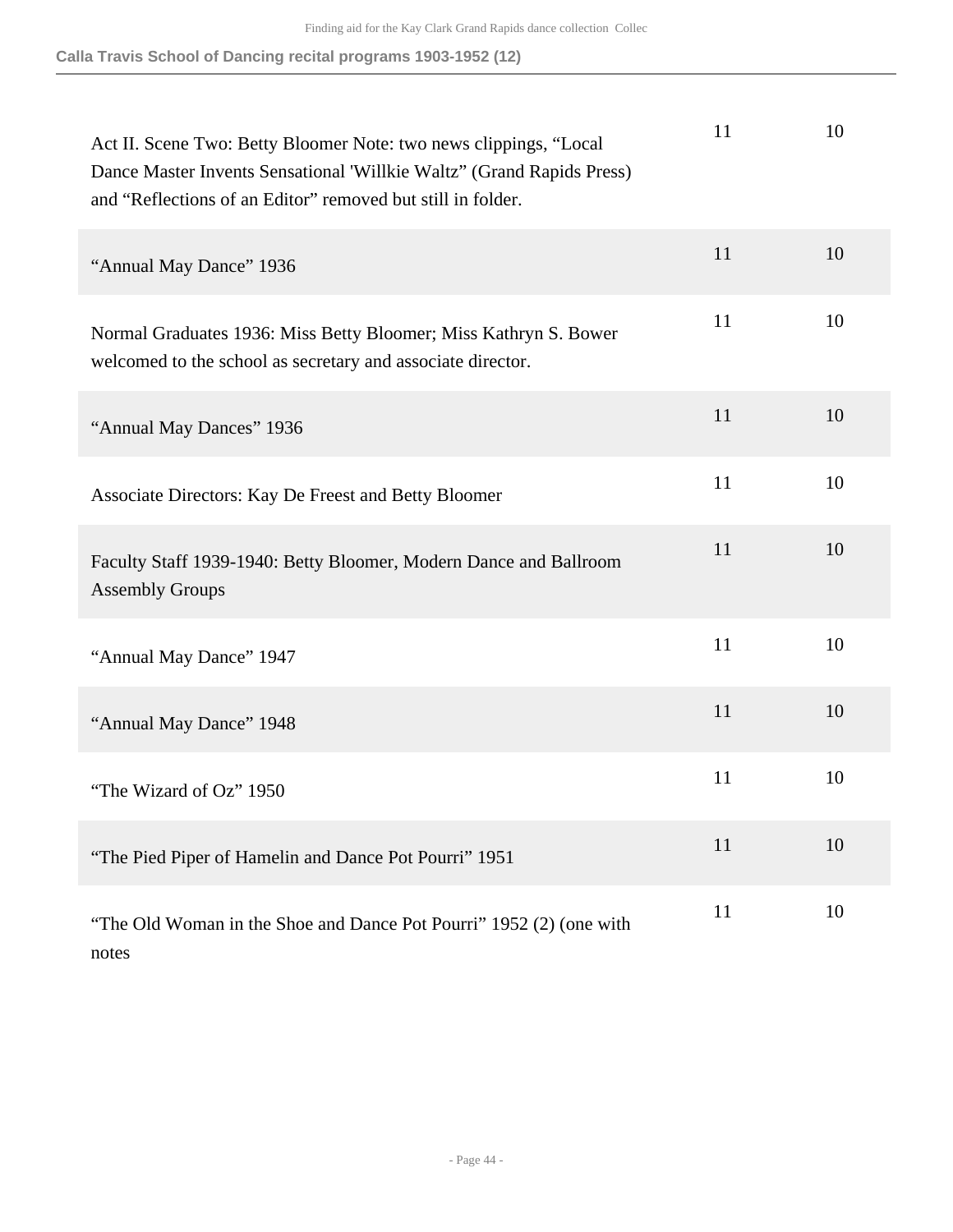**Calla Travis School of Dancing recital programs 1950-1952 (duplicates in p...**

# **Calla Travis School of Dancing recital programs 1950-1952 (duplicates in previous Calla Travis School of Dancing Folder x) (4)**

|                                                           | <b>Box</b> | <b>Folder</b> |
|-----------------------------------------------------------|------------|---------------|
| "The Wizard of Oz" 1950                                   | 11         | 11            |
| "The Pied Piper of Hamelin and Dance Pot Pourri" 1951     | 11         | 11            |
| "The Old Woman in the Shoe and Dance Pot Pourri" 1952 (2) | 11         |               |

|  |  |  | Miss Kay's School of Dancing recital programs 1953-1957 (6) |  |
|--|--|--|-------------------------------------------------------------|--|
|  |  |  |                                                             |  |

|                                                                                       | <b>Box</b> | <b>Folder</b> |
|---------------------------------------------------------------------------------------|------------|---------------|
| "The Ballerina's Dream" and Meet Me at the Picnic" 1953 (2) (Notes in<br>both)        | 11         | 12            |
| "Happy Holidays" 1954 (2)                                                             | 11         | 12            |
| "Fantasy in Fragrance" 1955                                                           | 11         | 12            |
| "Paintings in Pantomime and Dance Pot Pourri" 1957                                    | 11         | 12            |
| Miss Kay's School of Dancing recital programs 1955-1957 (3)                           | 11         | 13            |
| Shirley Keller School of Dance recital program: European Sketches, June<br>7, 1954(1) | 11         | 14            |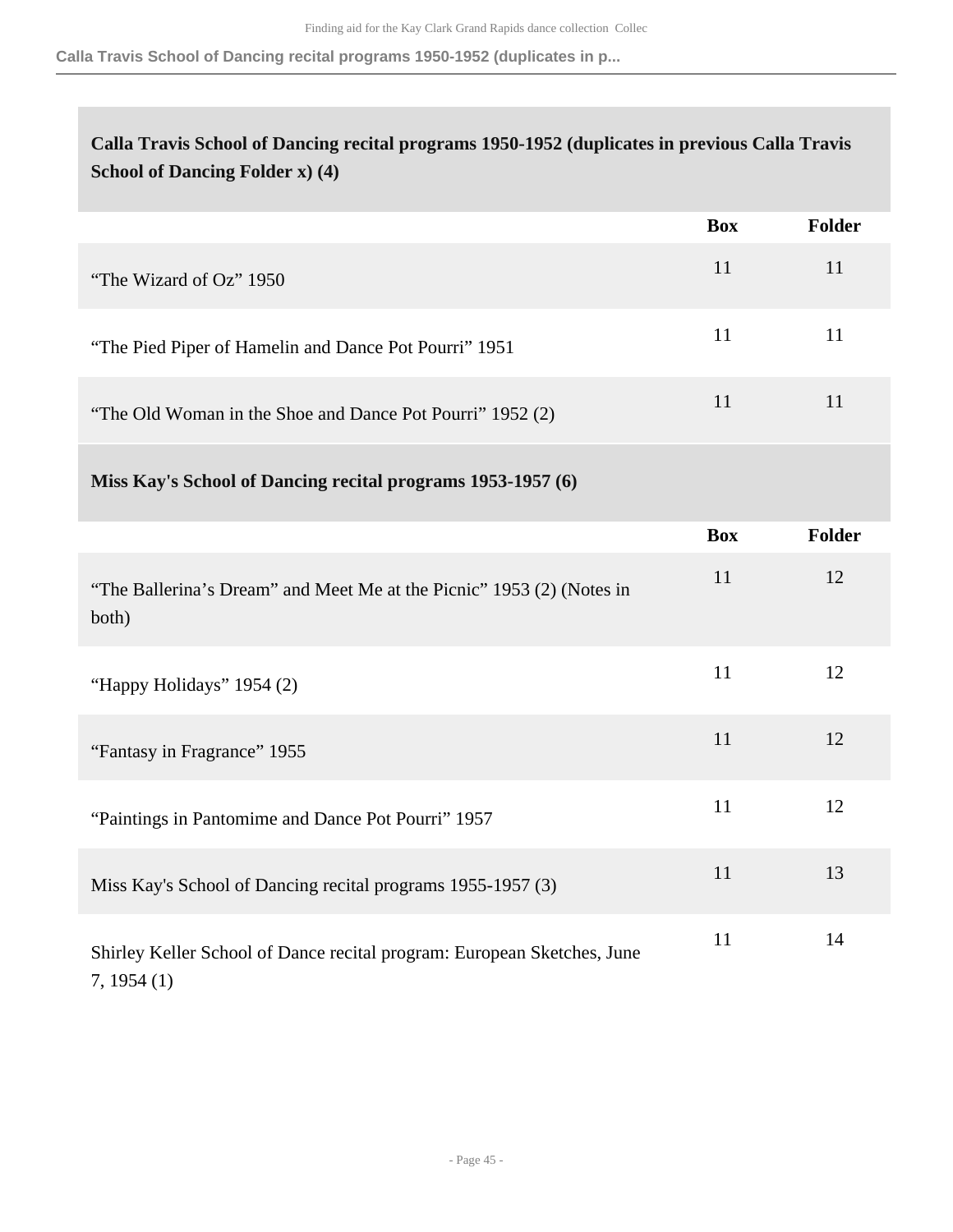Bloomer

| Miss Margy's School of Dancing recital program: Mother Goose-a la Carte<br>May 9, 1969 $(1)$ | $\mathbf{L}$ | 15 |
|----------------------------------------------------------------------------------------------|--------------|----|
| Miss Calla Travis School of Dancing, Annual May Dance 1936, with Betty                       | 11           | 16 |

## **Dance Ephemera**

|                                                                                                                                                                                                                                                                                                                                                                                                   | <b>Box</b> | Folder |
|---------------------------------------------------------------------------------------------------------------------------------------------------------------------------------------------------------------------------------------------------------------------------------------------------------------------------------------------------------------------------------------------------|------------|--------|
| Graduation Announcement, Anniversary Invitation, Betty Bloomer<br>Clipping $(3)$                                                                                                                                                                                                                                                                                                                  | 11         | 17     |
| Miss Travis' School of Dancing brochures Season 1919-1920 and<br>1920-1921 (2)                                                                                                                                                                                                                                                                                                                    | 11         | 18     |
| Grace and Kurt Graff brochure (1935) and Thirty Second Annual<br>Blackfriars, "Fascist and Furious" University of Chicago, 1936 with<br>Gerald Hanchett (resident of Grand Rapids) and Calla Travis School of<br>Dancing reminder card (3) Note: Gerald Hanchett also appears in the Calla<br>Travis Scrapbook 1914-1934 in the clipping "Princess Betty' a Revel of<br>Beauty" (Box 10 Folder 4) | 11         | 19     |
| Harry Hamilton programs, clippings, ticket stubs, 1935-1937 (12)                                                                                                                                                                                                                                                                                                                                  | 11         | 20     |
| Miss Kay farewell note and comic, etc. (6)                                                                                                                                                                                                                                                                                                                                                        | 11         | 21     |
| Miss Kay memo pad and greeting card (6)                                                                                                                                                                                                                                                                                                                                                           | 11         | 22     |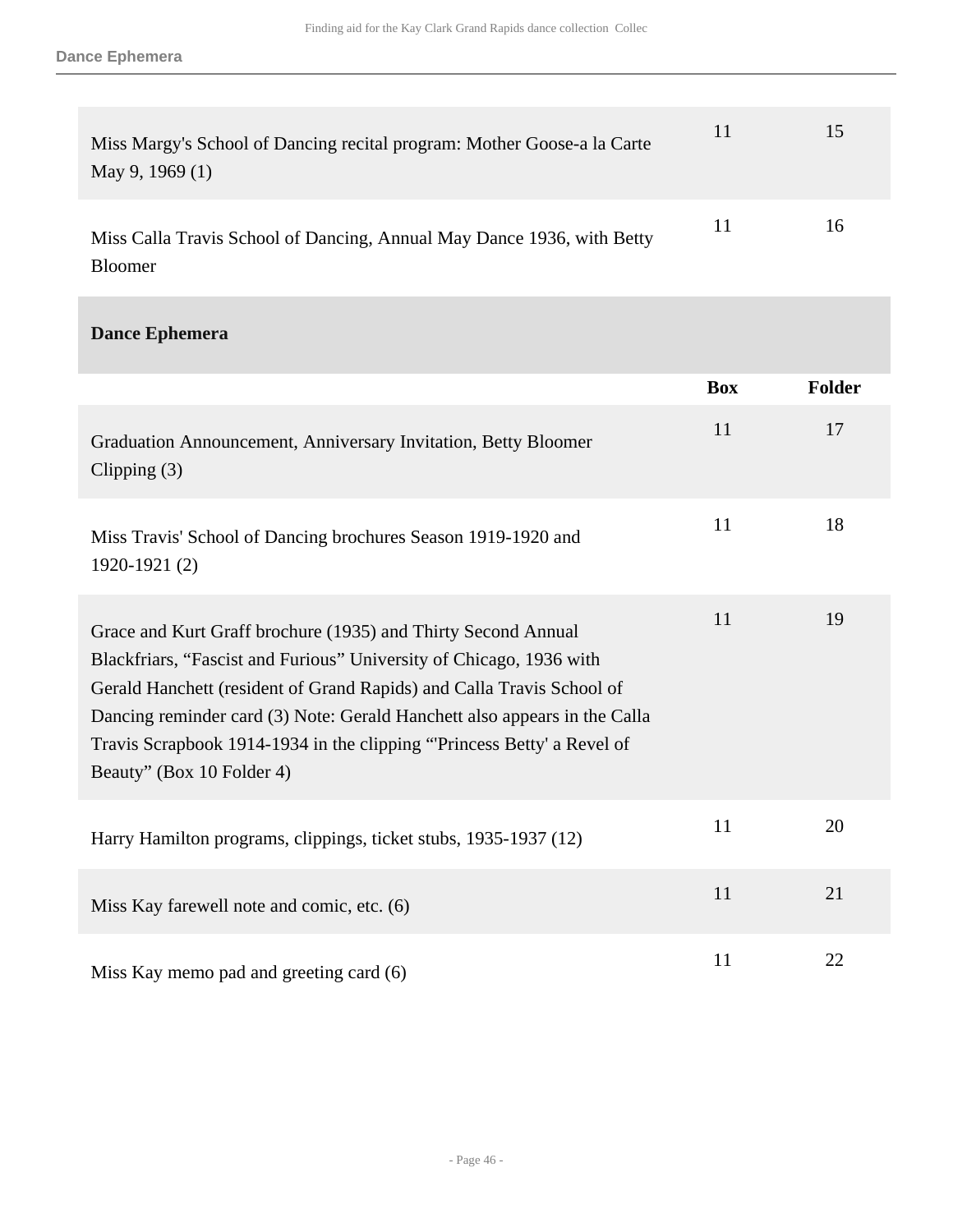**Arts Council and Sorenson Wedding (1968-1979) Note: No photographs. Unasse...**

| Program and photocopies of clippings (3)                             | 23 |
|----------------------------------------------------------------------|----|
| "Recordings for Pied Piper" Note: From the Wilcox-Gay recorded discs | 24 |
| which was separated from collection                                  |    |

**Arts Council and Sorenson Wedding (1968-1979) Note: No photographs. Unassembled. Container discarded because nothing was mounted on it and there is no Grand Rapids connection.** 

|                                                                                                                                                                                                                | <b>Box</b> | Folder |
|----------------------------------------------------------------------------------------------------------------------------------------------------------------------------------------------------------------|------------|--------|
| Art Council Folder. Calder (1968) and Festival clipping (1977) and Arts<br>Council of Greater Grand Rapids Minutes (1968-1979) addressed to Mrs.<br>Collins C. Clark, 636 Fountain N.E. Note: Folder Discarded | 12         | 3      |
| "Calder Dedication June 14" clipping from unknown publication June 12,<br>1969(1)                                                                                                                              | 12         | 4      |
| "Kay Clark" Red Folder. Ted Sorensen and Gillian Martin Wedding<br>invitation addressed to Mr. and Mrs. Collins C. Clark, June 4, 1969.<br>Wedding clippings from various publications. (15)                   | 12         | 5      |
| Festival of the Arts, Grand Rapids Press articles 1976 (7)                                                                                                                                                     | 12         | 6      |
| Grand Rapids Press clippings about Grand Rapids Art Council 1976-1978<br>(13) Note: Perspective: Vies from the Arts Council of Greater Grand<br>Rapids Fall 1977 removed to Box 11 Folder 37                   | 12         | 7      |
| "With Us Today: Ella Koeze Weed Fascinated With Politics" Grand<br>Rapids Press, November 29, 1977. "Equus Is Test Of Civic Talents" Grand<br>Rapids Press, February 19, 1978 (2)                              | 12         | 8      |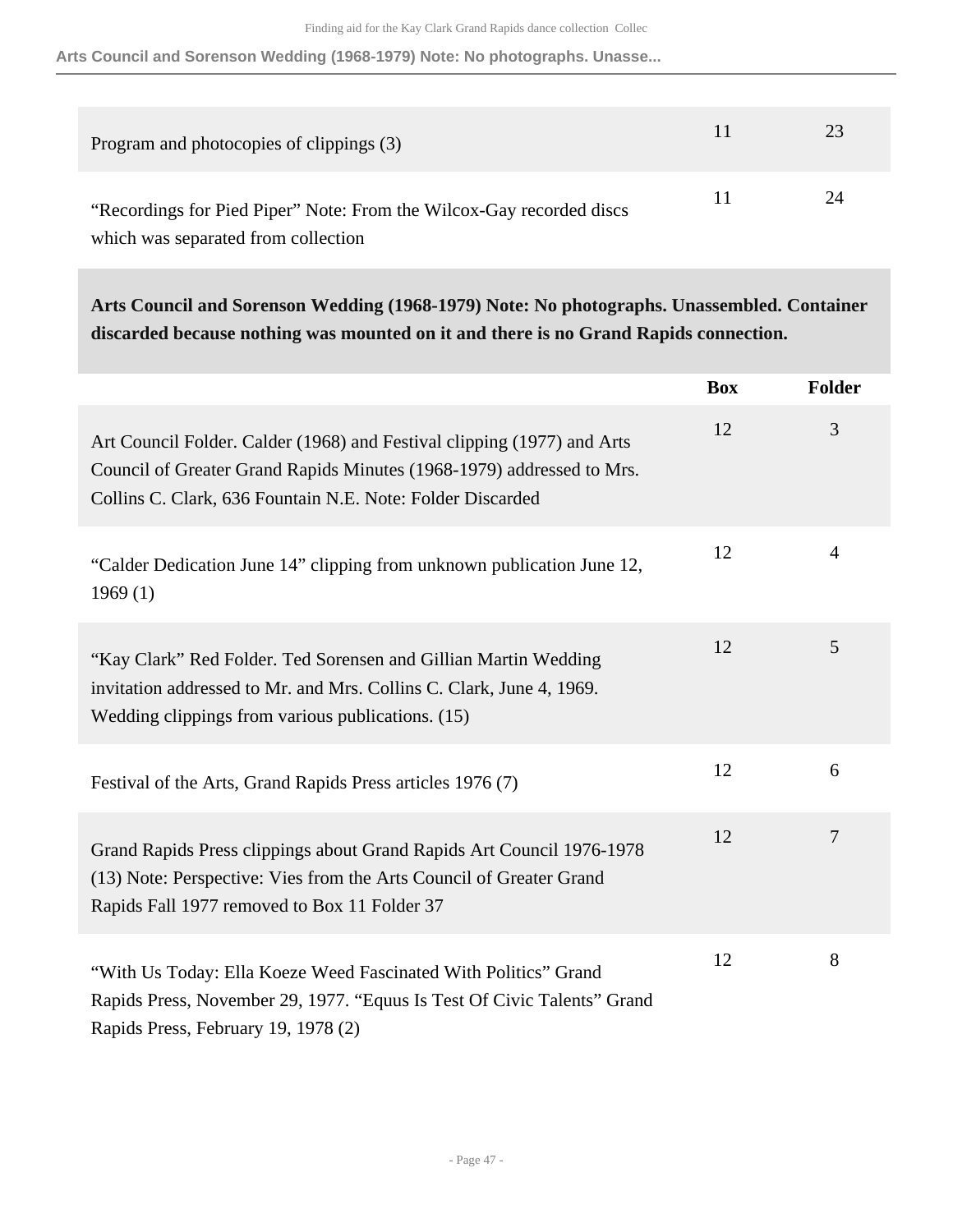**Maypole Dance Pics, Note from Jack B., Chimes Copies RE Maypole, Fountain ...**

# **Maypole Dance Pics, Note from Jack B., Chimes Copies RE Maypole, Fountain Flow Article E. Knapp Envelope**

|                                                                                                                                                                             | <b>Box</b>     | <b>Folder</b> |
|-----------------------------------------------------------------------------------------------------------------------------------------------------------------------------|----------------|---------------|
| American Society of Professors of Dancing Twenty-Seventh Annual<br>Convention, 1904                                                                                         | 11             | 25            |
| Fountain Street Church Flow, Vol. IX, Iss. 1, Winter 1978. Includes Betty<br>Ford                                                                                           | 11             | 26            |
| Maypole photo 8x10                                                                                                                                                          | $\overline{4}$ | 16            |
| <b>Kay Clark Ephemera</b>                                                                                                                                                   |                |               |
|                                                                                                                                                                             | <b>Box</b>     | <b>Folder</b> |
| "Mrs De Freest is Getting a Little Behind in Her Work" picture (1)                                                                                                          | 12             | 18            |
| Travel Notes spiral and "A Guide to the Florida Upper Keys" (2) Notes:<br>Two snapshots removed to Box 3 Folder 18                                                          | 11             | 28            |
| "Variety Tent 27, 4th Annual Media Dinner 1973, Pantlind Hotel, Seating<br>Arrangement" with Mr. and Mrs. Collins Clark representing Greater G.R.<br>Area Dance Council (1) | 11             | 29            |
| Nu Pied Dance Theater advertisement addressed to Collins and Kay Clark,<br>636 Fountain NE, May 23, 1978 (1)                                                                | 11             | 30            |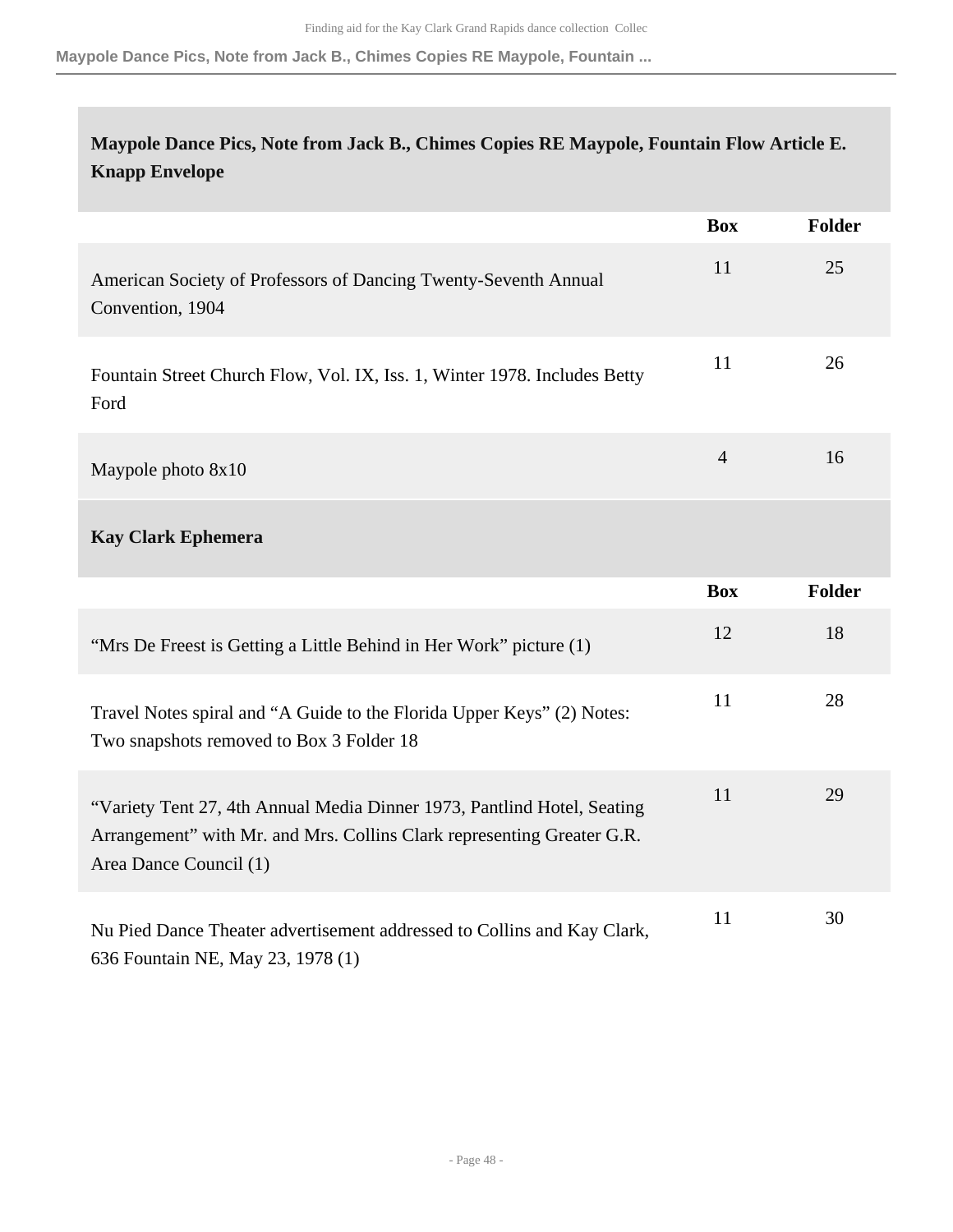| The Evening Press Newsboy's Dancing School Season 1905-1906 ticket<br>for Roy Clark, 217 So. Lafayette St. $(1)$ | 11 | 31 |
|------------------------------------------------------------------------------------------------------------------|----|----|
| "The Devil and Daniel Webster" program from Fountain Street Baptist<br>Church, November $6+7$ , 1946 (2)         | 11 | 32 |

# **Clippings**

|                                                                                                                                                                                      | <b>Box</b> | <b>Folder</b> |
|--------------------------------------------------------------------------------------------------------------------------------------------------------------------------------------|------------|---------------|
| "Old Photo Album" with Calla Travis (picture from 1897) and "A Golden<br>Anniversary 1890-1891, 1940-1941" and "Mother Goose Party" Grand<br>Rapids Mirror October-November 1939 (3) | 12         | 9             |
| Calla Travis and Kay DeFreest articles, Press and Herald Clippings, (c.a.<br>$1940 - 1955$ (22)                                                                                      | 12         | 10            |

# **Betty Bloomer Warren (Ford) and Gerald R. Ford, Jr. articles and "Betty and Jerry" napkin (9)**

|                                                                                                        | <b>Box</b> | <b>Folder</b> |
|--------------------------------------------------------------------------------------------------------|------------|---------------|
| "Junior and Center Boards to Meet" with Mrs. Betty Warren, October 22,<br>1947                         | 12         | 11            |
| Judy Jots it Down Column) with Betty Warren and Kay DeFreest, Grand<br>Rapids Herald, October 26, 1947 | 12         | 11            |
| "Style Show" with Mrs. William C. Warren, 1947                                                         | 12         | 11            |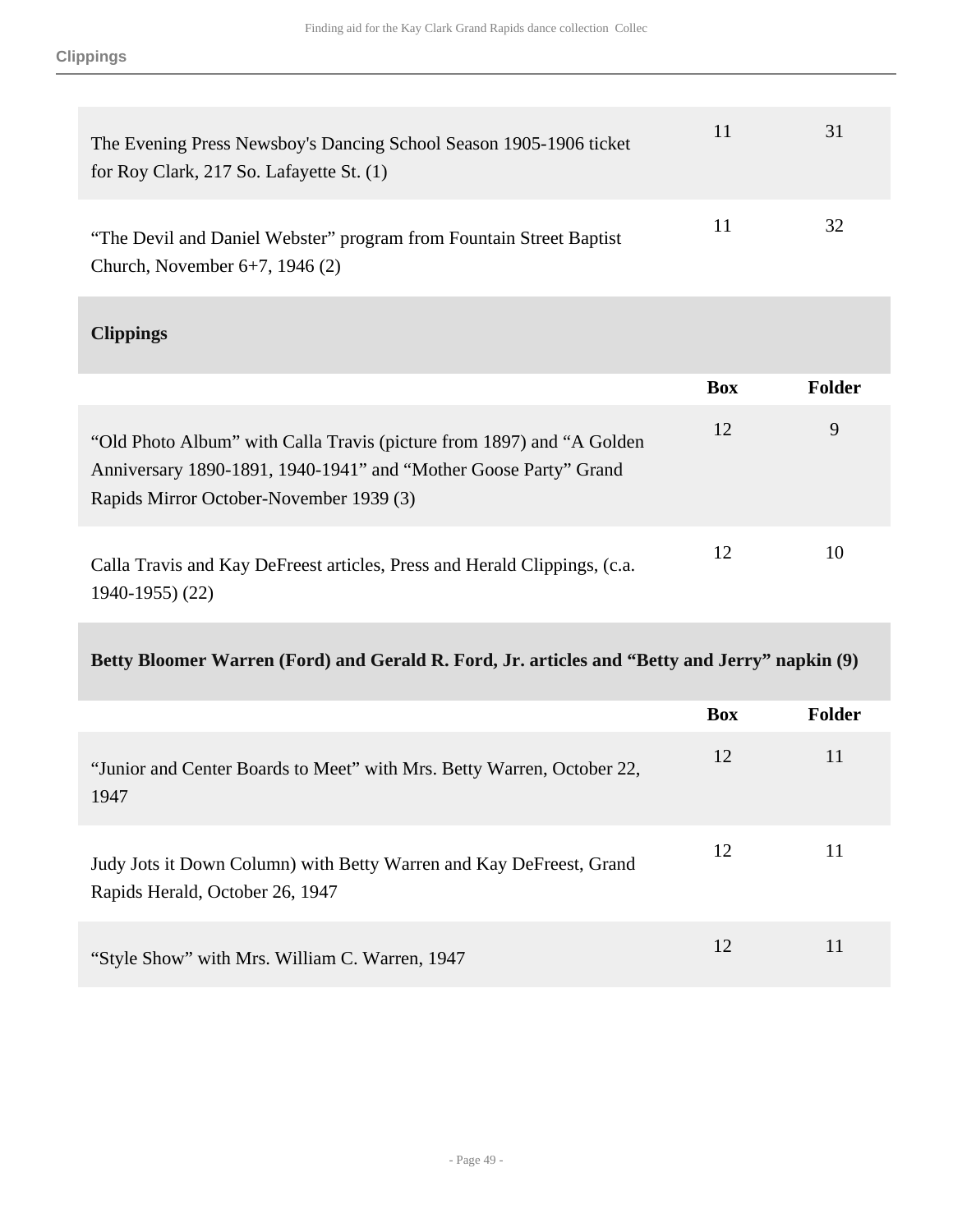| "Sports Hero Turns Civic Leader" with Gerald Ford, Jr., Grand Rapids<br>Herald, May 30, 1948        | 12 | 11 |
|-----------------------------------------------------------------------------------------------------|----|----|
| "Ford to Run for Congress" Grand Rapids Herald, June 17, 1948                                       | 12 | 11 |
| "G.R. Ford, Jr. Enters Race For Congress" Grand Rapids Press, June 17,<br>1948                      | 12 | 11 |
| "Gerald R. Ford, Jr., Weds Elizabeth B. Warren", Grand Rapids Herald,<br>Saturday, October 16, 1948 | 12 | 11 |
| "Mr., Mrs. Gerald R. Ford, jr." Grand Rapids Press, Saturday, October 16,<br>1948                   | 12 | 11 |

# **John Philip Sousa articles (2)**

|                                                                                                                            | <b>Box</b> | <b>Folder</b> |
|----------------------------------------------------------------------------------------------------------------------------|------------|---------------|
| Sousa Band Alumni and 2 of His Daughters Honor Memory of Famed<br>D.C. Musician" Washington Post, Friday, November 7, 1947 | 12         | 12            |
| "Notes and Impressions of Personalities and Events which Brighten the<br>Local Scene" Unknown publication                  | 12         | 12            |
| Renie clippings (one from unknown Grand Rapids Source, the other from<br>California Stylist April, 1951) (3)               | 12         | 13            |
| <b>Calla Travis Obituaries (3)</b>                                                                                         |            |               |
|                                                                                                                            | <b>Box</b> | <b>Folder</b> |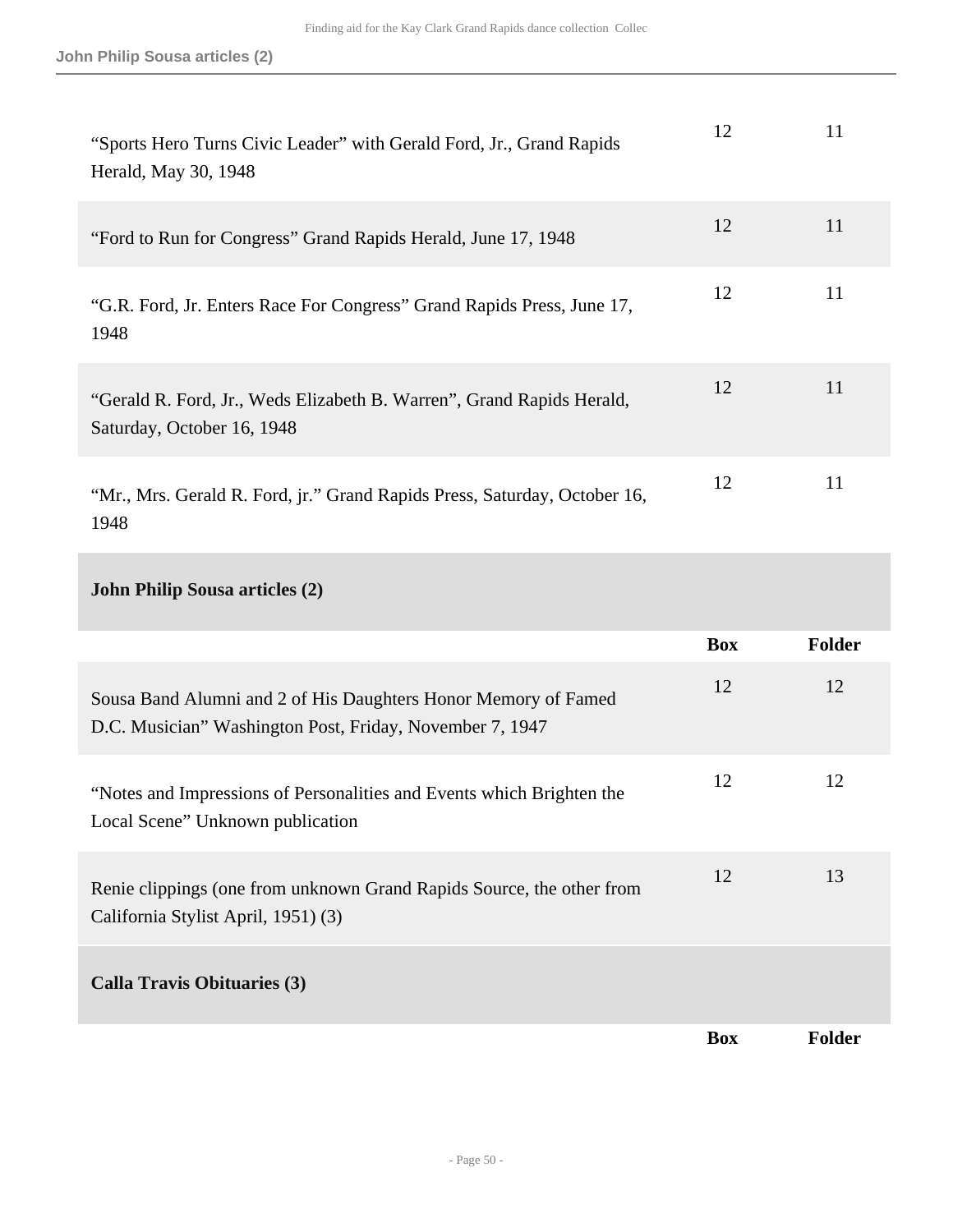| "Calla Travis Dies in West" February 3, 1955                                                                                                                                           | 12         | 14            |
|----------------------------------------------------------------------------------------------------------------------------------------------------------------------------------------|------------|---------------|
| "Miss Calla Travis' Teaching Spans 4 Generations Here"                                                                                                                                 | 12         | 14            |
| Calla Travis Dies at 82 in California" February 2, 1955                                                                                                                                | 12         | 14            |
| "Here's Equal Time for Critique's Criticism" by David Nicolette, Grand<br>Rapids Press, Sunday, June 4, 1967 and original correspondence from<br>Kathryn S. Clark to Mr. Nicolette (2) | 12         | 15            |
| "Footsteps of musical family led her to life at keyboard" by Arn<br>Schackelford, Grand Rapids Press, June 10, 1973. (1)                                                               | 12         | 16            |
| "Festival Is No Place for Dogs And Bikes" Grand Rapids Press, Sunday,<br>May 25, 1975 (1)                                                                                              | 12         | 17            |
| "Chicagoan's Pen Serves Purpose on Guadalcanal" clipping and envelope<br>addressed to Miss Elisabeth S. Bower (711 Hawthorne) (1) Note: Envelope<br>discarded                          | 11         | 27            |
| <b>Publications</b>                                                                                                                                                                    |            |               |
|                                                                                                                                                                                        | <b>Box</b> | <b>Folder</b> |
| "Our Flag" copyrighted 1925 by Barrett A. Robison, Grand Rapids,<br>Michigan, 323 Division Ave., So. Elisabeth Bower and "Unselfishness"<br>prayer $(2)$                               | 11         | 36            |